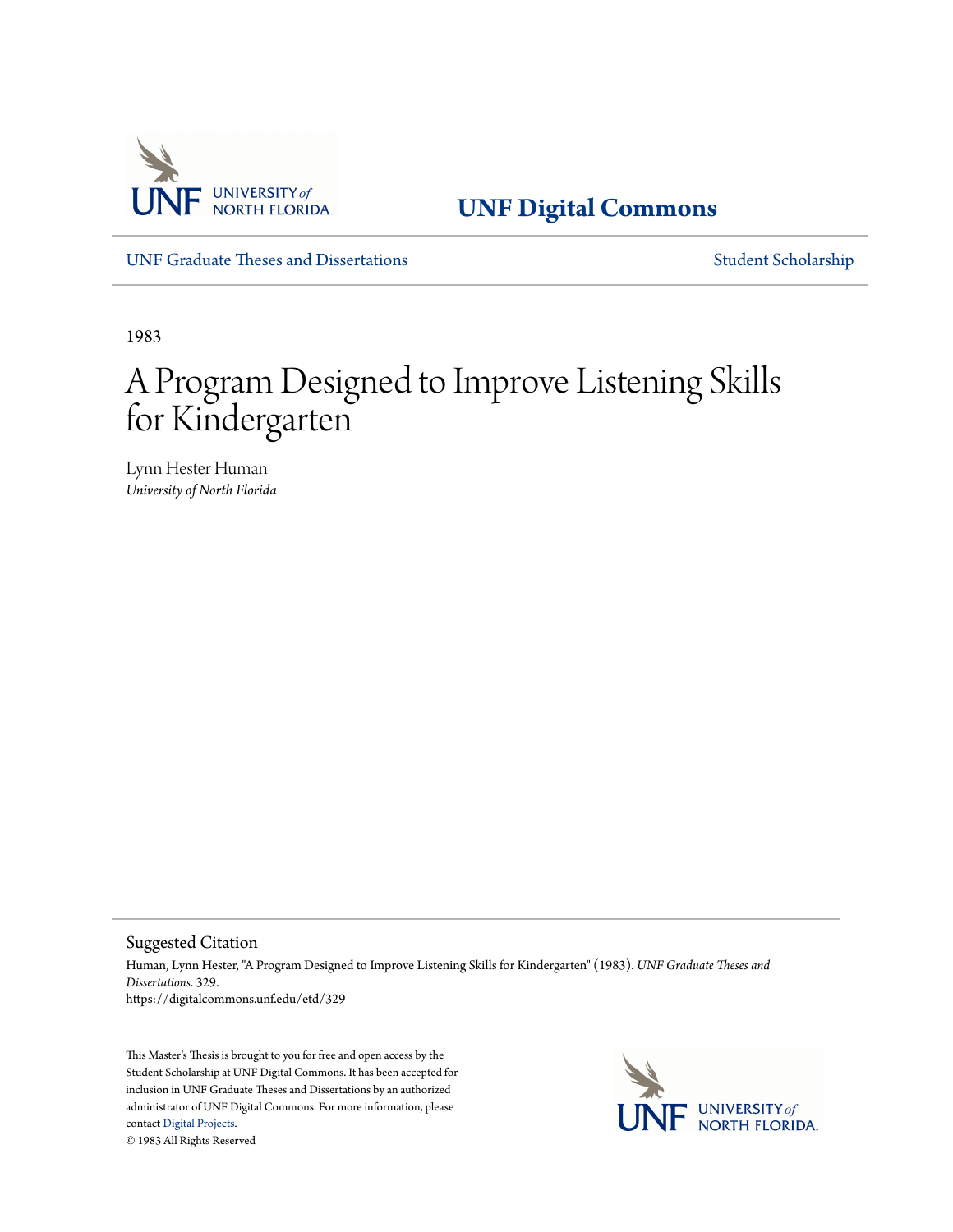A Program Designed to Improve

Listening Skills for Kindergarten

by

Lynn Hester Human

A project submitted to the Department of Elementary Education in partial fulfillment of the requirements for the degree of Master of Elementary Education

#### UNNIVERSITY OF NORTH FLORIDA

COLLEGE OF EDUCATION

December, 1983

### **Signature Deleted**

Dr. Bill Herrold, Adviser

#### **Signature Deleted**

Dr. Donna Keenan, Committee

**Signature Deleted**<br>Dr. James Mittelstadt, Commit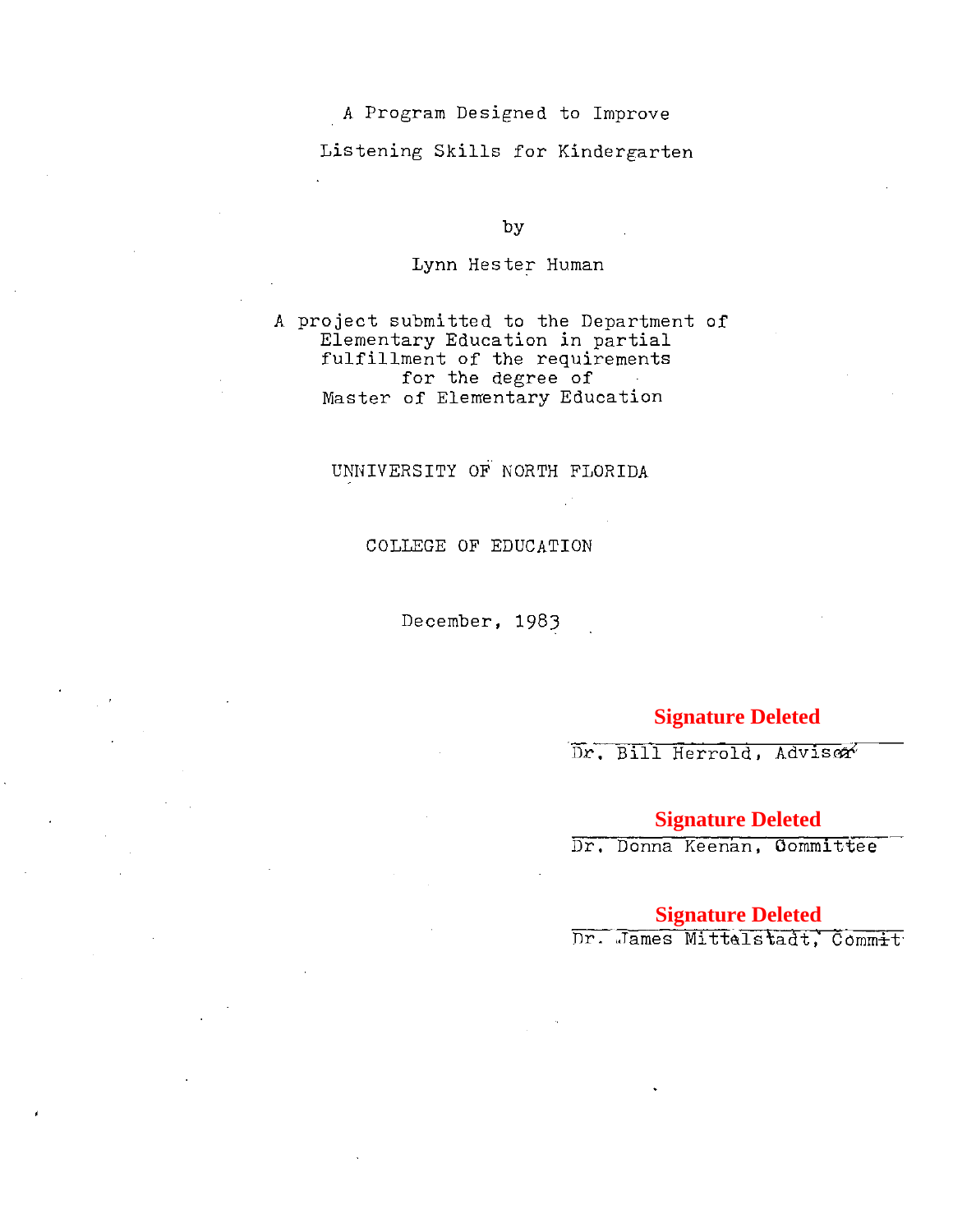#### Abstract

Listening is an integral part of our daily lives. There are many skills involved in listening that need to be taught to students, beginning at the kindergarten level. Students need to understand the importance of listening and the need to communicate with others. Our society has become so visual in the past twentyfive years with new technology that many students are guilty of not being as attentive when listening is involved.

The purpose of this project is to examine the relationship between reading and listening and to develop a program to enhance listening skills in kindergarten, The Holt Basal Reading System, which is used in Clay County, Florida will be used in this study. A variety of listening skills and activities will be included.

This program was evaluated by two kindergarten teachers in Clay County. Both teachers rated the activities as motivating, effective, and useful.

Ņ 2.91  $\mathbf{r}$ ာ  $\blacktriangleright$  $\boldsymbol{\alpha}$ 云

→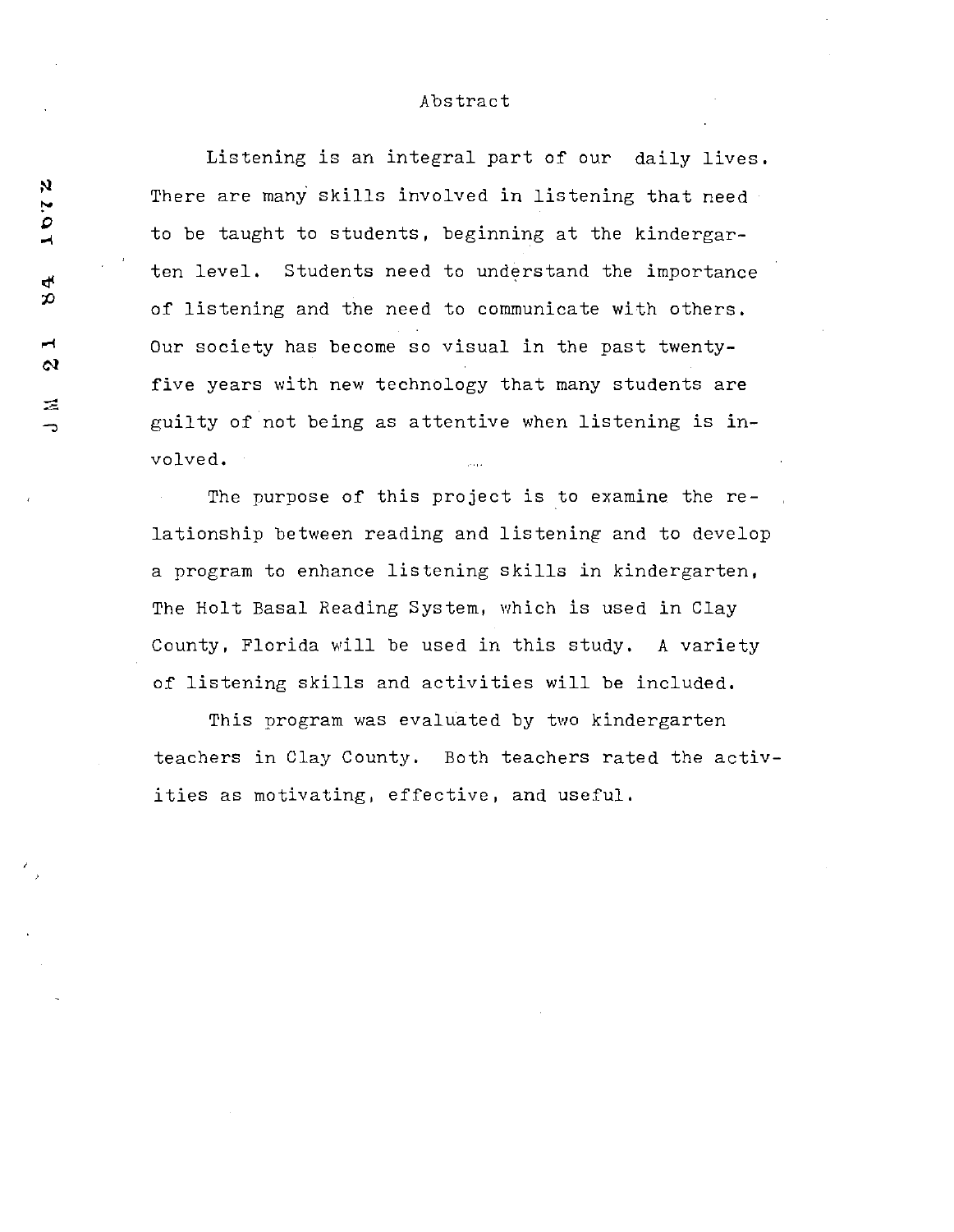## Table of Contents

 $\mathcal{L}^{\mathcal{L}}$  .

 $\mathcal{A}$ 

 $\sim$   $\sim$ 

 $\langle \cdot \rangle$ 

 $\sim$   $\sigma$ 

**Contract Contract** 

| Chapter                                   | Page           |
|-------------------------------------------|----------------|
| Chapter 1-Introduction                    | $\mathbf{1}$   |
| Introduction                              | 1.             |
| Problem Statement                         | $\overline{2}$ |
| Rationale                                 | 4              |
| Definition of Terms                       | 8              |
| Chapter 2- Review of Related Literature   | 11             |
| Definition and Importance of Listening    | 11             |
| The Relationship of Listening and Reading | 16             |
| Goals and Objectives of Listening         | 26             |
| Methods of Teaching Listening             | 35             |
| Resources for Teaching Listening          | 41             |
| Chapter 3- Design of Study                | 44             |
| Statement of Procedure                    | 44             |
| Chapter 4- Activities                     | 47             |
| Chapter 5-Conclusions and Recommendations | 72             |
| References                                | 73             |
| Appendix                                  | 76             |

 $\sim$   $\sim$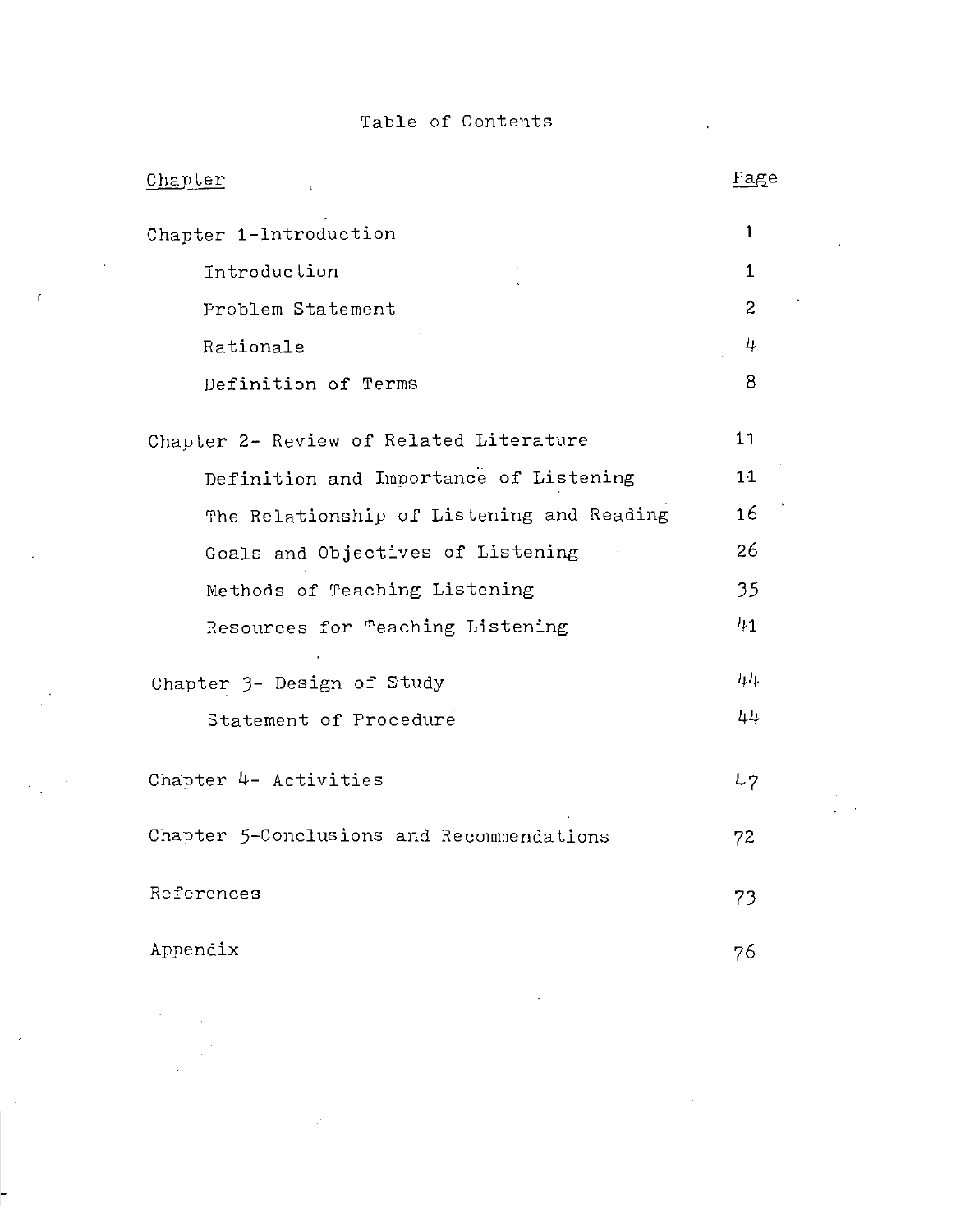#### Introduction

There is more to listening than looking at a speaker and nodding your head every so often. All of us know the feeling of frustration of not being heard and all of us are guilty of not listening to others at times. It is likely that about half of what people say every day is heard and understood clearly. It is discouraging to realize that much of the time we do not hear what others are conveying to us and they are not getting our messages either(Aldet & Towne, 1981 p. 213).

Even if we want to listen well, we often lack the skills of developing effective listening. Listening is not an activity that comes naturally, such as breathing, but an activity that involves several important steps. One simply doesn't just hear what a speaker says, but instead, listens and understands what the speaker is saying. Listening is an active process that involves both the speaker and listener.

One of the primary purposes of teaching is to encourage students to listen and to think for themselves so that they may learn to make intelligent decisions from the information that they gather from television, radio, movies, peers, teachers, parents, and other adults or children with whom they might come in contact. But how often do we hear our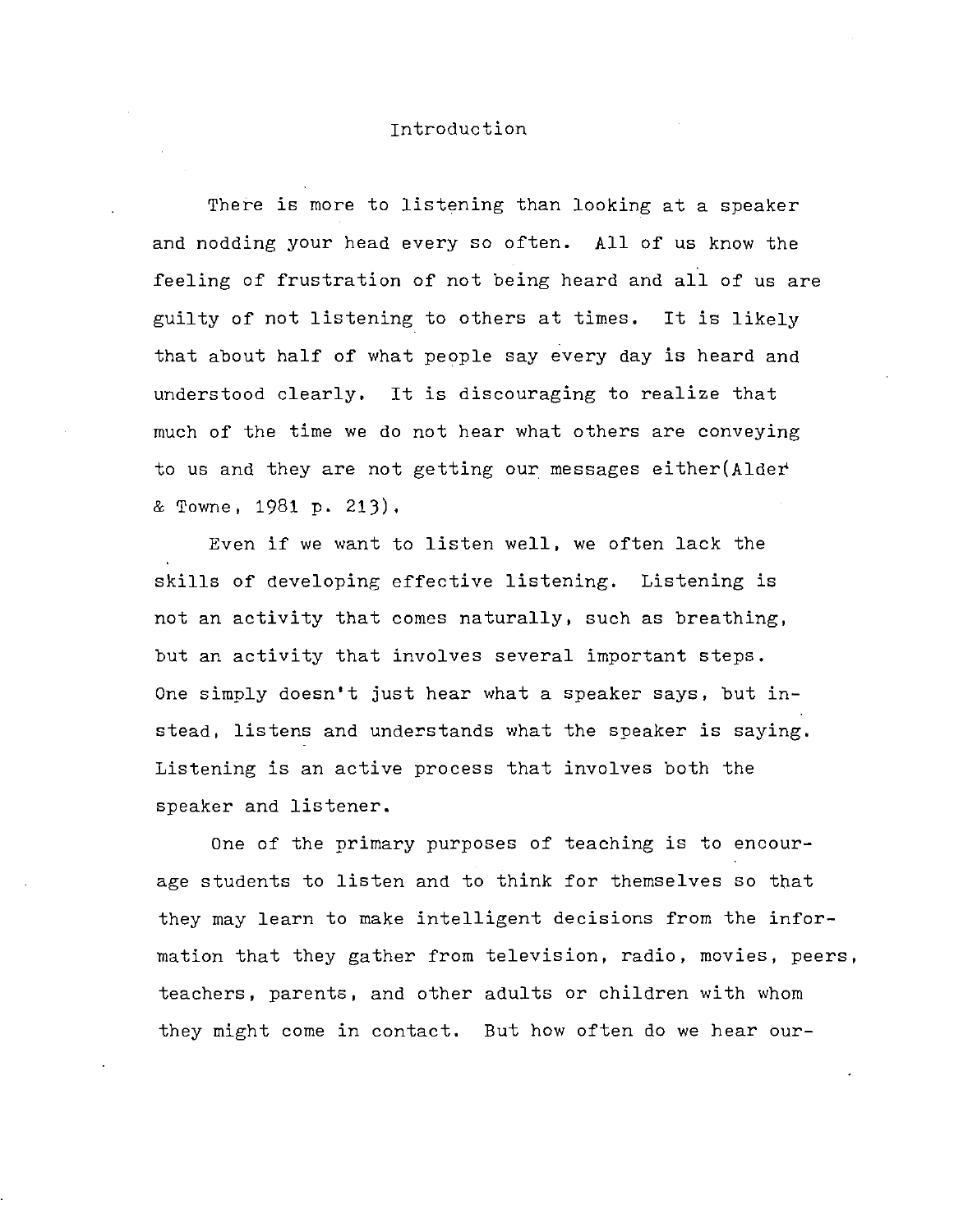selves and other teachers complain of students who do not comprehend something because they are not listening? Can we attribute this poor listening to interest in new technology such as television, computers, and video games which focus on children's visual skills, or are we as teachers negligent for not emphasizing the importance of listening?

"America has better means of communication than any other nation on earth" (Alder & Towne, 1981, p 216). We are constantly developing new techniques for sound, pictures, and print. The only problem is that on the most basic level of communication- person-to-person, we are still in the dark ages; for everyone sends messages well enough but very few of us are receiving.

#### Problem Statement

The purpose of this project is to examine the relationship between listening and reading and to develop a program to enhance the listening skills of students in kindergarten in Clay County, Florida. In Clay County, Florida, the Holt Basic Reading System is used in all kindergarten classes. The main thrust of this system is reading comprehension and vocabulary. It has very little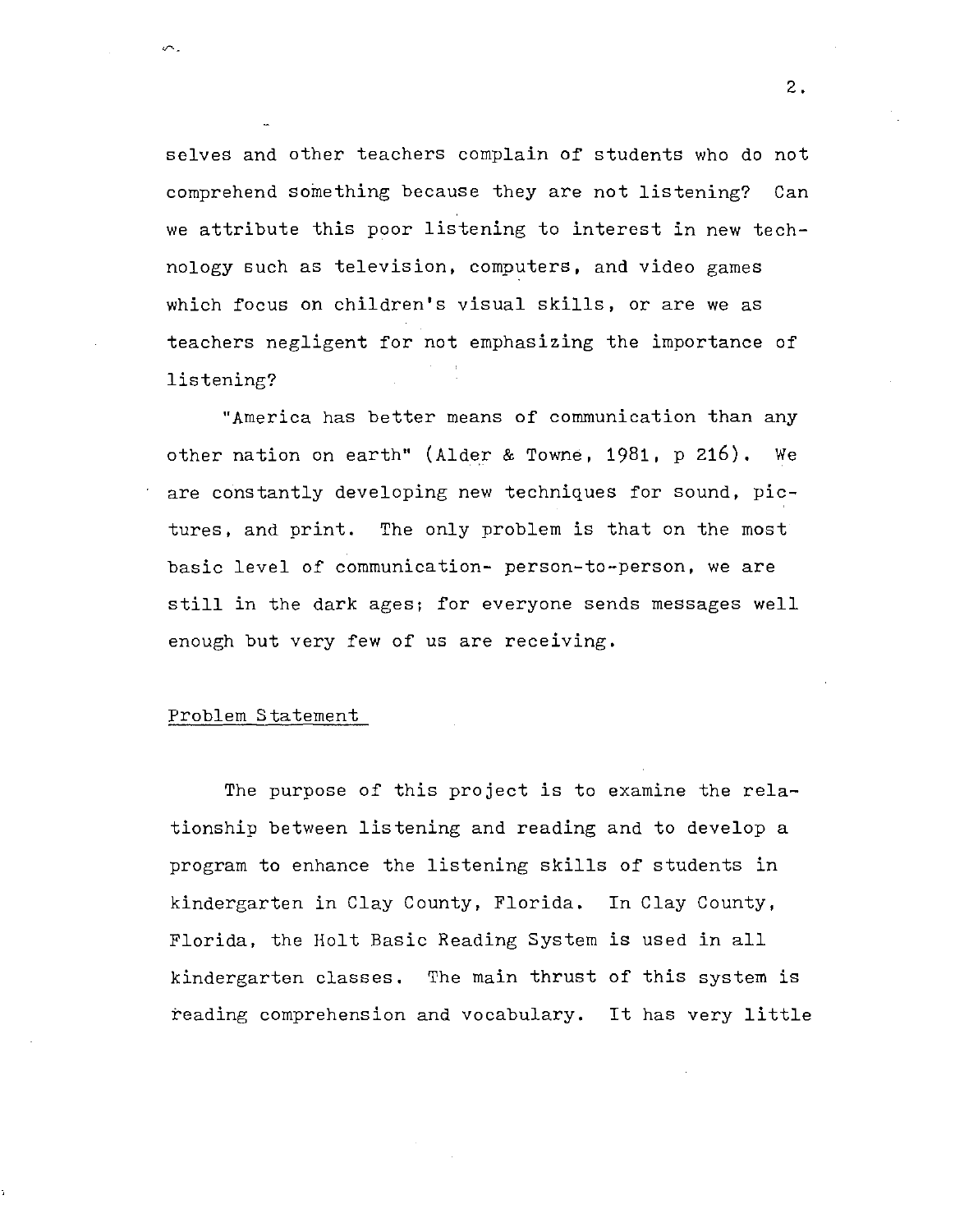emphasis on listening skills except in the area of auditory discrimination and auditory memory in the kindergarten level readers.

The Holt Basic Reading System, which is used in Clay County, Florida is an example of curricula which place little emphasis on listening. The following is a list of skills from the Teacher's Edition of the Holt Basal Reader for kindergarten.

#### Kindergarten (Level 1)

auditory discrimination auditory memory classifying following directions oral language processing information sensory perception sequencing (Kindergarten Teacher's Edition, Level 1. pp. 191-192).

Kindergarten (Level 2)

auditory discrimination classifying identifying and forming graphemes oral language phoneme/grapheme correspondence processing information sensory perception sequencing visual discrimination vocabulary (Kindergarten Teacher's Edition, Level 2. pp. 287-288).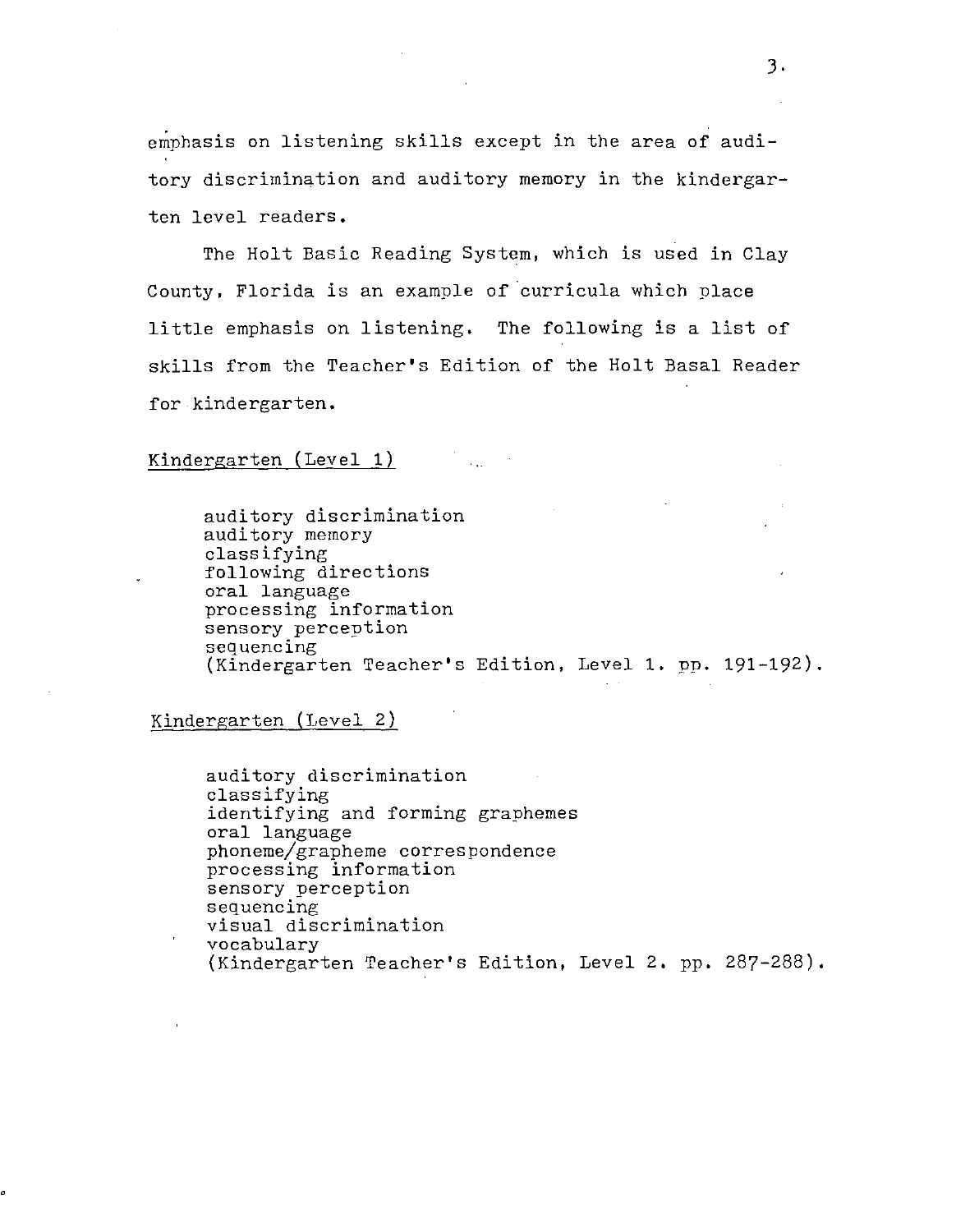If teachers are to help students attain listening skills, specified by the Clay County, Florida Language Arts Curriculum Guide, then there is definite need for a supplemental unit on listening activities. Even though the Holt Basic Reading System series does provide some ideas for teaching listening skills, there appears to be a need for supplemental activities for teachers to incorporate into their reading program to assist pupils in developing listening skills. The purpose of this project is to develop a curriculum designed to enrich listening skills for students in kindergarten so that they may become more effective listeners.

#### Rationale

Until recently many noted educators took the position that training in listening did not result in significant improvement in listening. They assumed that listening was a part of intelligence and therefore could not be improved. Supporting the position that listening can be enhanced is Austin (as cited in Lemons & Moore, 1960) who states that common elements are involved in both listening and reading. One reason so much poor listening exists is because most people fail to follow the important steps that lead to real understanding. Both listening and reading are aspects of communication. and can be improved with practice.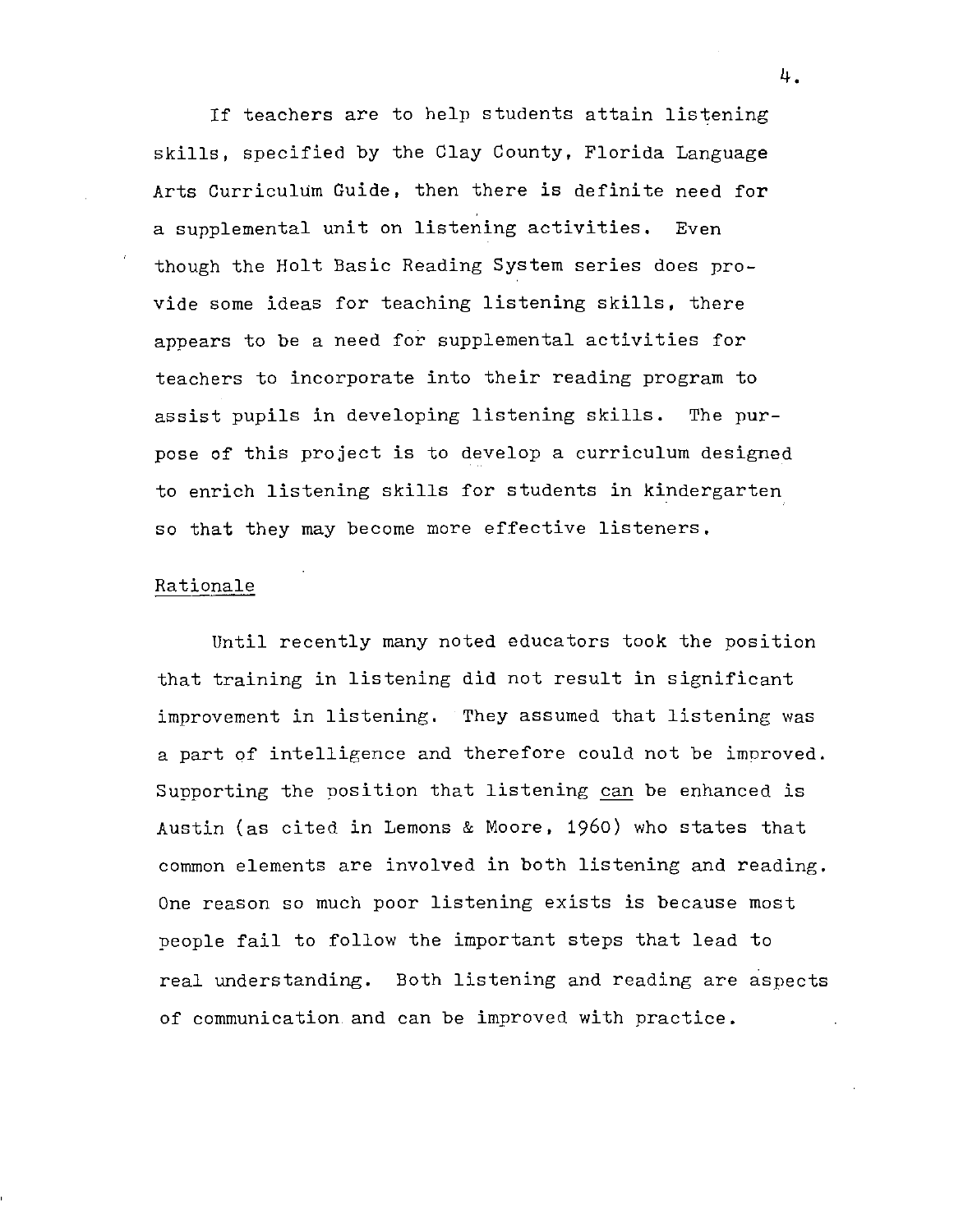Many recent studies show that listening is important and that the skills of listening and reading are closely related. Reading and listening are both viewed as receptive modes of the language arts. Because they appear to be related, many educators feel that training in reading should result in the improvement of listening, and, that training in listening should result in the improvement of reading. Austin(as cited in Lemons & Moore, 1960) concludes that teaching a listening skills program can improve reading and that a planned program in teaching skills in reading and listening would have merit. Kohls (as cited in Lemons & Moore, 1960) administered a daily ten-minute period of listening instruction to seventyseven fourth grade students for twelve weeks in six different schools. Results showed a significant improvement in both listening and reading by the experimental group compared.

Other researchers, Anderson and Lapp, agree that reading and listening are closely related. Anderson and Lapp (as cited in Lemons & Moore, 1960) comment that in both reading and listening the unit of comprehension is either the phrase, the sentence, or the paragraph- rather than the single word, and that in order to improve reading, each listening skill should be followed by its reading

*5·*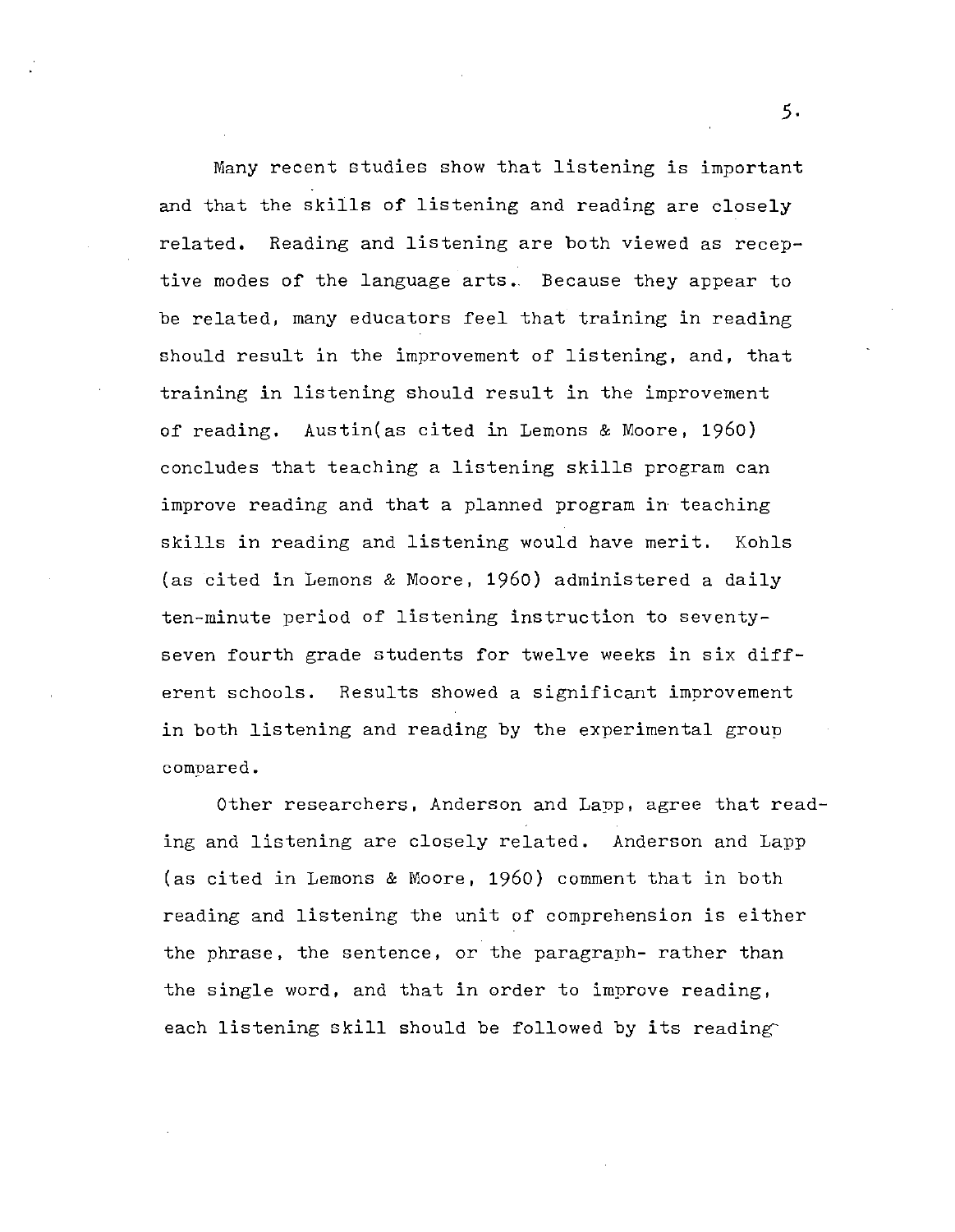counterpart. Rubin(1975) comments that a person who does not do well in listening comprehension skills will usually not do well in reading comprehension skills. Help in one area usually enhances the other, because both reading and listening contain some important similar skills. All of the above studies show that listening is imnortant and all researchers agree that the skills of listening and reading are closely related.

In recent years, teachers are becoming more aware of the importance of teaching listening skills as a basis of achievement in reading. However, few of these teachers are taught how to teach listening. They are also unaware of the three types of listening: appreciative, attentive, and critical(Donoghue, 1977).

It appears that increased attention should be given to teacher's training for developing students' listening skills in our classrooms since research has indicated that listening is an integral part of achievement in reading. As more teachers become aware of the importance of teaching listening skills they begin to ask, "How can we teach our students to become better listeners?"

While current curriculum materials include some listening skills and activities, they don't emphasize the importance of the skill of listening. Research has demonstrated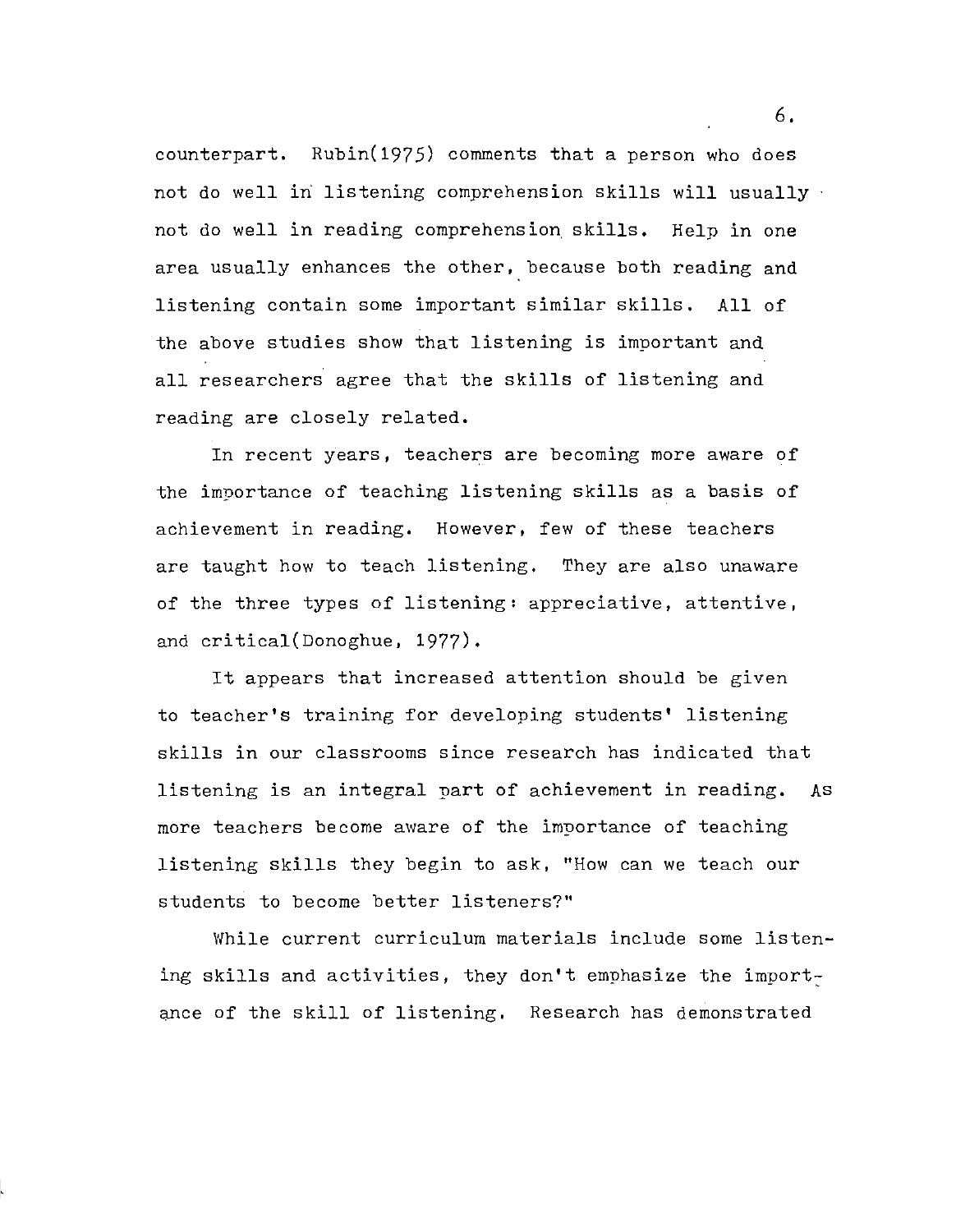that listening can be taught and that improvement of listening will improve reading. It appears that teachers need to develop a listening program in their ·classrooms, starting with students in kindergarten. These skills need to be taught early and carried on through schooling and adulthood.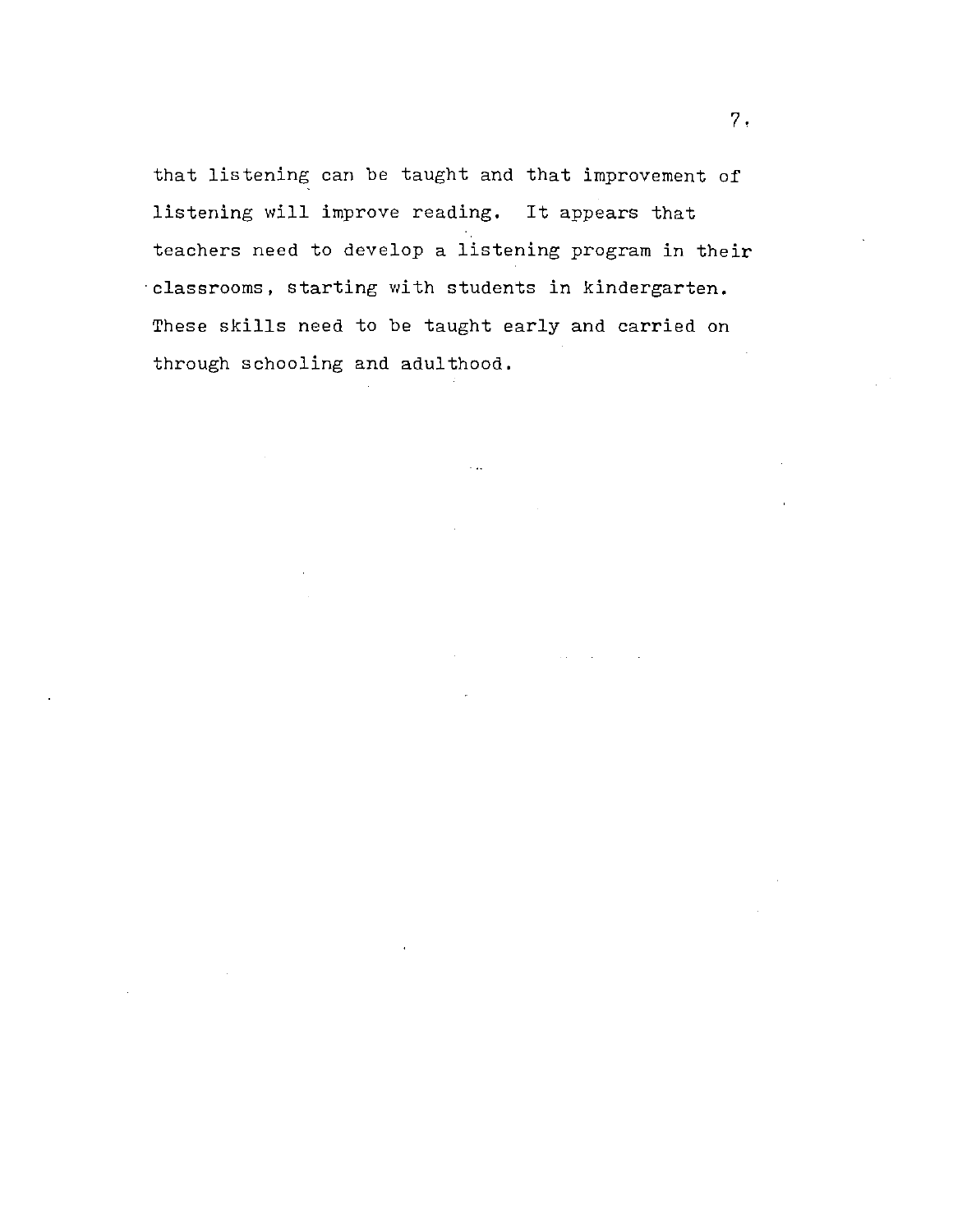#### Definition of Terms

Appreciative Listening: the ability to listen for enjoyment and creative response(Donoghue, 1977, p. 213). Attentive Listening: Listening that demands the attention of the listener to be focused on one person or electronic medium so that the listener can purposely respond either orally or in a written fashion(Donoghue,

1977, p. 215).

Auditory Discrimination: the ability to differentiate be-

to describe the ability to perceive parts of a word and to identify them and produce those sounds in the proper order(Lapp & Flood, 1978, p. 759).

tween various sounds, including differences in direction, rhythm, volume, or tone. It is also used

Auditory Memory: the ability to recall and reproduce a number of sounds after hearing them only once(Lapp & Flood, 1978, p. 760).

Cloze Procedure: a measurement of comprehension or readibility in which a reading selection is given and certain<br>words are deleted. The student words are deleted. must then insert the words to provide clozure, according to context clues(Lapp & Flood, 1978, p. 761).

Correlation Coefficient: indicates the reliability of a test. The coefficient of correlation represents the relationship between two specific behaviors of a group of students(Lapp & Flood, 1978, p. 575).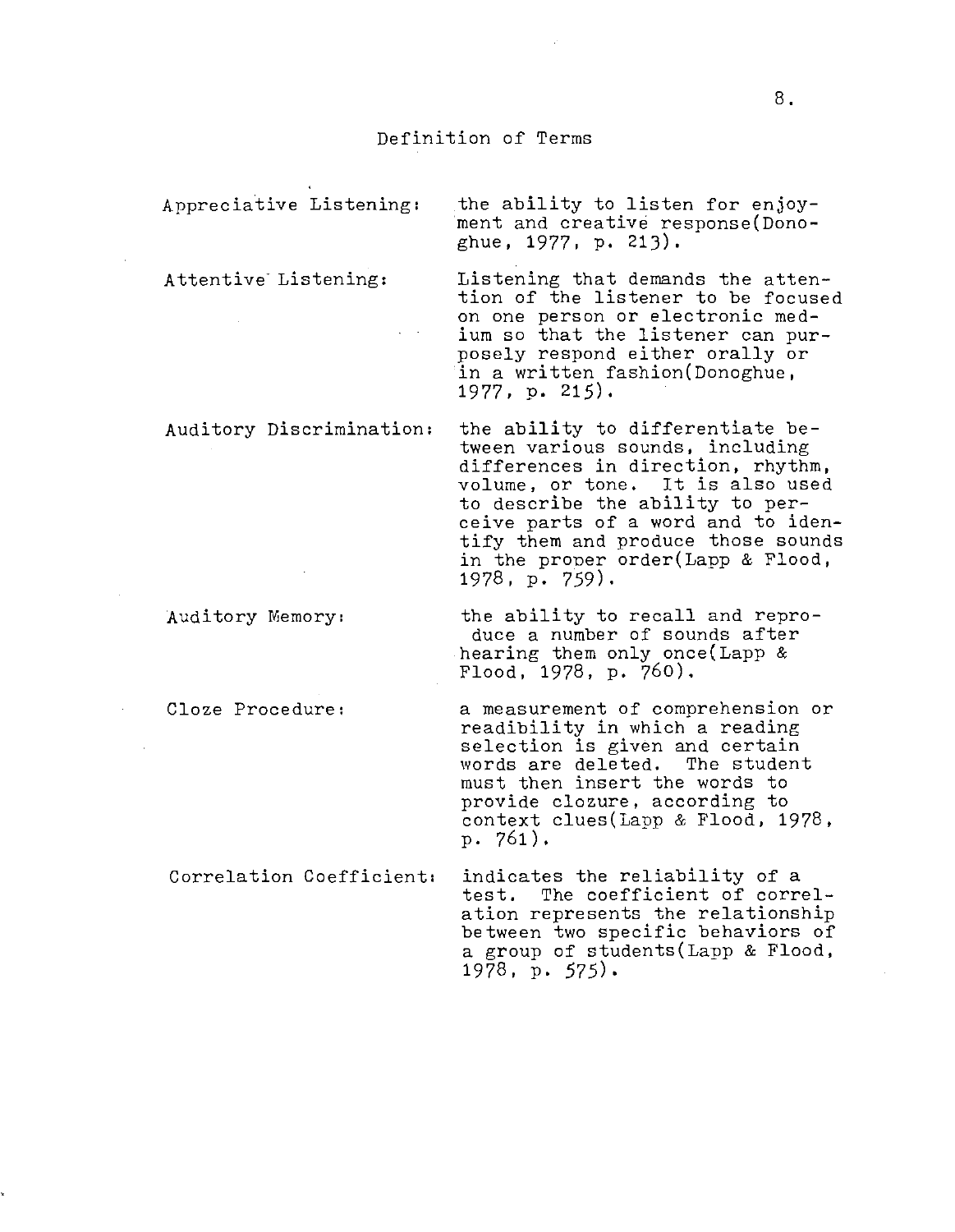the level of understanding or readibility a person can attain in response to the combination of meaning and word symbols. Comprehension involves understanding of both oral and written language(Lapp & Flood, 1978,p. 761).

Construct Validity: the extent to which particular explanations or concepts affect performance on the test(Lapp &  $F$ lood, 1978, p. 769).

Critical Listening: the most complex kind of listening to teach or to learn. It implies the use of a highly conscious standard or criterion for evaluating spoken material while comprehending(Donoghue, 1977, p. 764).

Grapheme: the written symbol of a particular sound(Donoghue, 1977, p. 764).

Hearing: the process by which speech sounds in the form of sound waves are received and modified by the ear (Taylor, 1973, p. 6).

Listening: the process of becoming aware of sound sequences. In listening to speech, the person first identifies the component's sound and then recog- nizes sound sequences as known words through the avenues of auditory analysis, mental reorganization, and/or association of meaning(Taylor, 1973. p. 6).

Listening-reading Transfer Lesson: a two part lesson that shows students how to listen or shows students how to fisten of<br>read for a purpose. In the first part, the students listen and respond to the comprehension purpose set by the teacher. In the second part, the student reads and responds to the same comprehension purpose (Cunningham, 1975, p. 170): -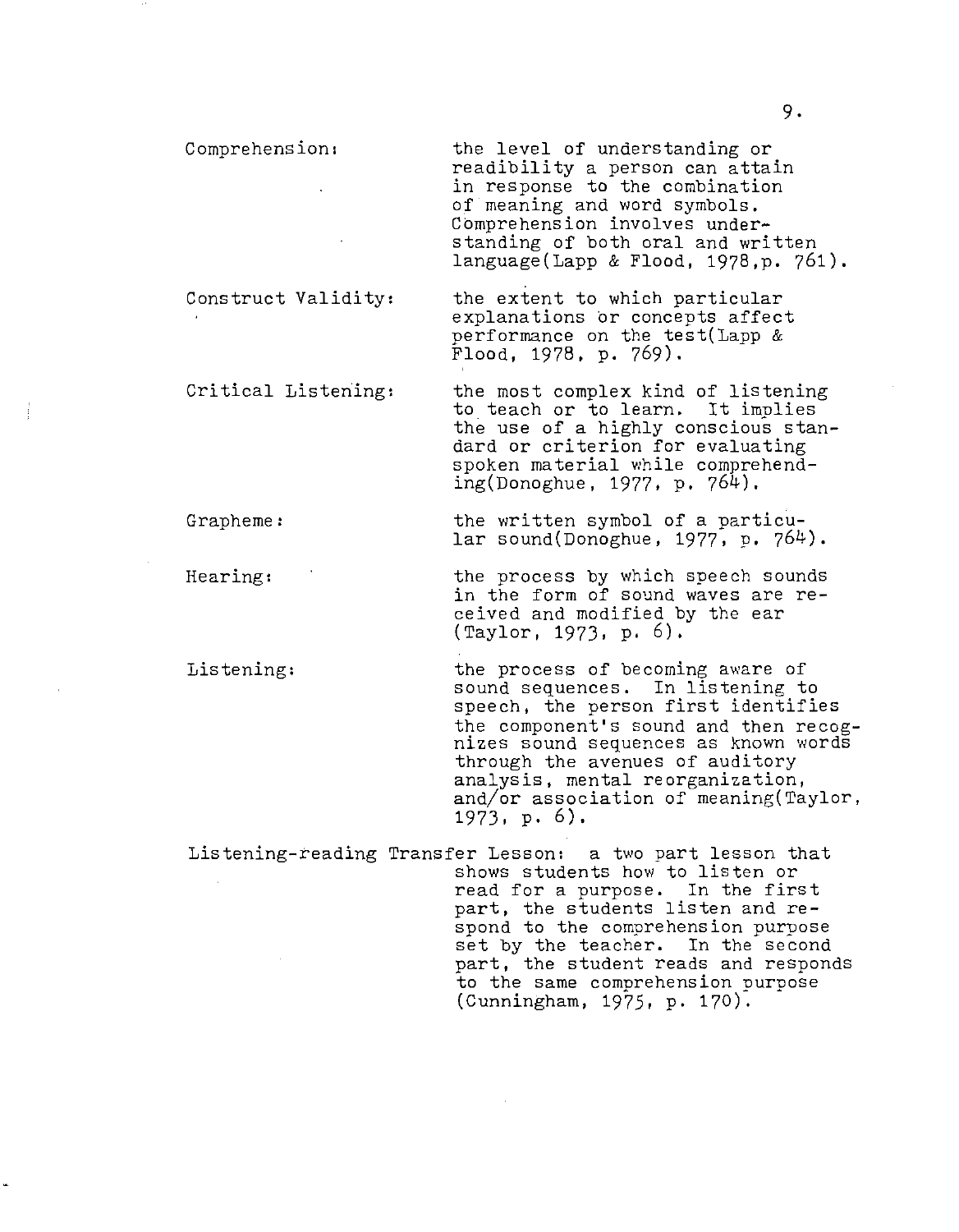Phoneme:

Reading:

Visual Discrimination:

the smallest unit of speech, which distinguishes one sound from another(Lapp & Flood, 1978, p. 766).

the process of perceiving, interpreting, and evaluating printed material. It is one of the four major tools of communication: listening, speaking, reading, and writing (Lapp & Flood, 1978, p. 490).

the ability to perceive similarities and differences in and to differentiate between geometric symbols or words and letters(Lapp & Flood, 1978, p. 770).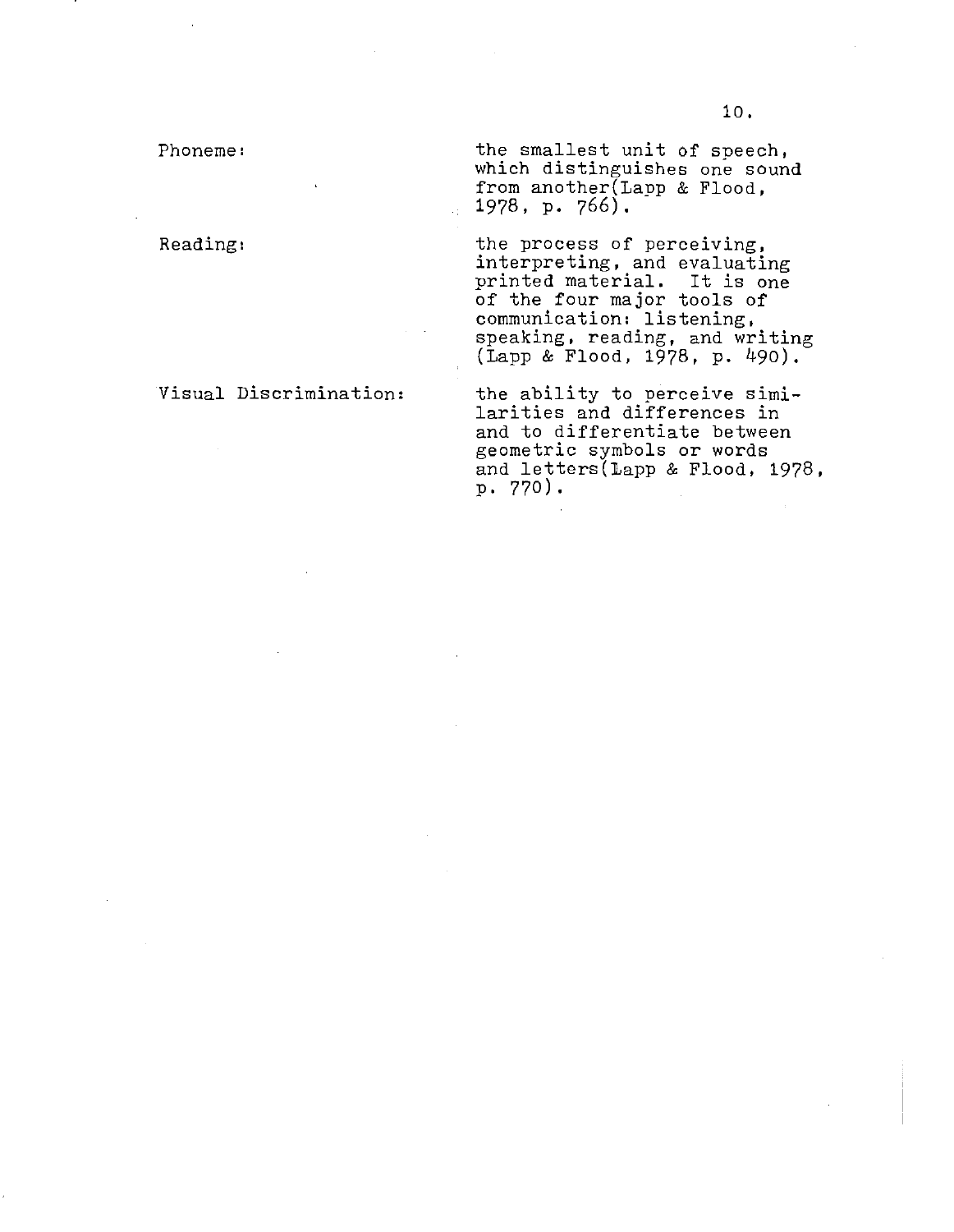#### Review of Related Literature

#### Definition and Imnortance of Listening

In order to fully understand the difference between the act of hearing and the act of listening, it is necessary to define hearing and listening. According to Taylor  $(1973)$ ,

Hearing is used to designate the process by which speech sounds in the form of sound waves are received and modified by the ear. Listening refers to the process of becoming aware of sound sequences. In listening to speech, the person first identifies the component sounds and then recognizes sound sequences as known words through the avenues of auditory analysis, mental reorganization, and/or association of meaning $(p. 6)$ .

Webster's(1964) dictionary describes hearing as" the act or power of taking in sound through the ear" (p. 378) and listening as "the act of paying attention in order to hear" (p. 475). It should be noted that because a person is hearing what someone is saying does not mean that he is comprehending what is being said.

Listening, an act accepted by children and adults as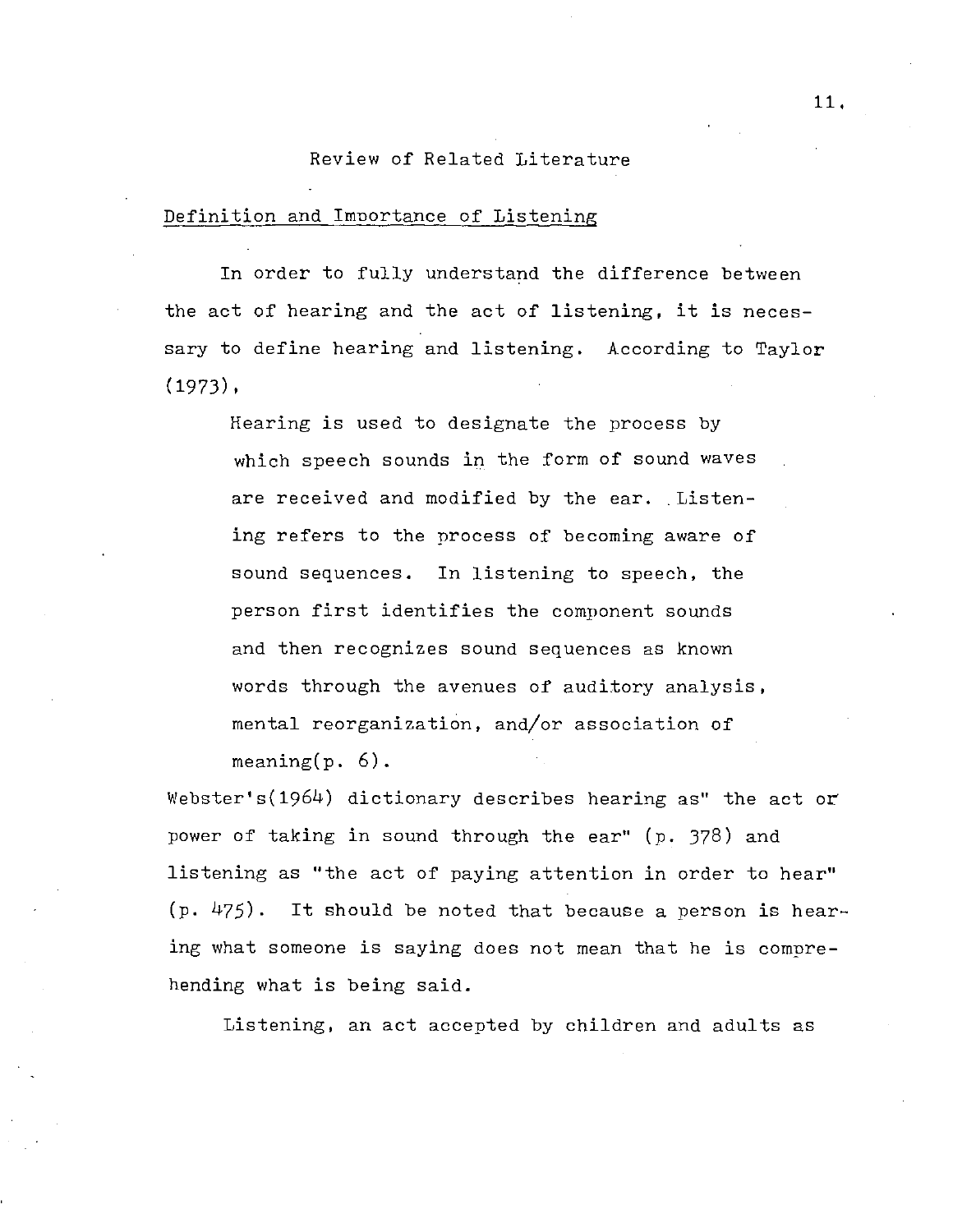second nature, is rapidly becoming one of our newest and most intriguing educational frontiers. This is new territory for ninety percent of the listening research has been conducted since 1952. According to Taylor(197J), "As early as 1926, research had established that seventy percent of the average adult's working day was spent in verbal communnication with forty-five percent of that total time spent in listening acts"(p. J). Reading only occupied sixteen percent of the verbal communication among adults. In 1949, explorations of listening in the elementary classroom led to the discovery that 57.5 percent of class time was spent in listening. Recently, researchers have estimated that close to ninety percent of the class time in high schools and colleges is spent in listening to discussions and  $l$ ectures. Research shows that listening is becoming increasingly important in our daily lives(Taylor, 1973, p. J).

Despite the amount of time spent in listening each day, it can not be concluded that this time is spent efficiently. most teachers of the primary grades are aware of students who can not discriminate well among the sounds of our language and who, therefore, can not take full advantage of instruction in phonetic analysis. The intermediate-grade teacher is familiar with students who can not follow directions without numerous repetitions and who can not listen analytically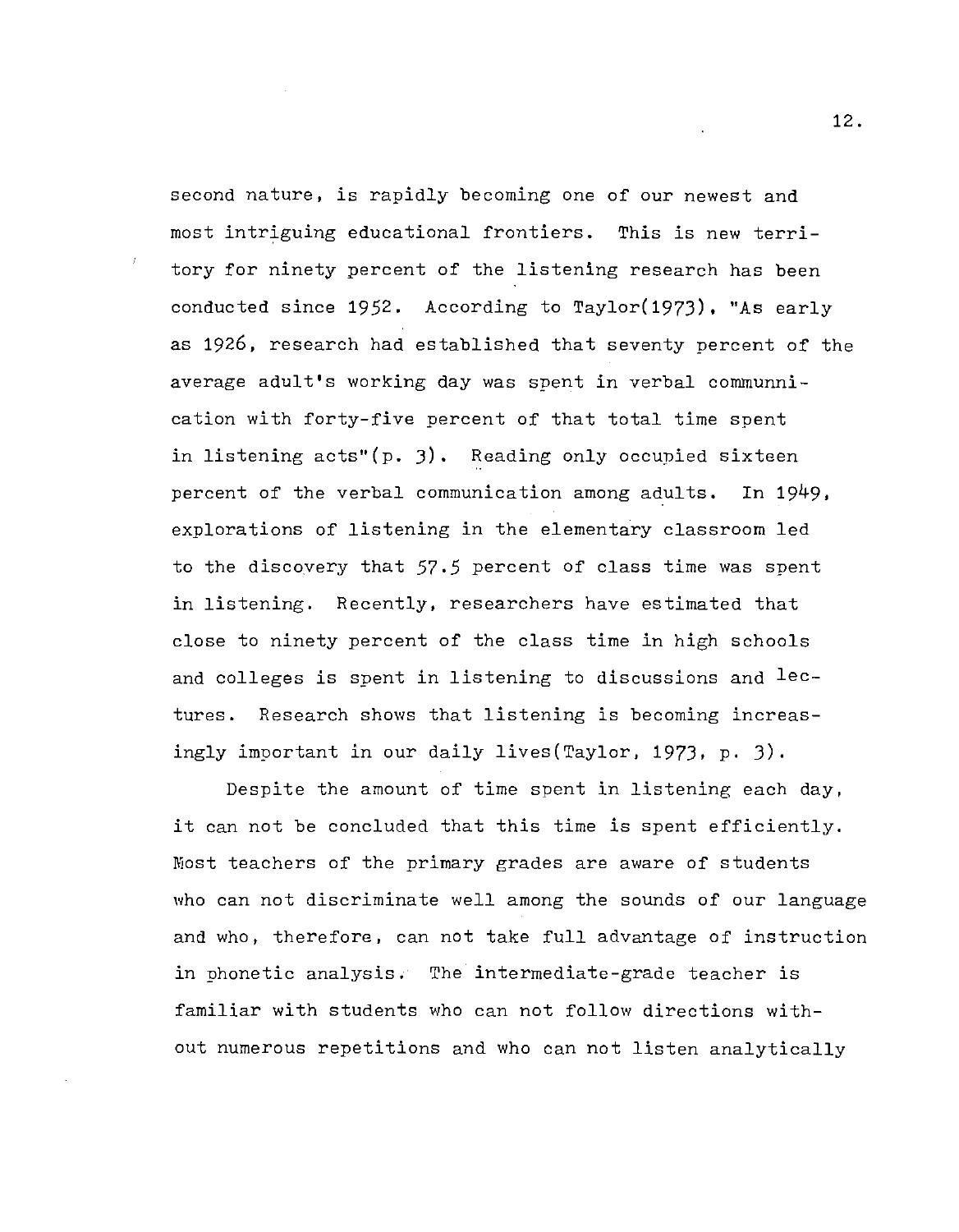or critically. While most of these students attempt to pay attention to the teacher, they are not equipped to manipulate the information they receive in order to retain it and use it. In one experiment in which selections were read to fourth-grade students and comprehension checks followed, only twenty-one percent to thirty-three percent of the content was retained(Taylor, 1973, p.  $3-4$ ).

Almost daily, one faces situations in which people half hear, ask for repetition of what is being said, or are unable to follow verbal directions competently or accurately. Research has shown that the average person will retain only fifty percent of what he hears, no matter how hard he is concentrating, and that two months later he can be expected to recall only half of that amount. This condition is not surprising when one considers the lack of instruction provided in listening, the absence of sequential developmental listening programs in most schools, and the inherent complexity of the listening act(Taylor, 1973,p. 4).

Educators are currently investigating the skill of listening and are finding some interesting facts. Nichols and Stevens(1983) state that "Listening is a skill. It can be improved through training and practice, just as reading, writing, and speaking." (p. 165). Listening instruction is presently being offered in at least twenty-two of our lead-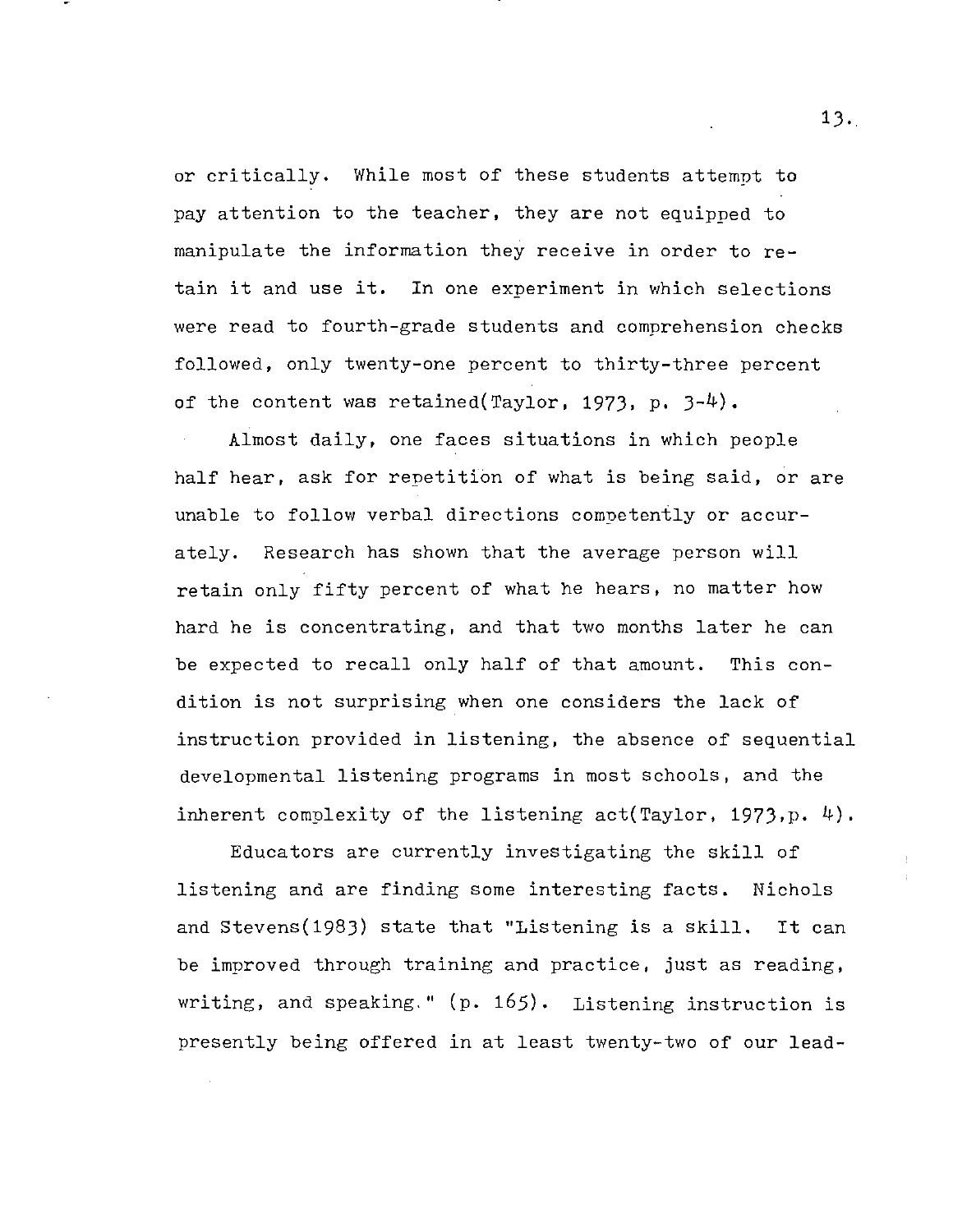ing colleges and universities and in a number of private and public schools. Current interest among educators indicates that within a few years such instruction will spread throughout our entire educational system, becoming a basic part of modern curricula(Nichols & Stevens, 198J).

Presently, at the elementary level, listening is sometimes emphasized during a story hour when the teacher reads aloud to the class. Some days the teacher feels the intense involvement of the entire class as the students are all "ears", but, there are other days when the class simply is not listening. There are numerous reasons for this. Perhaps they did not eat breakfast, had an argument on the way to school or are daydreaming. Nevertheless, techniques are available to *help* students learn how to listen. One of the teacher's responsibilities is to provide directed listening experiences throughout the school year. Smith(1975) states, "A program of listening instruction is of prime importance especially in the elementary school"(p. vii).

For most elementary school children, listening is easier than reading, states Cunningham(1982). Young children have had more experience in listening to books being read to them than they have had reading books on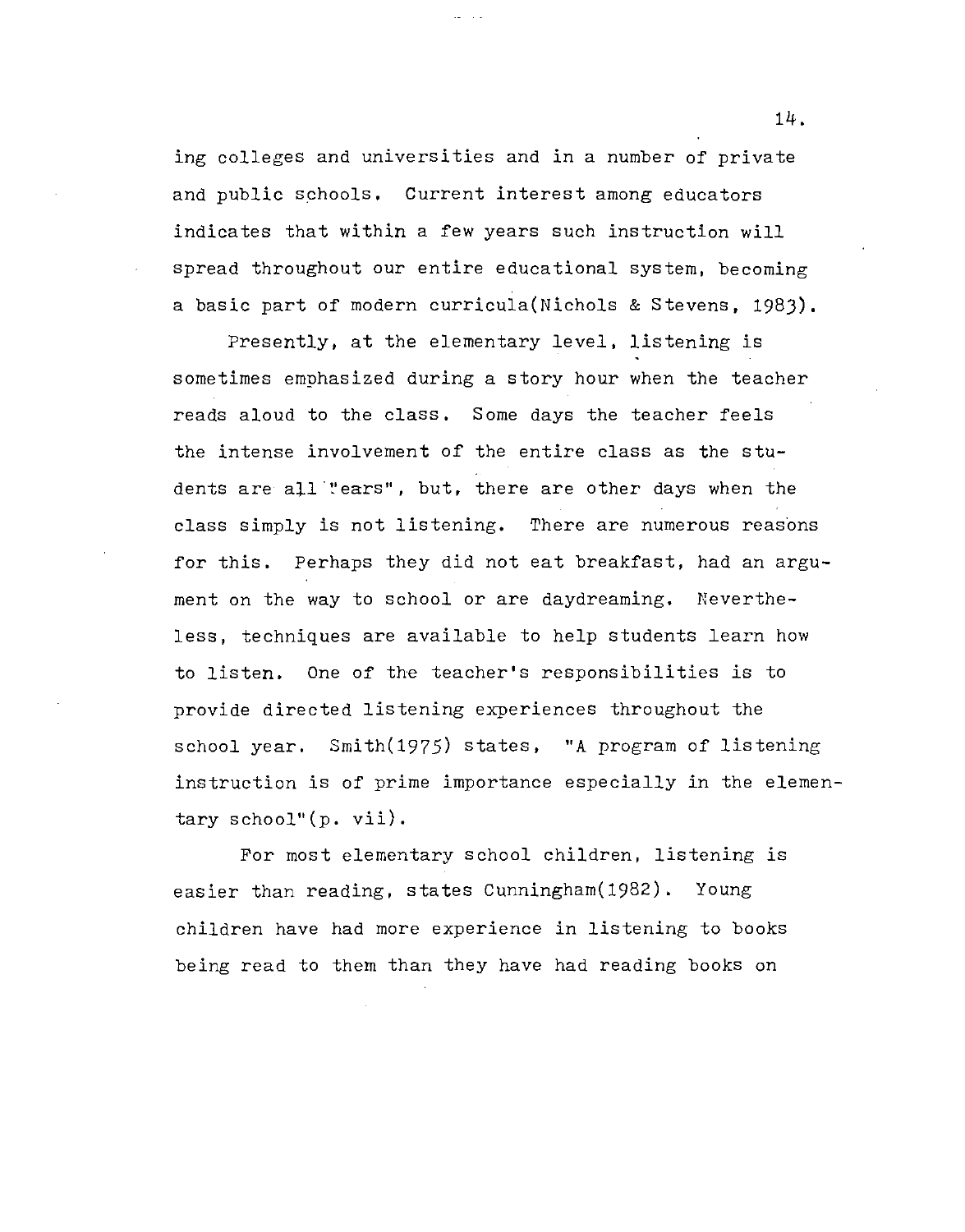their own. When reading, students must identify not only meaning but also words. Doing both simultaneously is difficult at first and some students get so busy saying the words, they do not have much attention left over to think about what they are reading(Cunningham, 1982).

Although listening is usually easier than reading, most elementary students have much room for improvement in their listening comprehension, yet research and classroom instruction observation have confirmed that most teachers provide very little instruction in listening. Helping students to learn to listen for a variety of reasons has a motivational as well as instructional basis. As the teacher introduces a new item or helps students see a previously learned concept in a new light, he/she is opening up new vistas for the students. Discussing a new unit, learning about library books that have just arrived, listening to find out how a new learning station is to be used are all ways of getting students interested in school. Cunningham (1982) comments, "Research has confirmed that children can make great increases in their listening comprehension if they are taught what to listen for and how to listen carefully" (p. 486).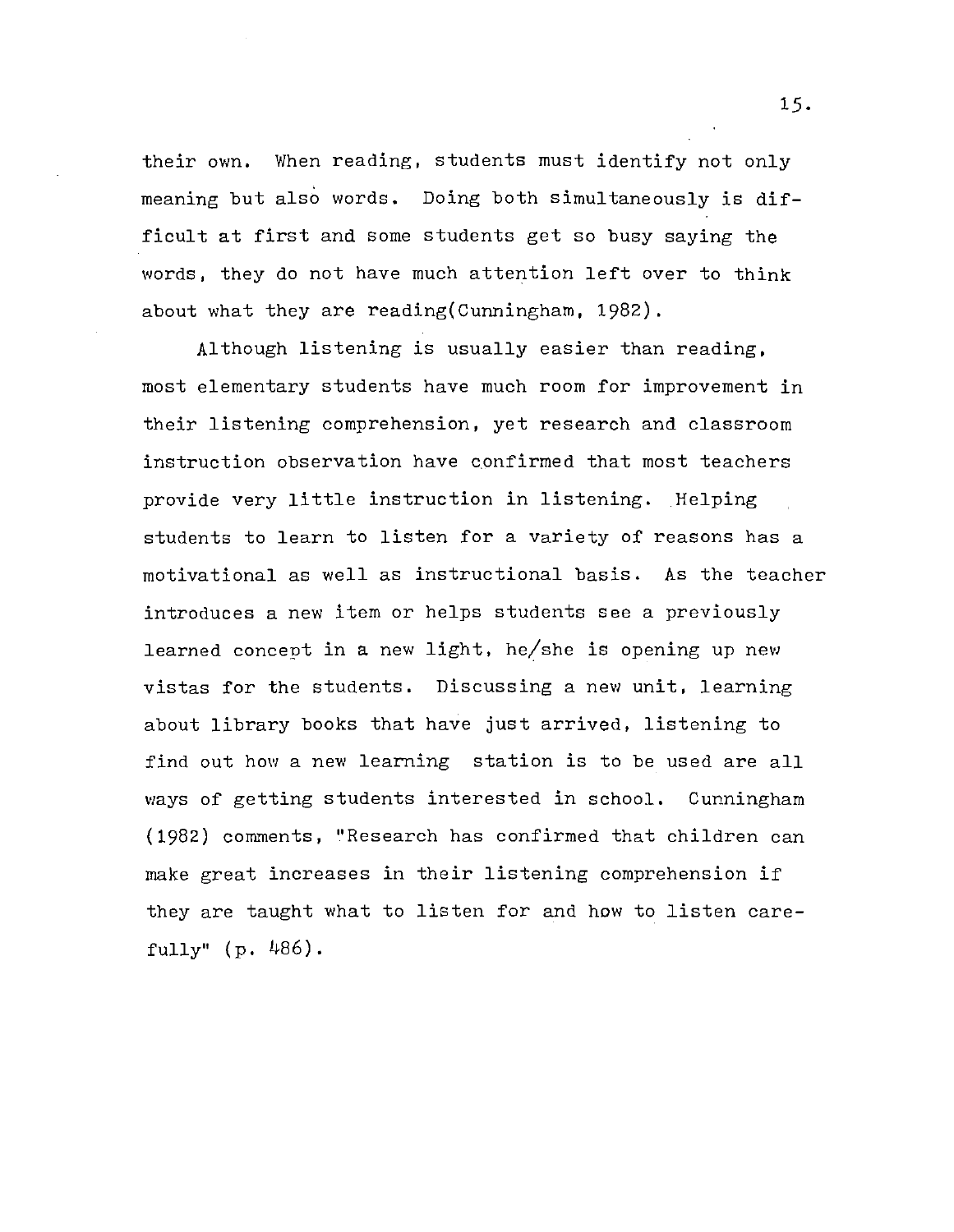#### The Relationship of Listening and Reading

Educators are currently investigating the relationship between listening and reading. There have been many studies done recently and some interesting facts have been discovered about the relationship between listening and reading. According to Devine(1968), "The fact that reading and listening are related has long seemed apparent" (p. )46). The relationship between listening and reading has been explored on both the theoretical and the research levels for at least two decades. Devine(1968) states:·

Investigators note that both kinds of behavior are related in that (a)both are concerned with the intake half of the communication process, (b)each seems to be a complex of related skills components, (c)the same higher mental processes seem to underlie both, (d)high correlations exist between test scores in reading and listening, and (e)the teaching of one seems to affect the other  $(p. 346).$ 

Since some educators have agreed that listening and reading are interrelated, one assumption from this research is that the teaching of one area will result in the improvement of the other area. In both listening and reading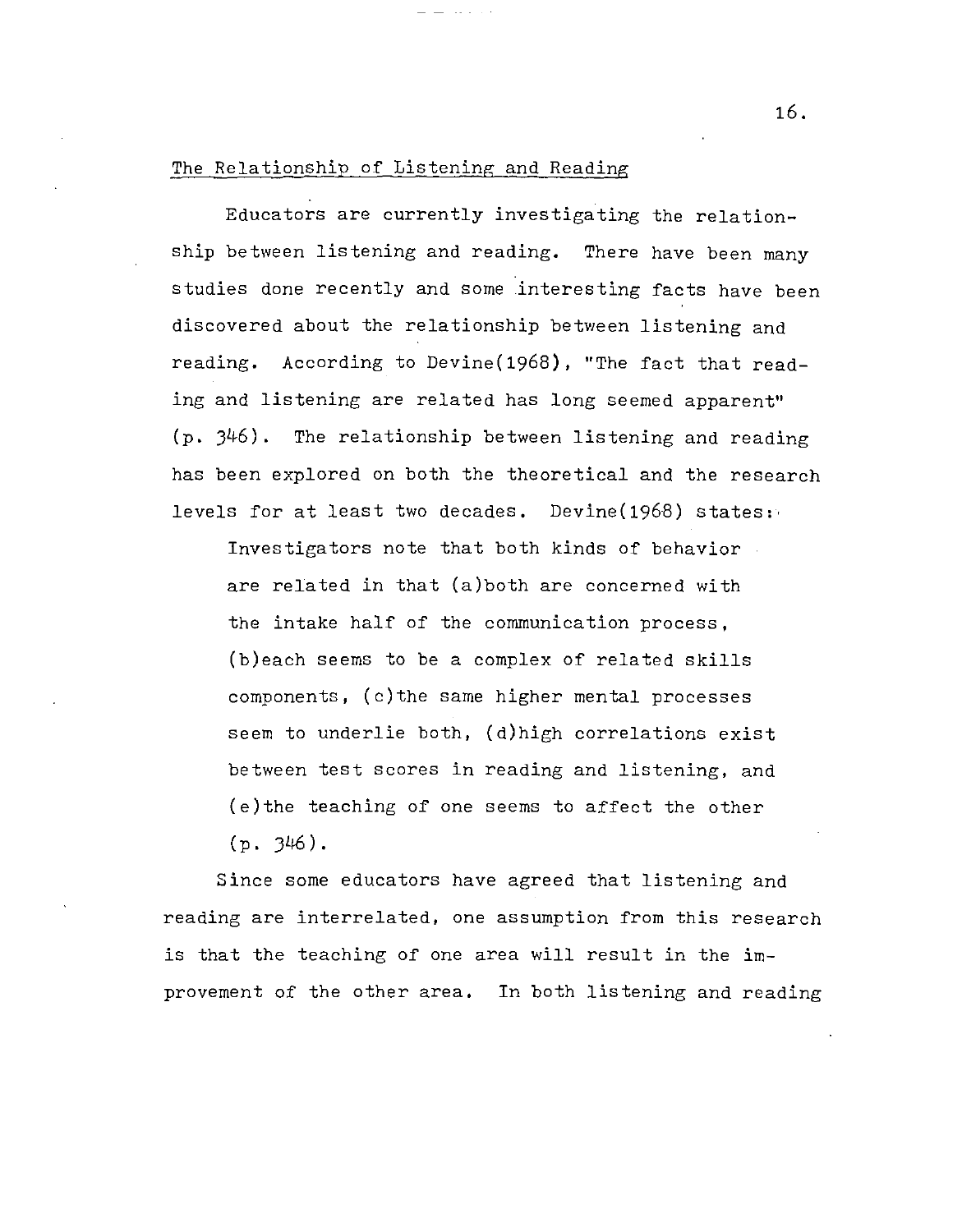the receiver is the object of some message and is trying to construe its meaning. Obviously, the child who is unable to hear and distinguish sounds will most likely have difficulty in learning to read. ·A number of writers have pointed out the similarities between listening and reading and believe that reading is in· essence transferred listening. Fries(as cited in Tuman, 1980) comments that learning to read is not a process of learning new or other language signals than those the student has already learned. The language signals are all the same. Carroll (as cited in Tuman, 1980) makes a similar point in saying the child must learn that printed words are signals for spoken words and that they have meaning analogous to those of spoken words.

Petty, Petty, and Becking(as cited in Tuman, 1980), state that since reading and listening are both receptive communication arts, the skills students have in listening provide a foundation in reading. The sequential development of reading skills corresponds fairly closely to that of listening skills. Thus, many activities useful in developing readiness for beginning reading instruction also help prepare students for specific listening lessons and activities they will meet later.

Lundsteen(as cited in Fletcher, 1981) defines listening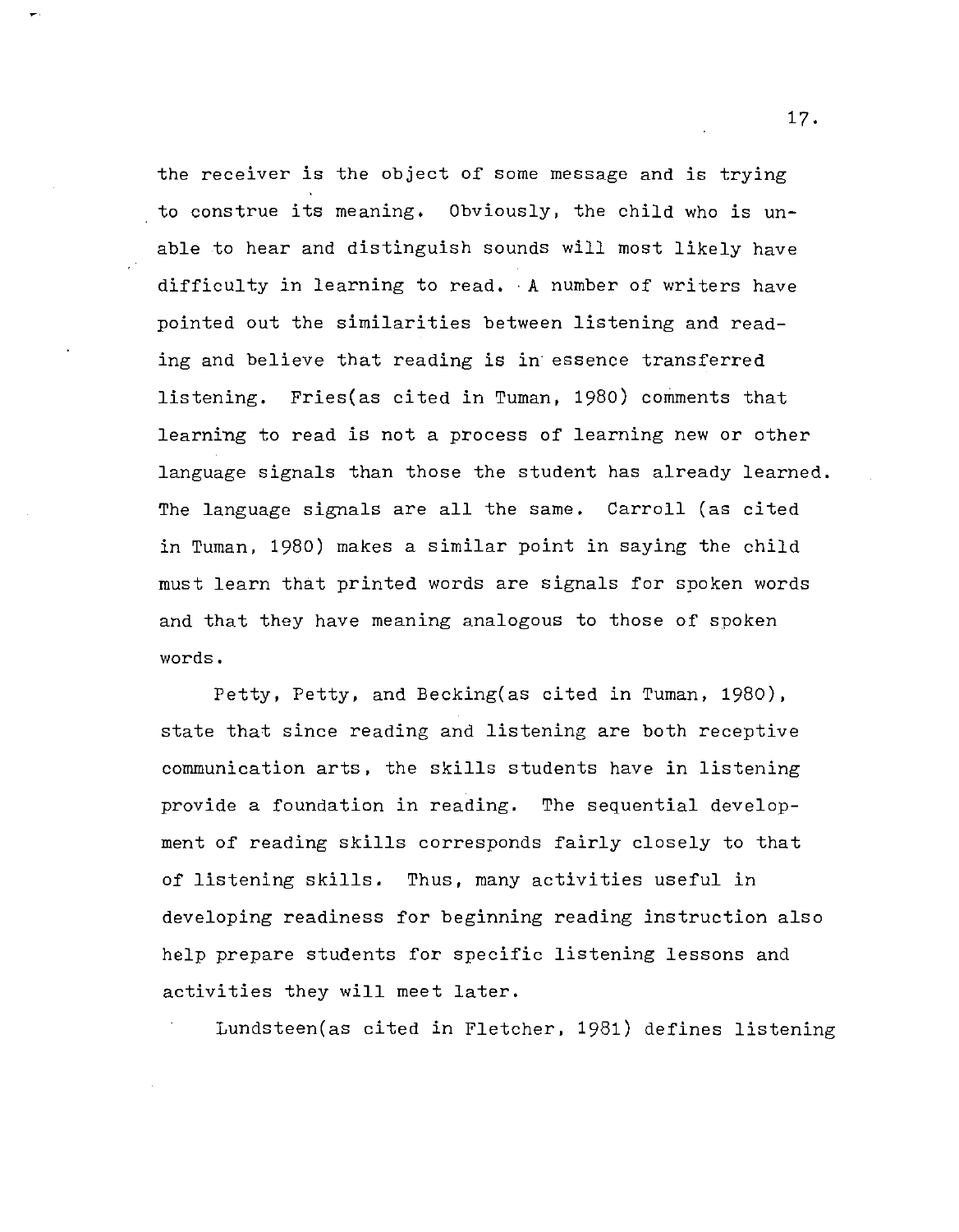as a basic skill underlying language arts and notes that listening can enhance speaking, writing, and reading. She discovered in her studies that a child in need of remedial reading is also a child in need of remedial listening. Lundsteen cites discussions on auditory perception in reading which indicate that hearing difficulties may accompany reading difficulties.

According to Lundsteen(as cited in Fletcher, 1981), the five components of listening are; previous knowledge, material to be listened to, physiological activity of the listener, attention or concentration, and highly conscious intellectual activity. Many of these steps that Lundsteen cites apply as well to the reading process. All of the above studies have confirmed that there is a relationship between listening and reading. Most researchers agree that listening and reading are both receptive modes of communication and have similar components.

A question arises in the area of listening: does the skill of listening and the skill of reading share related components? Devine(1976) indicates that while there are differences between listening and reading, both are concerned with the intake-half of the communication process. He suggests that reading and listening for main ideas involve the same kind of operation. Devine also adds that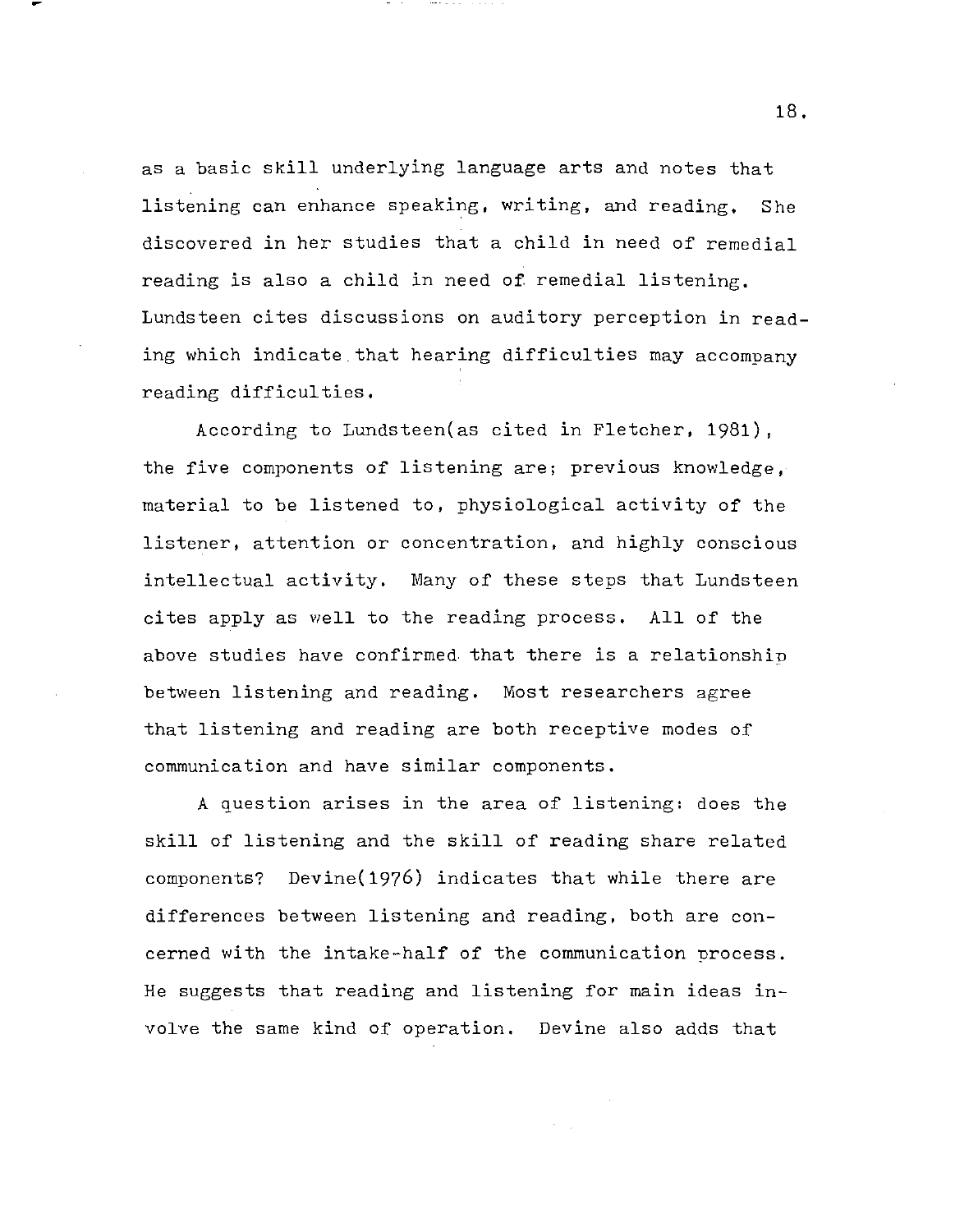reading and listening are subskills in learning how to think and are reflections of the thinking process at the applied. level. He recommends that reading and listening be taught together so that one skill reinforces the other.

A study done in Sydney, Australia by Spearritt(1979) examines the relationship between listening and reading. Spearritt acknowledges the fact that children begin to acquire listening and speaking skills before coming to school and reading and writing'skills come after the commencement of school. He raises the question: Is the re-· lationship among the four skills, reading, writing, speaking, and listening, relatively weak in the early years of primary education? In his studies, Spearritt(1979) measured reading comprehension, listening comprehension, written comprehension and spoken English with 900 students in grades three through six. Results from Spearritt's studies show that reading and listening are distinguishable skills for girls from grades three to five, but merge into a broader skill at grade six. For boys, reading and listening tests tend to define a broader receptive communication skill rather than separate factors. In general, reading and listening tend to strongly related for boys and girls.

It is in the area of assessment of language that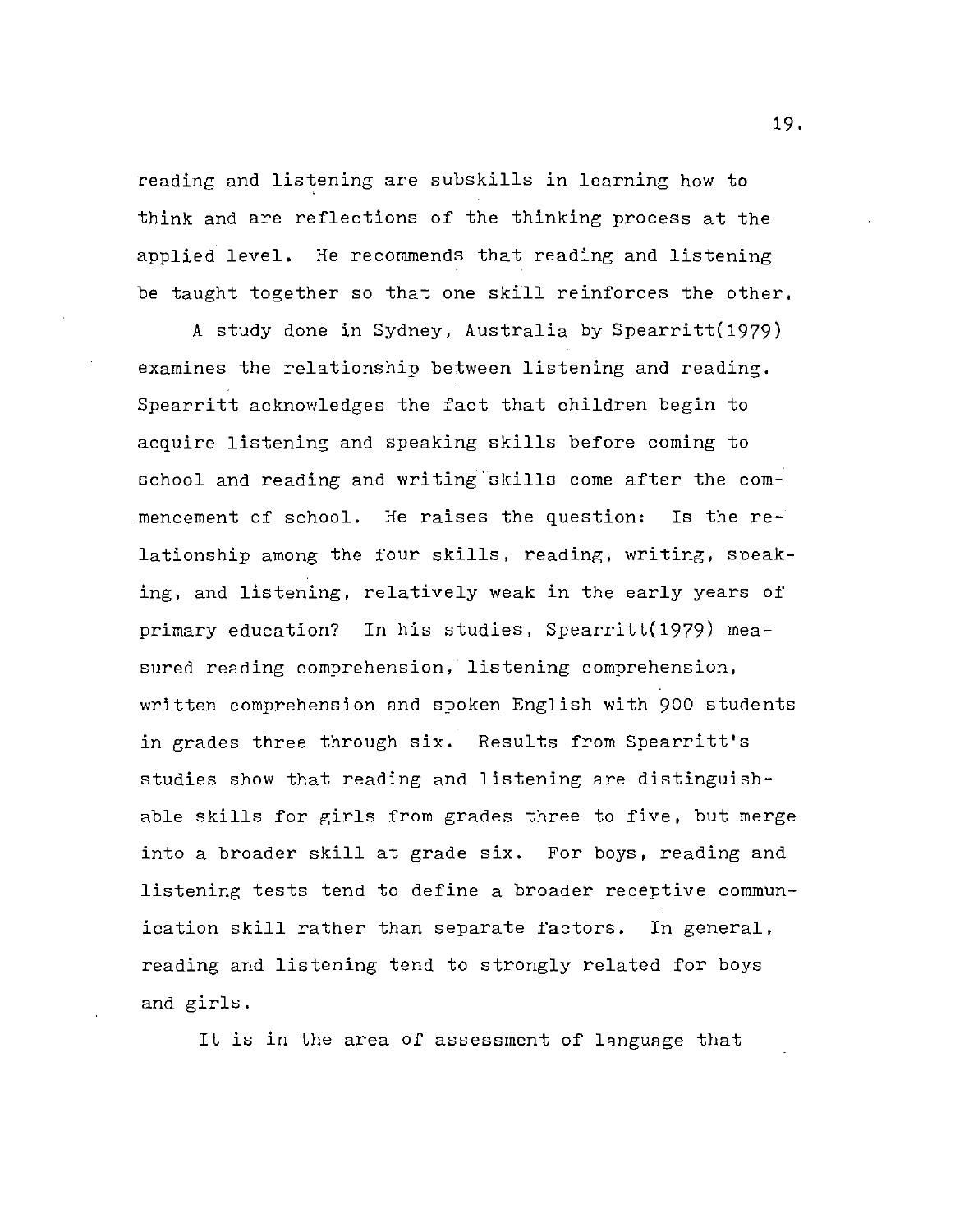Spearritt's study has its most direct implications. The fact that the four communication skills, reading, listening, speaking, and writing, can be identified as separate skills from grade three to grade aix, with merging between reading and listening comprehension, indicates that measures of each of the skills should be included in any overall assessment of language performance. Unless all four skills are measured, some aspects of student's language performance will be overlooked. The fact that the four skills can be identified as measuring different aspects of language does not mean that they should be treated as senarate skills for teaching purposes; the same outcome could occur in an integrated curriculum (Spearritt, 1979). Results from Devine(1976) and Spearritt (1979) indicate that reading and listening do share common components and they recommended that both skills be taught in the language arts program.

Devine(1976) further examines the assumption that instruction in listening (or reading) affects pupil competence in reading (or listening). The theoretical basis for this assumntion seems obvious to many researchers because reading and listening are both reflections of the language, or applied level of the same higher mental processes. Devine(1976) comments: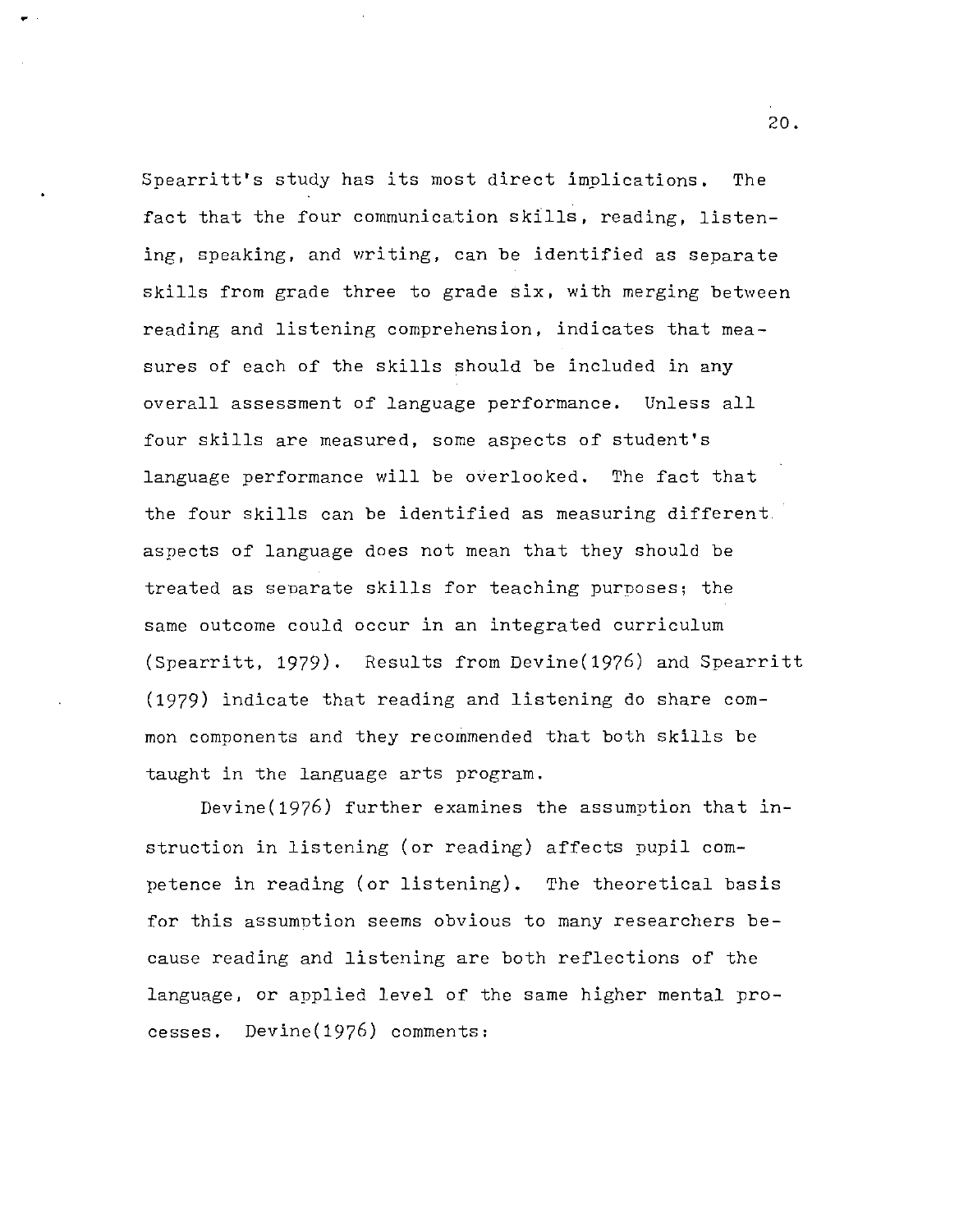Recognizing a writer's main ideas and recognizing a speaker's main ideas are closely related to a postulated higher mental process, recognizing main ideas in discourse, just as identifying transitional elements in an article and identifying a speaker's transitional elements are related to a postulated higher mental process, identifying transitional elements in discourse  $(p. 346)$ .

It has been implied in the literature that a teacher who develops in students the listening skill of distinguishing between a speaker's opinion and factual statements is also developing the related reading skill. This related skill is distinguishing between a writer's opinion and factual statements. Both skills seem to reflect the same higher mental process, distinguishing between fact and opinion(Devine, 1968).

Some recent research does not support the assumption that reading (or listening) instruction improves student's competence in listening (or reading), Hollingsworth(as cited in Devine, 1968), used two commercially-developed listening programs in a study involving 298 eighth grade students. After ten weeks of listening instruction, neither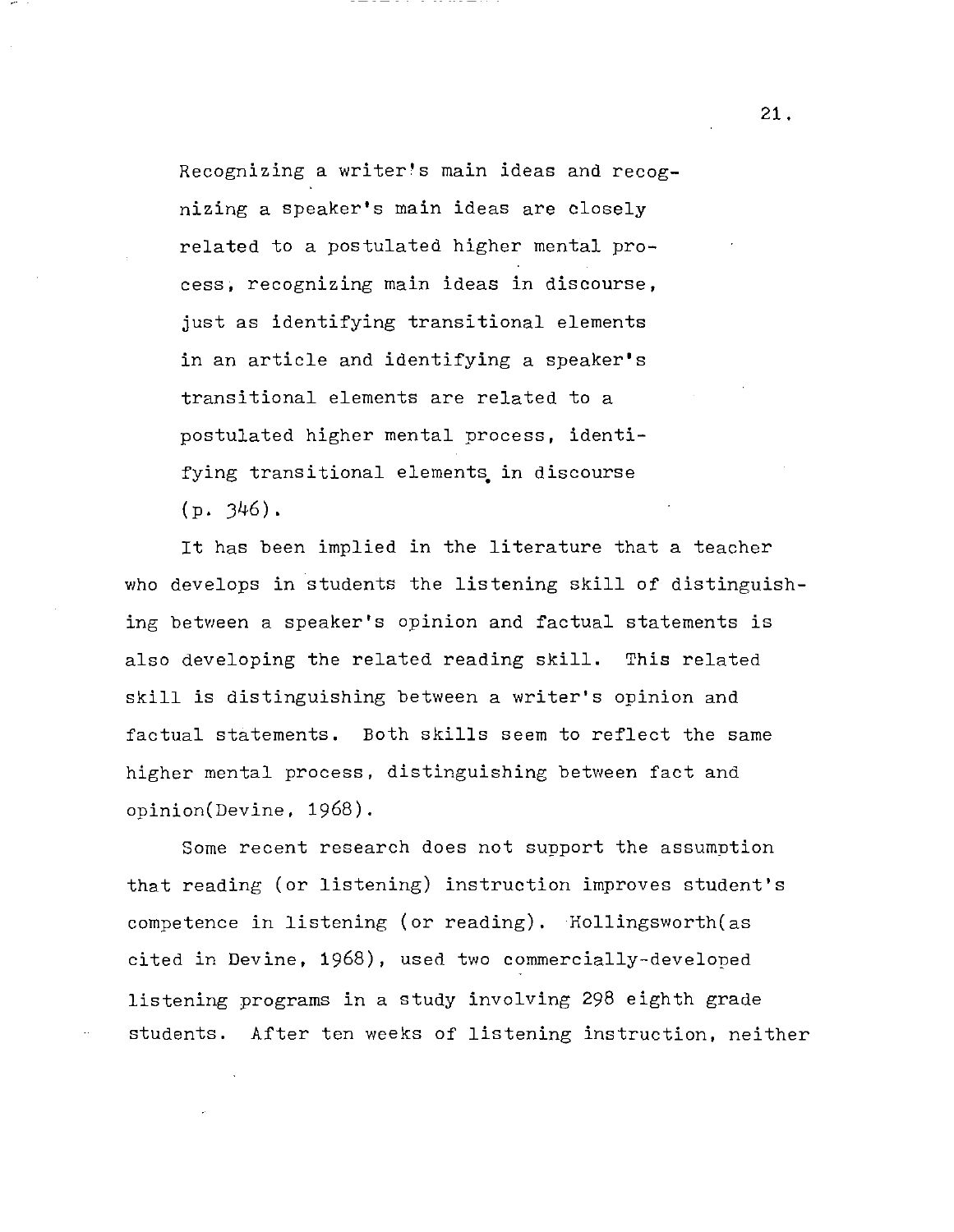of the two listening programs scored higher on standardized reading test than a matched group of controlled students. Reeves(as cited in Devine, 1968) gave thirty tape recorded lessons to 228 fourth grade ;students in a fifteen week period, and compared their pre- and posttreatment reading test with those of a matched group of 216 students. Reeves found that there were no significant differences between mean gain in reading, and concluded that listening training does not favorably affect reading achievement.

The above research does not invalidate the assumption that listening (or reading) instruction affects competence in reading (or listening). It is still not known whether instruction in specific listening skills affects the development of related reading skills. The second assumption on reading and listening to be reexamined is that listening and reading scores correlate highly. Reported coefficients of correlation have always been positive and high, For example, Ross(as cited in Devine, 1968) reported a coefficient of . 74; Brovm (as cited in Devine, 1968) found coefficients of .82, .76, and .77 at various grade levels, and Duker(as cited in Devine, 1968) reported an average coefficient of *,57.*  Duker(1965) collected the results of many early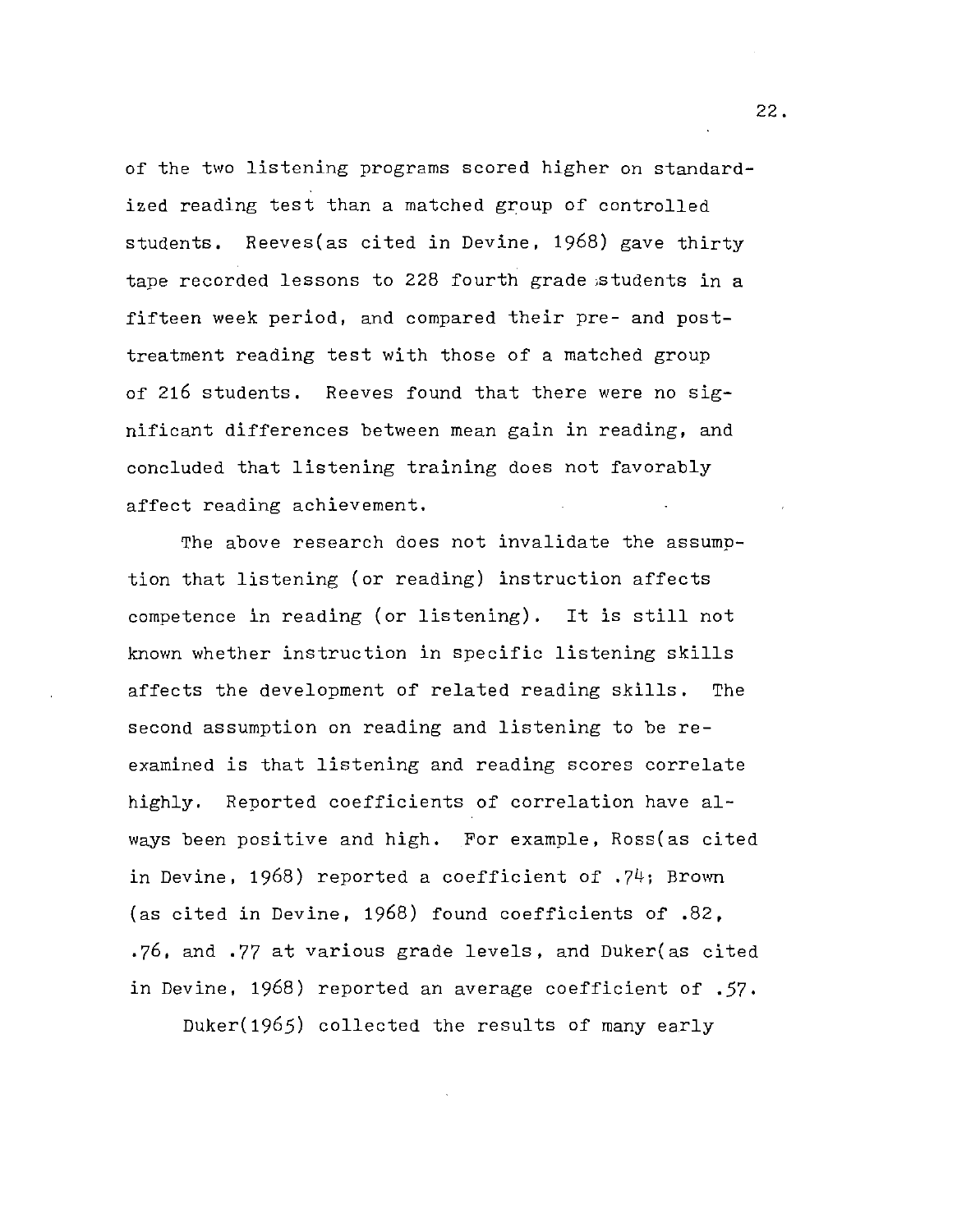studies of the relationship between reading and listening. He cites twenty-three major studies between 1926 and 1961, with correlations ranging from a low of .45 to a high of .70, with a mean of .57. From this data, Duker(1965) makes a suggestion: "Poor readers will not generally gain a great deal from aural instruction rather than reading and poor readers do not listen much better than they read". Stricht and others (as cited in Tuman, 1980) find the cognitive processes at work the same in'both reading and listening, and therefore point out a high correlation between the two.

While the cummulative effect of such studies is to support the hypothesis that reading and listening involve basically the same skills, such a conclusion is not without its critics. Devine(1968) points out that reading and listening comprehension scores do not really correlate that highly. He contends that the standard listening comprehension tests often used in correlation studies test not listening, but overall verbal comprehension. In other words, they do not test what you do when you listen, other than understand.

Anderson and Baldauf(196J) analyzed the Sequential Test of Educational Progress: Listening Comprehension Test, Form Four, and concluded that heavy loadings in verbal communication suggested that achievement on the test may be a

2J.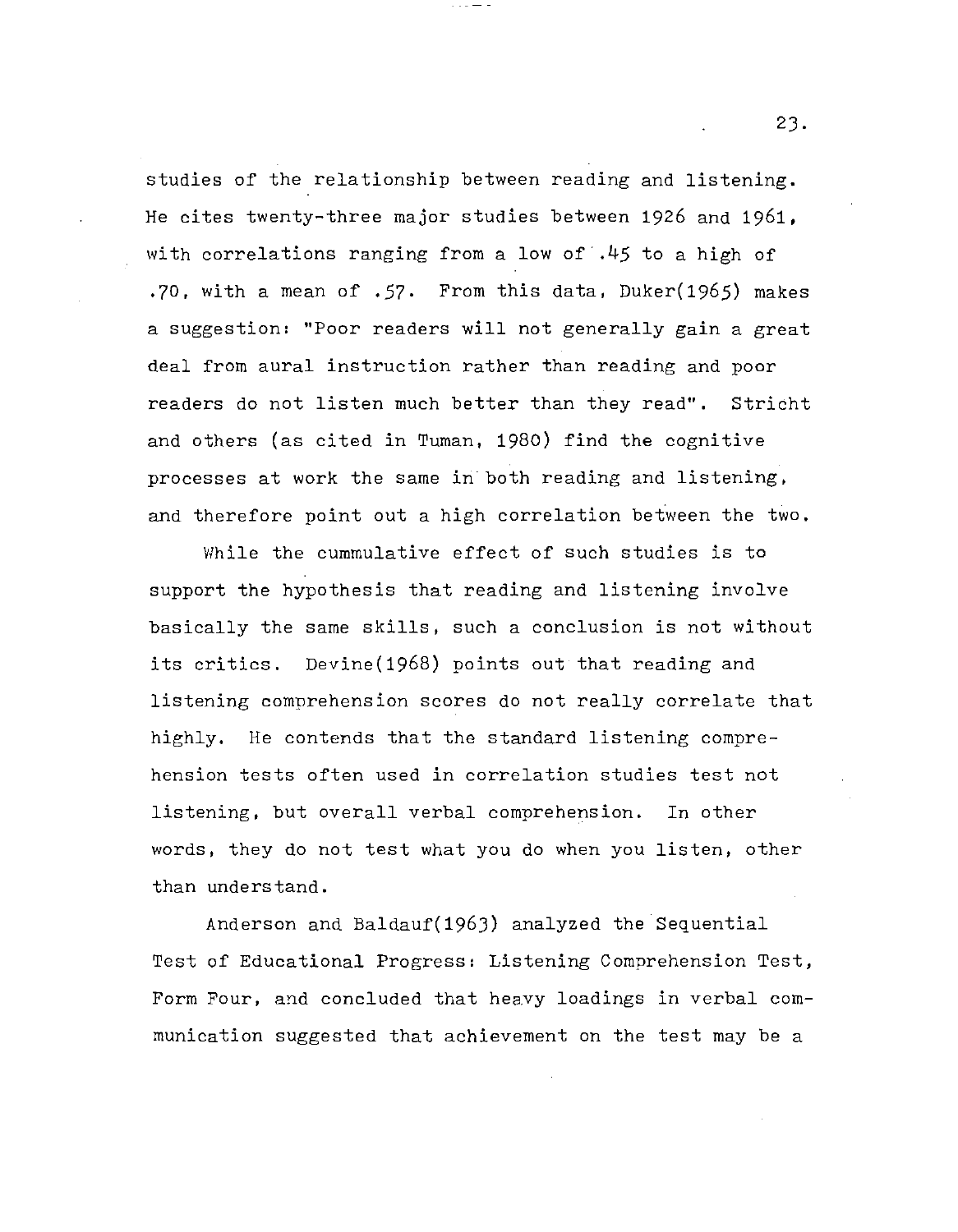matter of verbal communication and not listening. Kelly (1965) studied both the.STEP Listening Comprehension Test and the Brown Carlson Listening Comprehension Test and concluded that the construct validity of each was questionable because neither test correlated significantly higher with the other except with reading and intelligence tests. If the two most widely-used tests of listening measure something other than listening, coefficients of correlation between reading and listening need to be reinterpreted(Devine, 1968).

Devine(19?6) concludes .from his studies: It is still not known whether instruction in specific listening skills (e.g., listening for organizational patterns, listening to recognize inferences, listening to recognize a speaker's bias) affects the development of related reading skills (e.g., reading for organizational patterns, reading to recognize inferences,

reading to recognize a writer's bias) (p. 348). Devine determines from his research that teaching reading will not generally improve one's listening nor that teaching listening will improve one's reading. The major question remains, can auditory skills be taught, and if they can, do they produce gains in reading achievement?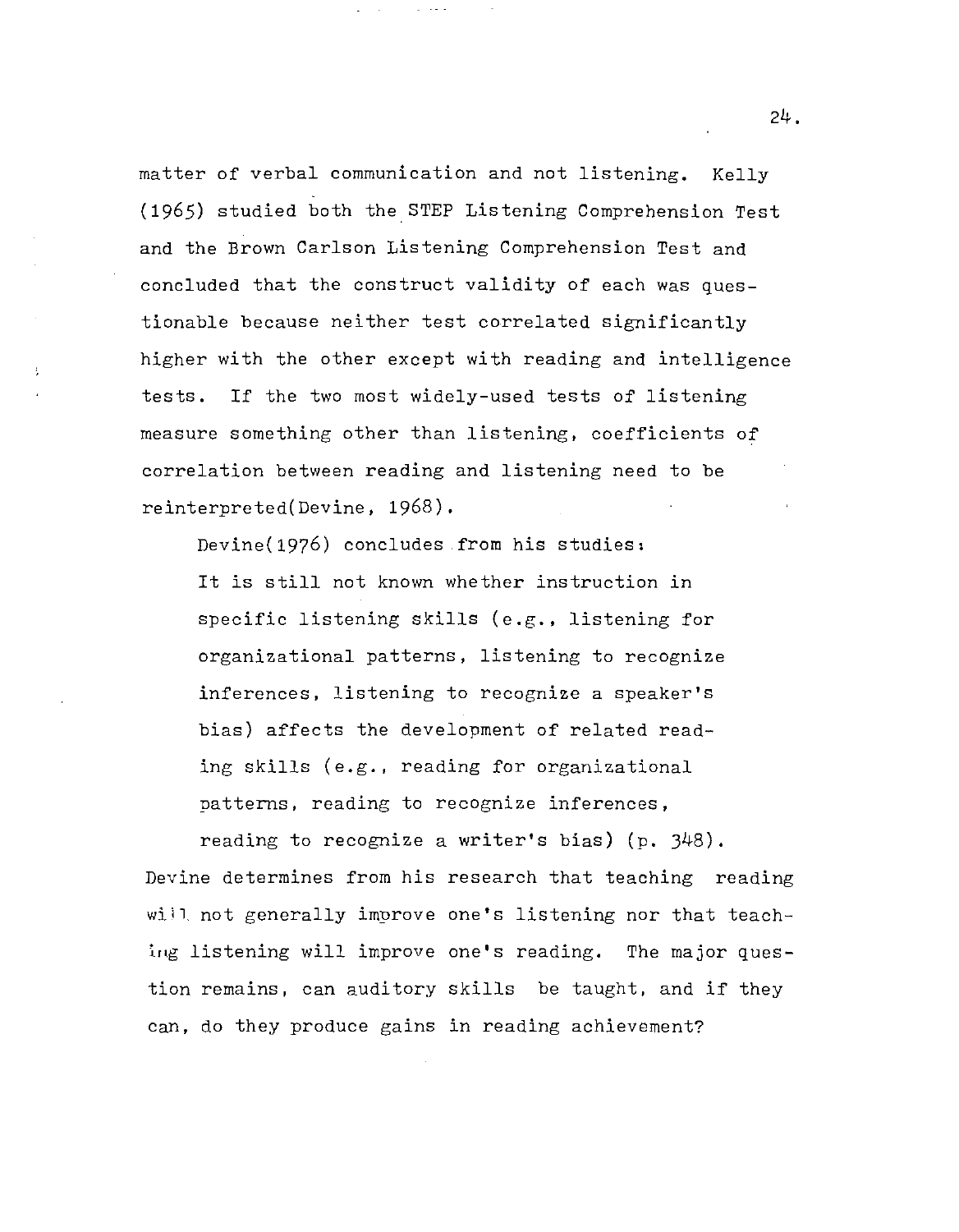According to Neuman(1981), a study was conducted in 1978 which was designed to answer the question, can auditory skills be taught? This study was conducted with 256 first graders with whom an auditory training program was used to measure growth in auditory skills. Posttest results did indeed show that the auditory training did produce superior growth in auditory skills. Unfortunately, these gains did not appear to transfer and produce more advanced reading achievement in the experimental group of students. Instead, the control group showed slightly greater increase in reading skills(Neuman, 1981).

Several studies have been conducted with results that contradict Neuman's assumption that teaching in listening does not result in the improvement in reading. Hoffman(as cited in Lemons & Moore, 1974), shows that fourth grade students given training in listening comprehension skills made significant:gains in reading comprehension. These gains were in contrast to a control group of fourth graders who had not received the training in listening. In his Ph. D. dissertation, Lemons(1974), reports that training in listening appeared to significantly affect the development of the basic listening and reading skills of black fourth graders. It is evident that for every positive study that suggests instruction in listening (or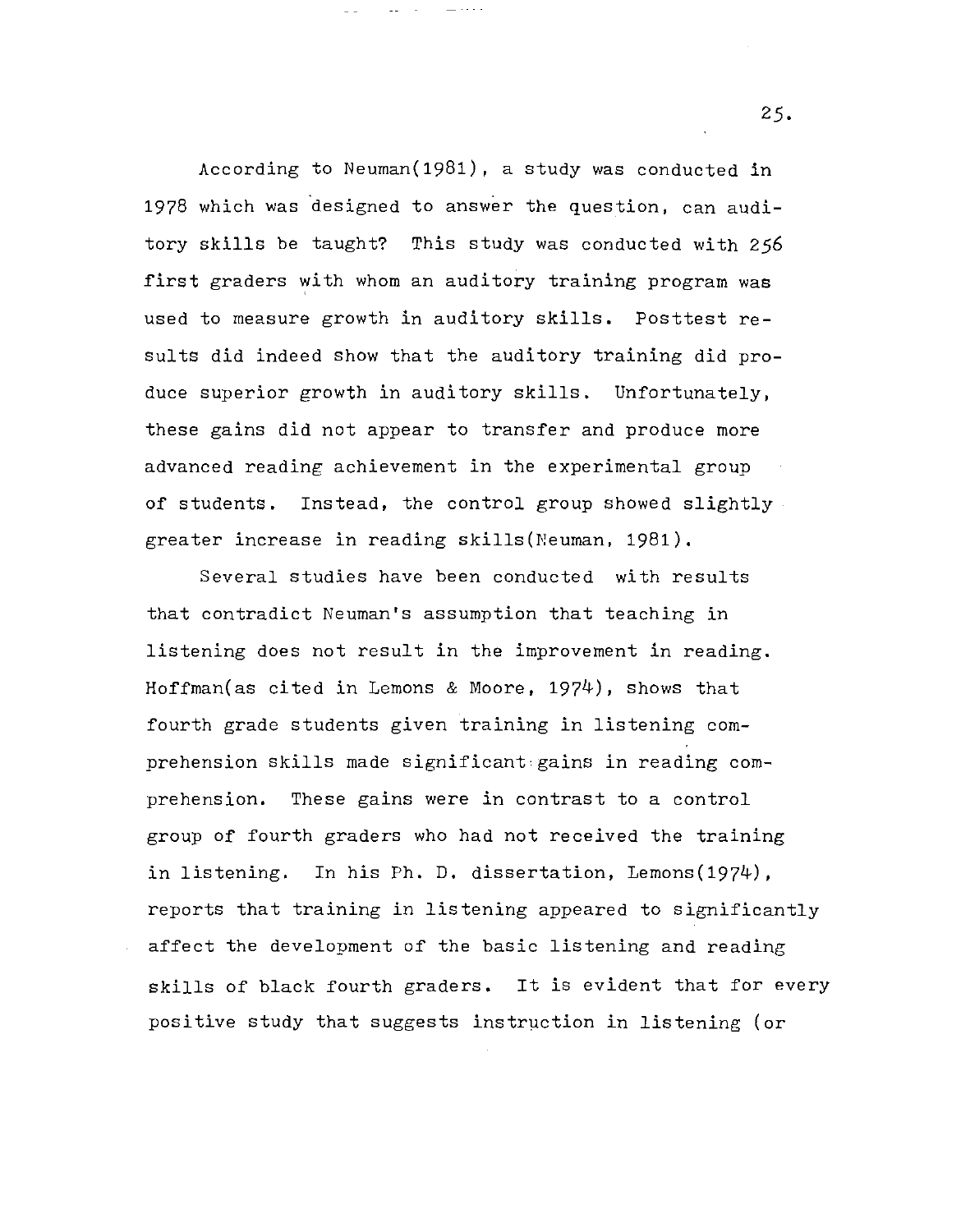reading) improves reading (or listening), there is a study that suggests this is not true.

The question, can listening be taught?, still remains unanswered today. There have been-many studies conducted that conclude that listening can be taught-and in contrast there have been many studies that say listening can not be taught, but is a matter of intelligence. However, Fletcher (1981) advises:

Whether viewed as a special subject or integrated into the curriculum; the oral language skills of speaking and listening must be taught if the child is to develop the necessary competencies for learning, self-discovery, and communication with others  $(p. 223)$ .

The key is for all teachers, particularly reading teachers, to focus on the general area of verbal competence. Students need to learn to give and receive messages, but, first they must learn that these messages themselves are interesting enough to expend the necessary effort(Tuman, 1980).

#### Goals and Objectives of Listening

According to Alder and Towne(1981), "It often appears that we have more to gain by speaking than by listening. A big advantage of speaking is that it gives you a chance to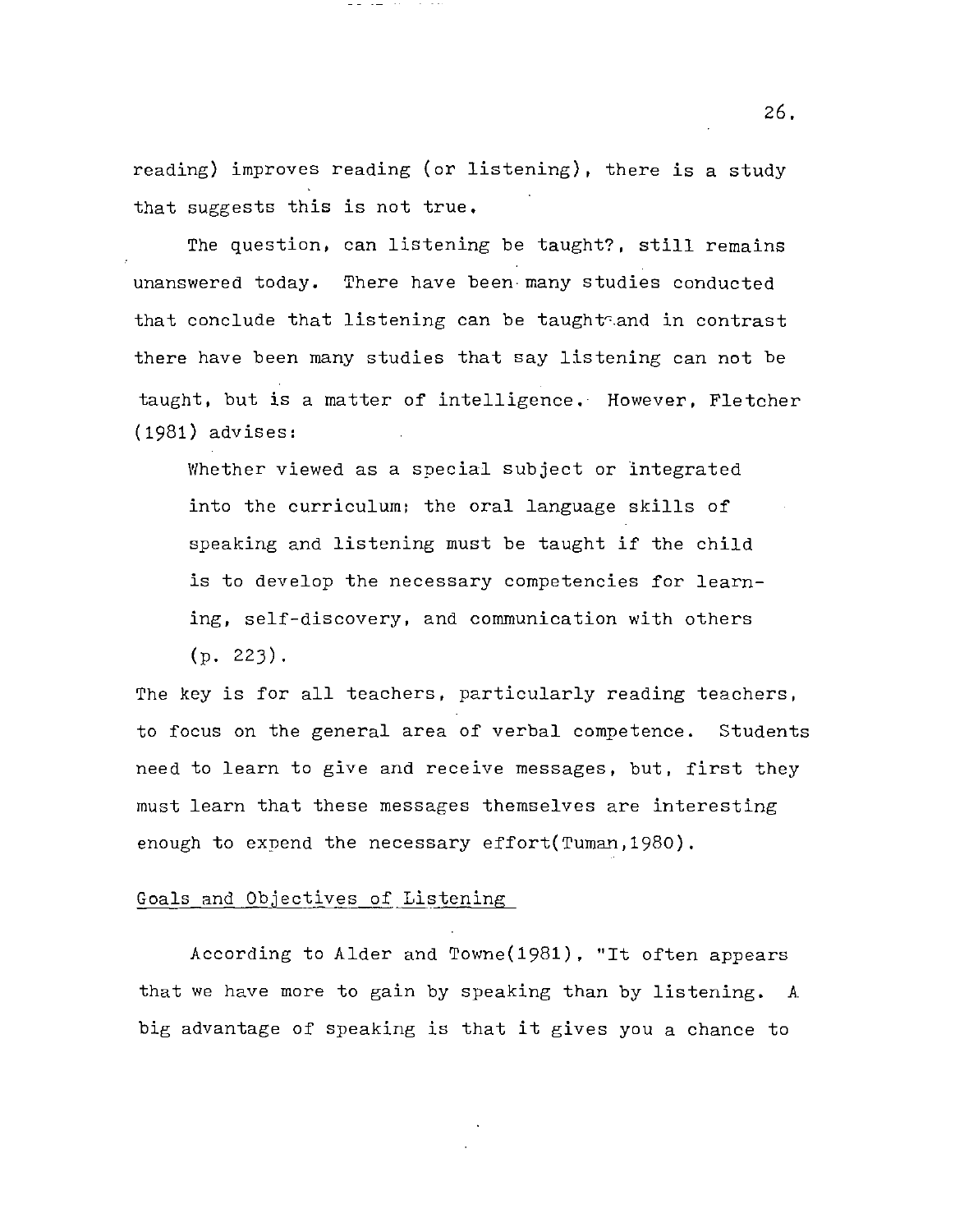control others' thoughts and feelings"(p. 219). While it is true that· speaking has its advantages, it is important to realize that listening also has its advantages. Being an effective listener is one way to help others with their problems; and what better way is there to have others appreciate you? As for controlling others, it may be true that it is difficult to be persuasive while you are listening, but your willingness to listen to others will often leave them open to thinking about your ideas in return. Listening is often reciprocal; you get what you give(Alder & Towne, 1981).

Listening is the oldest and newest of the language arts. Since the establishment of compulsory education in many countries in the nineteenth century, elementary schools have traditionally been concerned with providing training in the skills of literacy, and, to some extent, of speaking. Today, interest in the teaching of listening appears to be gaining the momentum of a movement because the idea that everyone who can hear knows how to listen has been discredited(Donoghue, 1977).

In determining goals and objectives for listening, it is important to identify the kinds of listening. Although, as many as twenty-five different kinds of listening have been identified, basically there are only three types of listening: appreciative, attentive, and critical.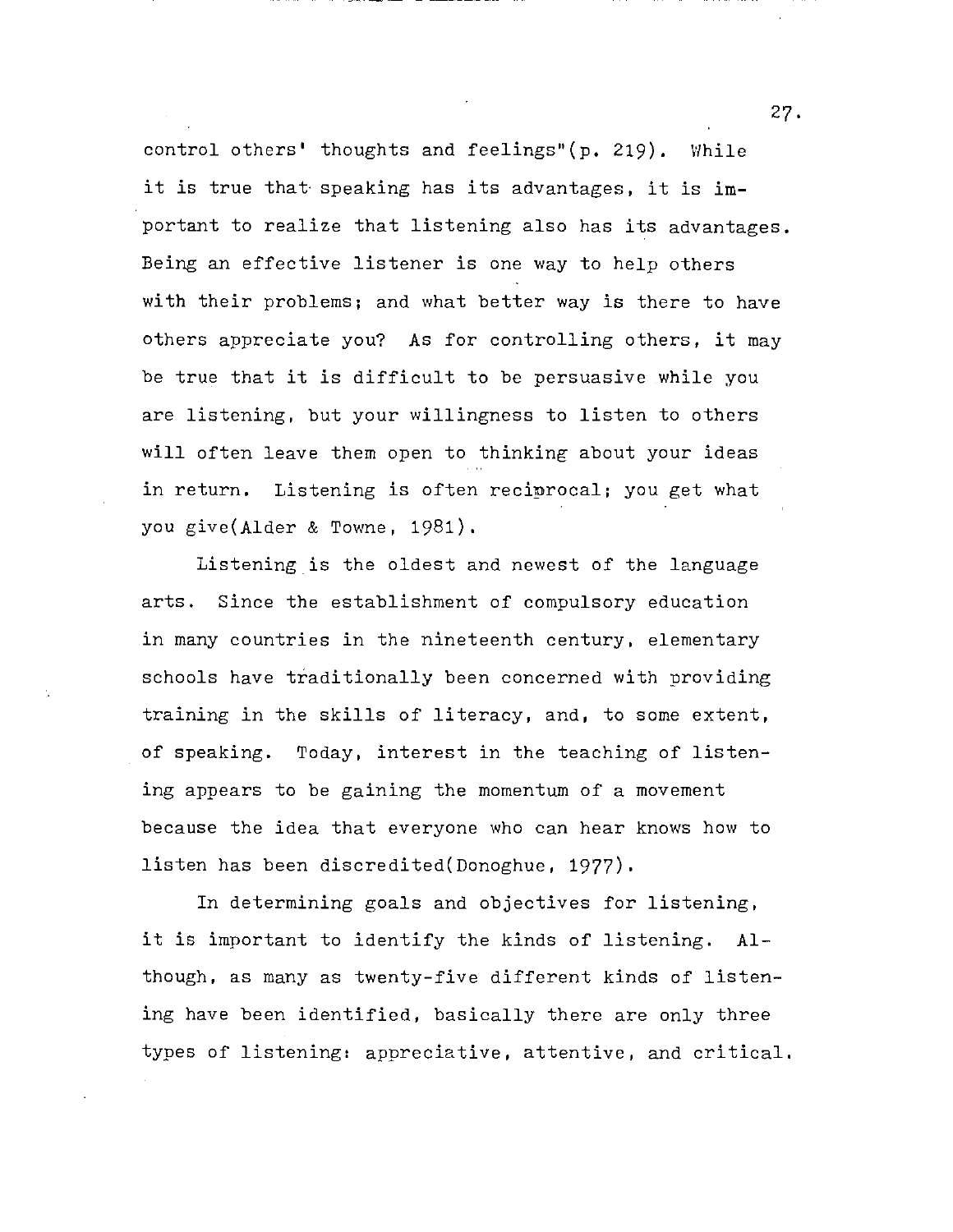#### Kindergarten Auditory Skills for Clay County, Florida:

- 1. Arranges or orders objects in sequence from auditory stimulus.
- 2.. Recalls the number of common sounds heard.
- J. Repeats a rhythm made by tapping or clapping.
- 4. Recalls a sequence of common sounds.
- 5. Orally recalls a sequence of sounds, pictures, letters, or words.
- 6. Repeats a sequence of four syllables.
- 7. Repeats a 12-14 word sentence.
- 8. Follow directions for a simple one to three step task (such as, "Stand up, turn around, sit down").

#### Kindergarten Perception/Discrimination Skills for Clay County:

- 1. Identifies sound as opposed to no sound.
- 2. Identifies the source of sound.
- J. Identifies common sounds (such as dog barking, horn blowing).
- 4. Discriminates sounds with gross differences.
- 5. Discriminates sounds with minimal differences.
- 6. Auditorily discriminates gross differences in word pairs.
- 7. Develops awareness of rhyming words.
- 8. Identifies rhyming words given orally.
- 9. Discriminates objects, pictures, and words that rhyme.
- 10. Matches auditory stimulus to written symbol.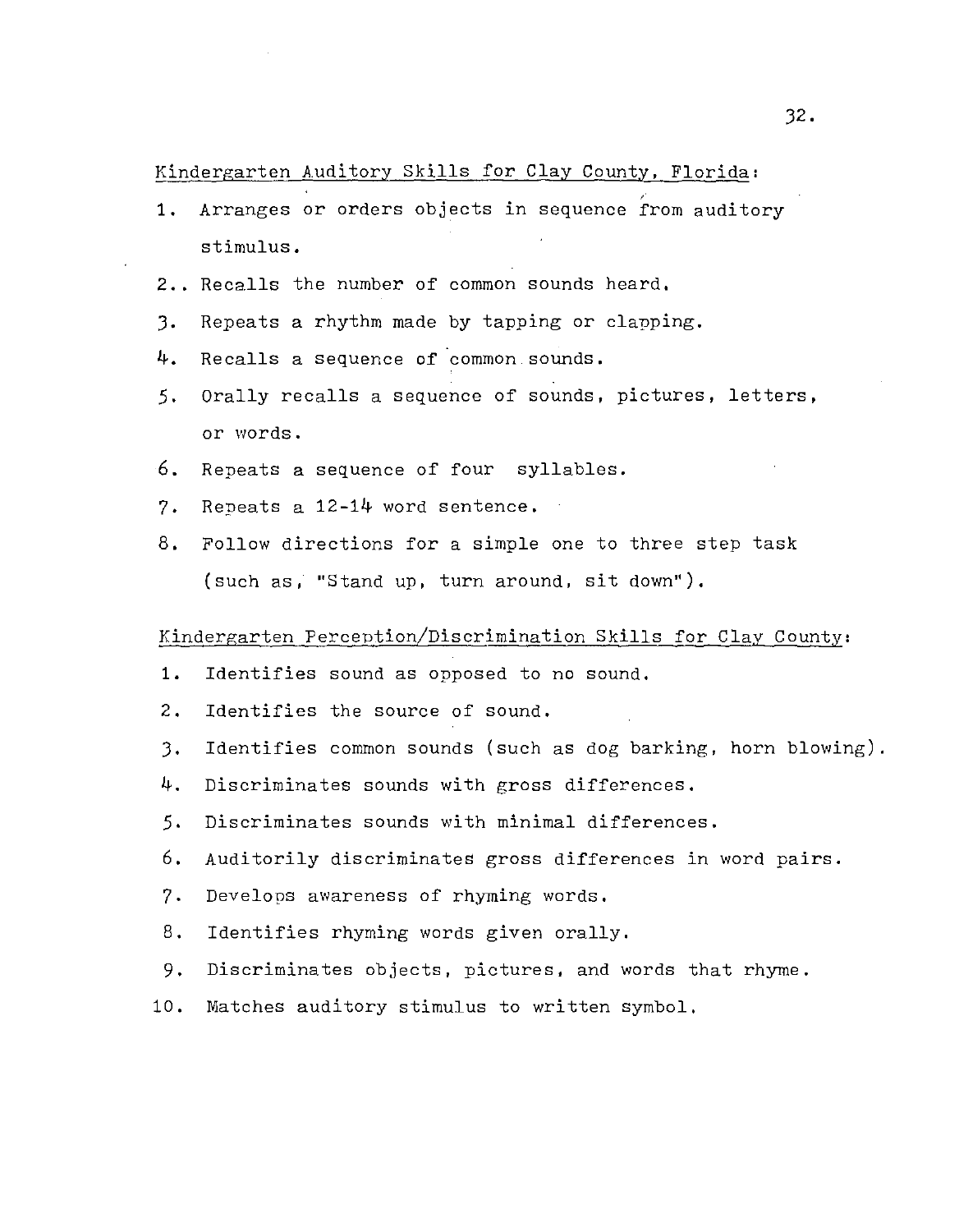- 11. Matches letter to written letter.
- 12. Discriminates between like and unlike phonetic sounds (in initial, medial, and final positions).
- 13. Uses auditory blending to sound out a simple word.
- 14. Auditorily distinguishes up to three syllables.

#### Kindergarten Listening Skills for Clay County, Florida:

- 1. Understands the difference between hearing and listening.
- 2. Understands the importance of listening.
- 3. Attends to auditory stimulus for ten to fifteen minutes.
- 4. Responds to name.
- 5. Listens to and responds to oral questions.
- 6. Listens to and follows simple oral directions.
- 7. Identifies sounds in the enviroment.
- 8. Discriminates between sounds in the enviroment.
- 9. Distinguishes between loud-soft, far-near sounds.
- 10. Recognizes like and unlike sounds in the initial position (rhyming).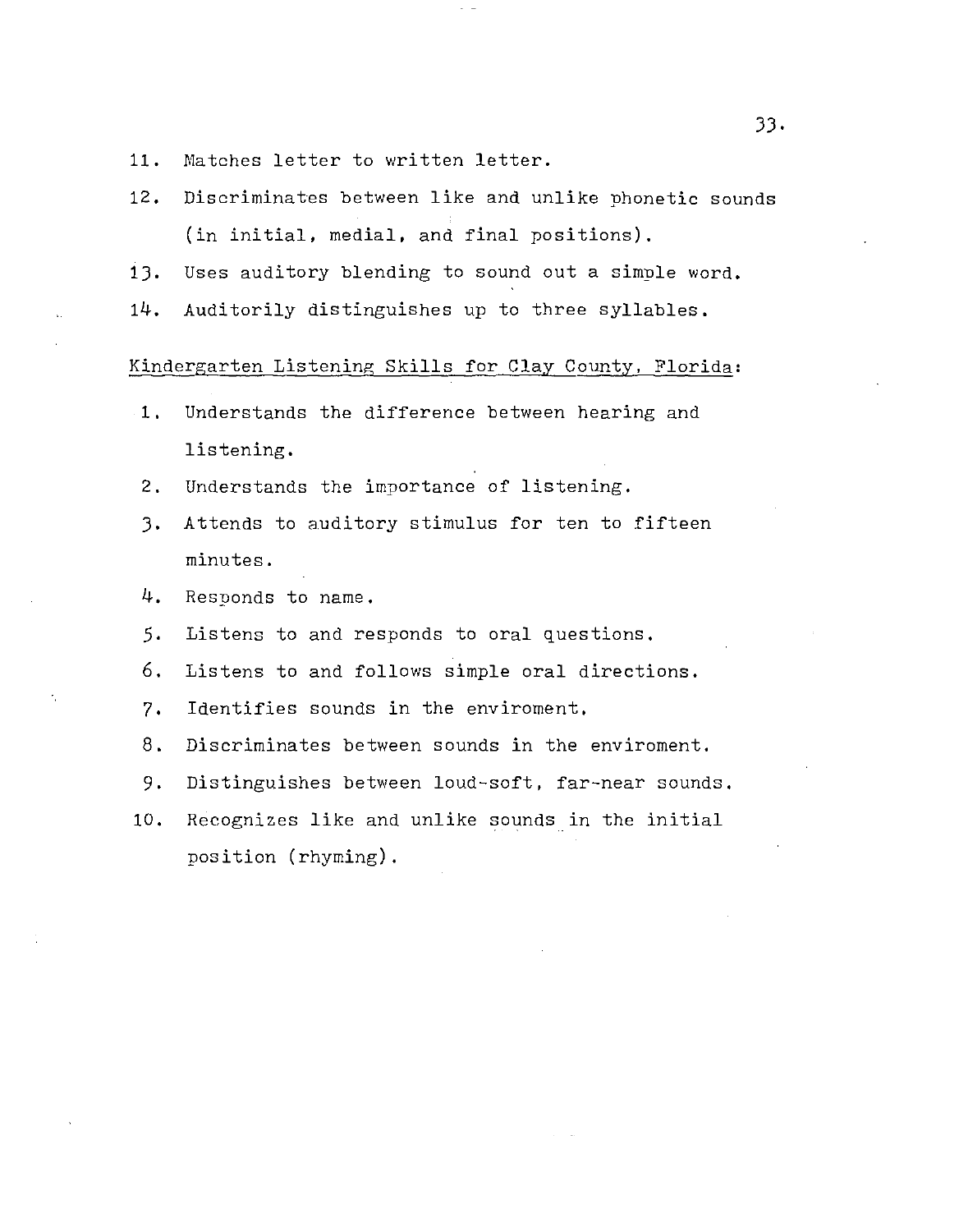

# **PUPIL PROGRESS RECORD**

| INSTRUCTIONAL MANAGEMENT |  |  |  |  |
|--------------------------|--|--|--|--|
| ^``^ <del>~</del> ~``    |  |  |  |  |

SYSTEM

 $\mathbb{R}^2$ 

DUVAL COUNTY PUBLIC SCHOOLS

## FOR

BASIC SKILLS

## COMMUNICATIONS

|                |                           | JACKSONVILLE, FLORIDA *                                                                                                                                                                                                                               |               |  |                                                        |  |  |
|----------------|---------------------------|-------------------------------------------------------------------------------------------------------------------------------------------------------------------------------------------------------------------------------------------------------|---------------|--|--------------------------------------------------------|--|--|
| . <del>м</del> |                           |                                                                                                                                                                                                                                                       |               |  |                                                        |  |  |
| wwE            | $2-7$                     |                                                                                                                                                                                                                                                       | SCHOOL#       |  |                                                        |  |  |
|                |                           |                                                                                                                                                                                                                                                       |               |  |                                                        |  |  |
|                | <b>PURPOSE</b>            | This record is designed for documenting the student's progress in learning the basic communication skills. Its use should facilitate<br>. instructional planning to assure that the student masters the skills nueded to meet promotion requirements. |               |  |                                                        |  |  |
|                | DIRECTIONS FOR RECORDING: | When instruction for the skill begins, enter the date in the first box in pencil.                                                                                                                                                                     |               |  |                                                        |  |  |
|                |                           | When mastery of the skill is demonstrated, enter the date in the second box in pencil.                                                                                                                                                                |               |  |                                                        |  |  |
|                | CORRELATION CODES:        | E - Essential Skills Tests                                                                                                                                                                                                                            |               |  | M - Minimum Level Skills Test (Grada 7, Language Arts) |  |  |
|                |                           | F3 5 8 - Florida State Assessment Program Tests (Grades 3, 5, 8)                                                                                                                                                                                      | وتوجه والمراد |  |                                                        |  |  |

 $\pm 1.1$ 

s 1 2 ... 8- Stanford Achievement Tests (Numbers indicate the grade the skill is tested on the SAT.)

 $\sim$ 

| <b>GRADE K</b>                     |                                                                                                             | <b>GRADE K</b> |                |                                                                                                                       |
|------------------------------------|-------------------------------------------------------------------------------------------------------------|----------------|----------------|-----------------------------------------------------------------------------------------------------------------------|
| CATES)<br><b>GENERAL READINESS</b> |                                                                                                             |                |                |                                                                                                                       |
| <b>K.RR.1</b>                      | Draw from Left to Right                                                                                     |                |                | K.WA.7 Match Upper and Luwer Case Letters E                                                                           |
| <b>K.RR.2</b><br>K.RR.3            | Copy Geometric Shapes/Patterns E<br>Recite Numbers/Prescribed Pattern E                                     |                |                | Discriminate Beginning Sounds/Pictured Objects<br>K.WA, B m, b, t, s, t, c, r, h, p, d (Circle to Indicate Mastery) E |
| K.RR.4                             | Revisualize Words E                                                                                         |                |                | <b>COMPREHENSION</b>                                                                                                  |
| K.RR.S                             | Speak in a Complete Sentence of 5 or More Words                                                             |                | K.C.1          | Classify Pictured Objects E.F3                                                                                        |
| <b>KRR8</b>                        | <b>Identify Front and Back of Book</b>                                                                      |                | <b>*</b> K.C.2 | Recall Details/Oral Sentences E                                                                                       |
| K.RR.7                             | Turn Pages of Book Appropriately                                                                            |                | K.C.3          | <b>Identify Sequence/Pictures E,F3</b>                                                                                |
| K.AR.8                             | Touch Individual Words on a Printed Line                                                                    |                | 兼K.C.4         | Identify Main Idea F3                                                                                                 |
| <b>VOCABULARY</b>                  |                                                                                                             |                | KK C 5         | Follow Oral Directions E.F3                                                                                           |
| K.V.T                              | Recognize Language Concepts E                                                                               |                | WRITING        |                                                                                                                       |
| K.V.2                              | Recognize Positional Vocabulary Concepts E                                                                  |                | K.W.1          | Assemble an Inlaid Puzzle, 15-18 Pieces                                                                               |
| K.V.3                              | Name Familiar Objects                                                                                       |                | K.W.2          | Cut a 7" Circle Marked on a Card                                                                                      |
| K.V 4                              | Name Body Parts                                                                                             |                | K.W.3          | Copy First Name E                                                                                                     |
| K.V.5                              | Name Colors-Red, Orange, Yellow, Blue, Green, Pur-<br>ple, Brown, Black, White (Circle to Indicate Mastery) |                | K.W.4          | Dictate Oral Sentences F3                                                                                             |
| WORD ANALYSIS                      |                                                                                                             |                |                | GROSS MOTOR (Not Part of Promotional<br>Requirements)                                                                 |
|                                    | K.WA.1 Identify Rhyming Words/Pictured Objects E                                                            |                |                | K.GM.1 Run in a Straight Line, 90 Feet in 12 Seconds                                                                  |
|                                    | <b>KK.WA.2</b> Discriminate Words Auditorily E                                                              |                |                | K.GM.2 Jump Forward and Backward, 3 Times Each                                                                        |
|                                    | K.WA.3 Recite the Alphabet E                                                                                |                |                | K.GM.3 Hop on Each Foot, 5 Times                                                                                      |
|                                    | K.WA.4 Diacriminate Words Visually E                                                                        |                |                | K.GM.4 Walk the Balance Beam Heel to Toe, 6 Feet                                                                      |
|                                    | Recognize Upper Case Letters<br><b>ABCDEFGHIJKLMNOPORSTUVW</b><br>KWAS XYZ (Circle to Indicate Mestery) E   |                | K.GM.S         | Catch an 8" Ball with Both Hands, Thrown from<br>10 feet                                                              |
|                                    | Recognize Lower Case Letters<br>abcdefahijkimnopgratuvwxyz<br>K.WA.6 (Circle to Indicate Mastery) E         |                |                | K.GM.6 Throw an 8" Ball with Both Hands, 15 Feet                                                                      |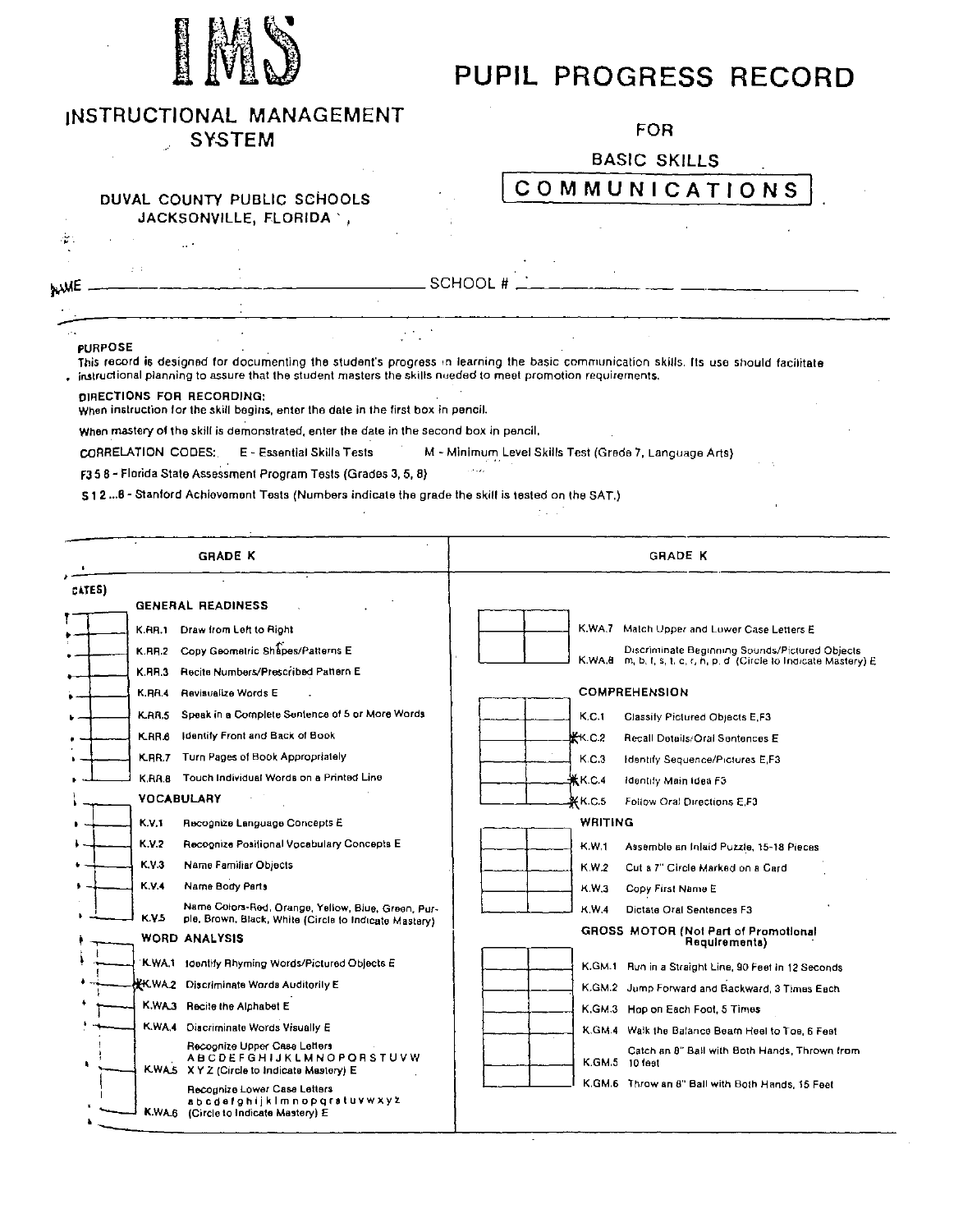#### Methods of Teaching Listening

"Because learning is so dependent on listening and because students are not accomplished listeners, a developmental program is needed in most schools", comments Taylor (1973, p. 19). In instituting such a program, a number of factors must be considered. One such factor is to consider improving conditions that affect hearing. Certain steps can be taken to improve hearing.conditions in the classroom such as keeping noise at the lowest level possible.

Taylor(1977) adds, "It is important to realize that the teacher should provide the majority of the listening climate"( $p. 20$ ). With this in mind, the teacher should carefully appraise the amount of time students are expected to listen during each school day. Most teachers are amazed to find that students are expected to listen during the major part of the day. A re-evaluation of teaching methods may lead to a greater variety of listening situations, including independent situations, pupil-team learning, and greater use of audio-visual approaches. In addition, teachers should be evaluated. Do they tend to be quite similar from subject to subject or week to week? Is the teacher's voice pleasant to listen to? Does it communicate enthusiasm and interest? By his own example, the teacher must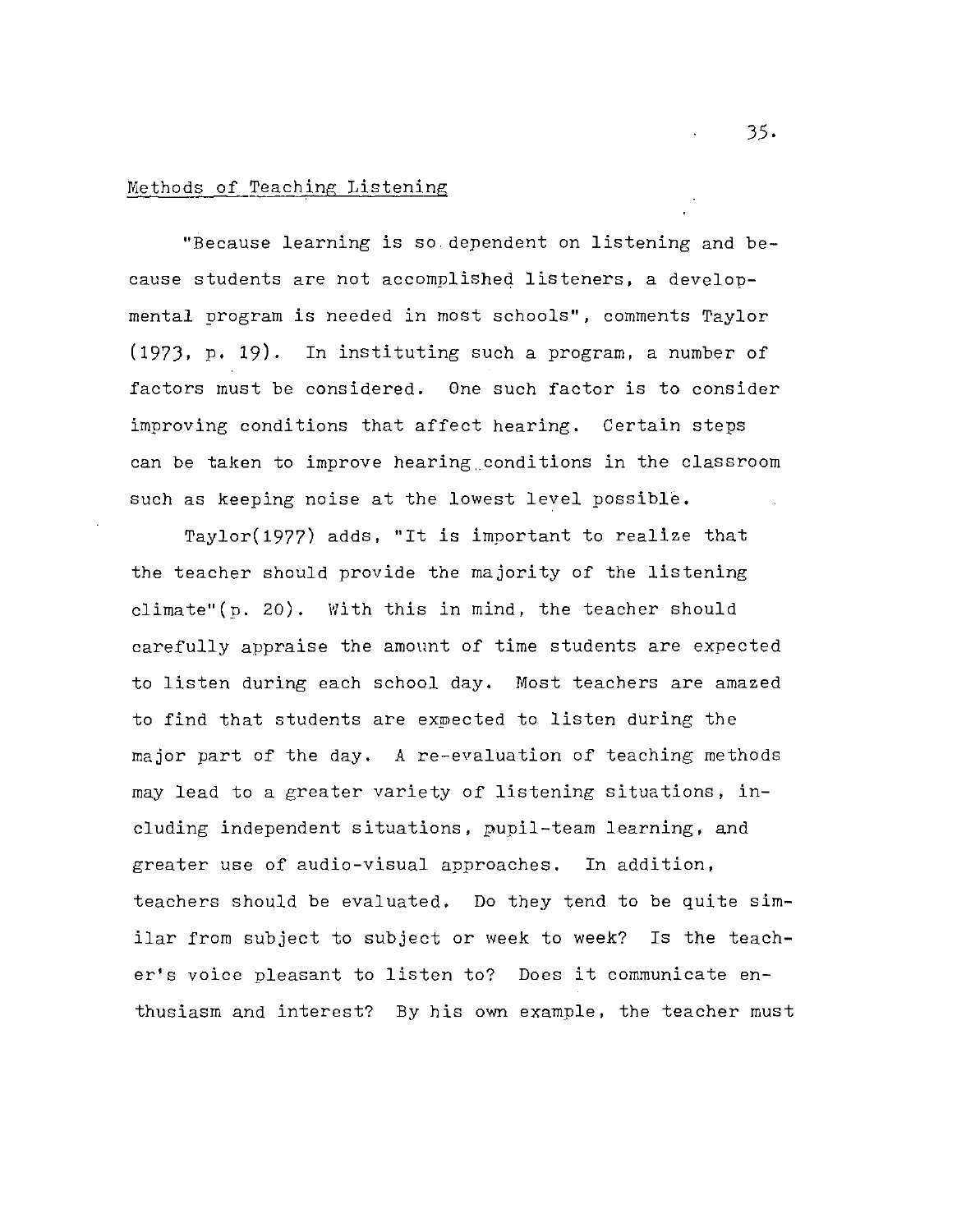listen carefully and show the students that he thinks listening is important(Taylor, 1977).

According to Taylor(1977), ''Most students have already formed certain attitudes toward listening as a result of experiences in school and at home"(p. 21). To many, listening means getting told, and this has not always been a pleasant experience. As a consequence, they often seek refuge in not listening. With students in the primary grades, changing the listening climate and providing activities that place importance on listening carefully and attentively will provide the desired changes in attitude (Taylor, 1977).

Although a certain amount of growth will result from attention to listening in daily instruction and an improved listening climate, greater growth will be achieved when a planned program of listening training is provided. Smith(1975) states:

Once a teacher realizes the need for a regular program, the teacher should consider these points: teachers tend to talk too much, children need to participate as both speakers and listeners, and helping children understand why they should listen is important(p.vii).

J6.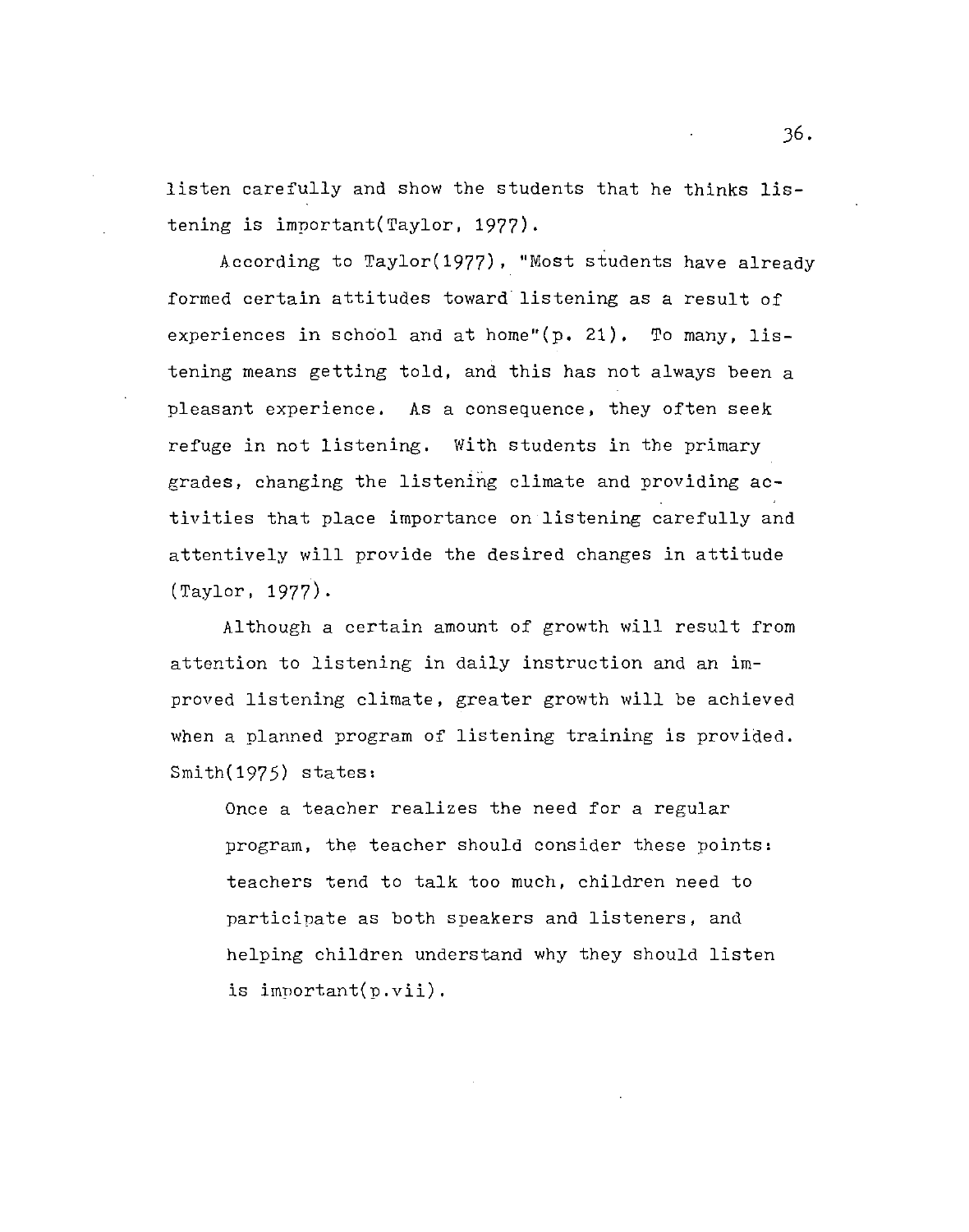There are many methods and activities used for teaching listening. One type of.listening method that a teacher can use is called the cloze procedure. Basically, the cloze nrocedure consists of presenting a passage, orally or written, in which several words are deleted, such as every sixth word. The task of the student is to supply the missing words. The cloze procedure has several unique features. First, the teacher does not need any specially prepared materials.  $\sqrt{s}$  second, the student who is supplying reasonable answers to cloze must be paying attention. Third, oral participation with cloze not only helns poor readers improve their listening and reading but also provides them with an opportunity to become fully involved in the reading process. Until recently, most teaching and research using cloze has been with reading instruction. However, a recent study conducted by Kennedy and Weener (as cited in Bearson, 1982) presented cloze sentences orally. These researchers found that both listening and reading achievement improved significantly.

Another method used for teaching listening is a listening-reading transfer lesson. In a transfer lesson, the teacher presents a two part lesson that shows students how to listen or read for a particular comprehension purpose.

J7.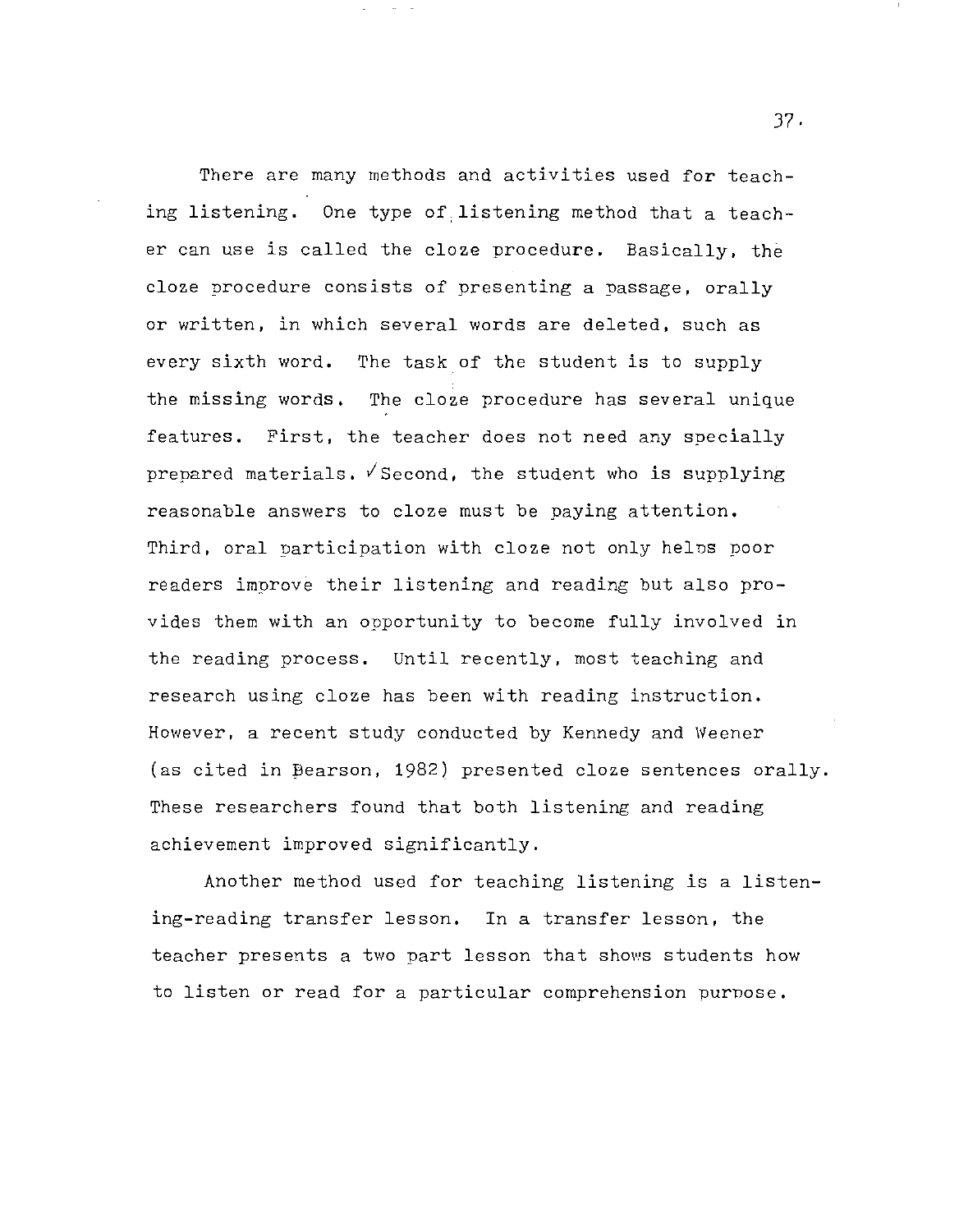In the first part, the students listen and respond to the purpose set by the teacher. In the second part, the students read a new selection with the same comprehension purpose(Cunningham, 1975).

Many students have difficulty ordering the events in a story they have read. A listening-reading transfer lesson will help them. Cunningham(1975) states six steps in a listening-reading transfer lesson. They are:

- 1. Set the purpose for listening: "Listen so that when I have finished reading, you can put the events of the story in the order in which they actually happened'.
- 2. Read a selection to the students.
- J. Write the major events of the story on sentence strips and tape them to the board. Then the children physically rearrange them until they agree that the order is correct.
- 4. Give the children passages to read. Tell them that they will do the exact same thing in reading that they have just done with listening. They should have time to read and be able to put the events of the story in order.

J8.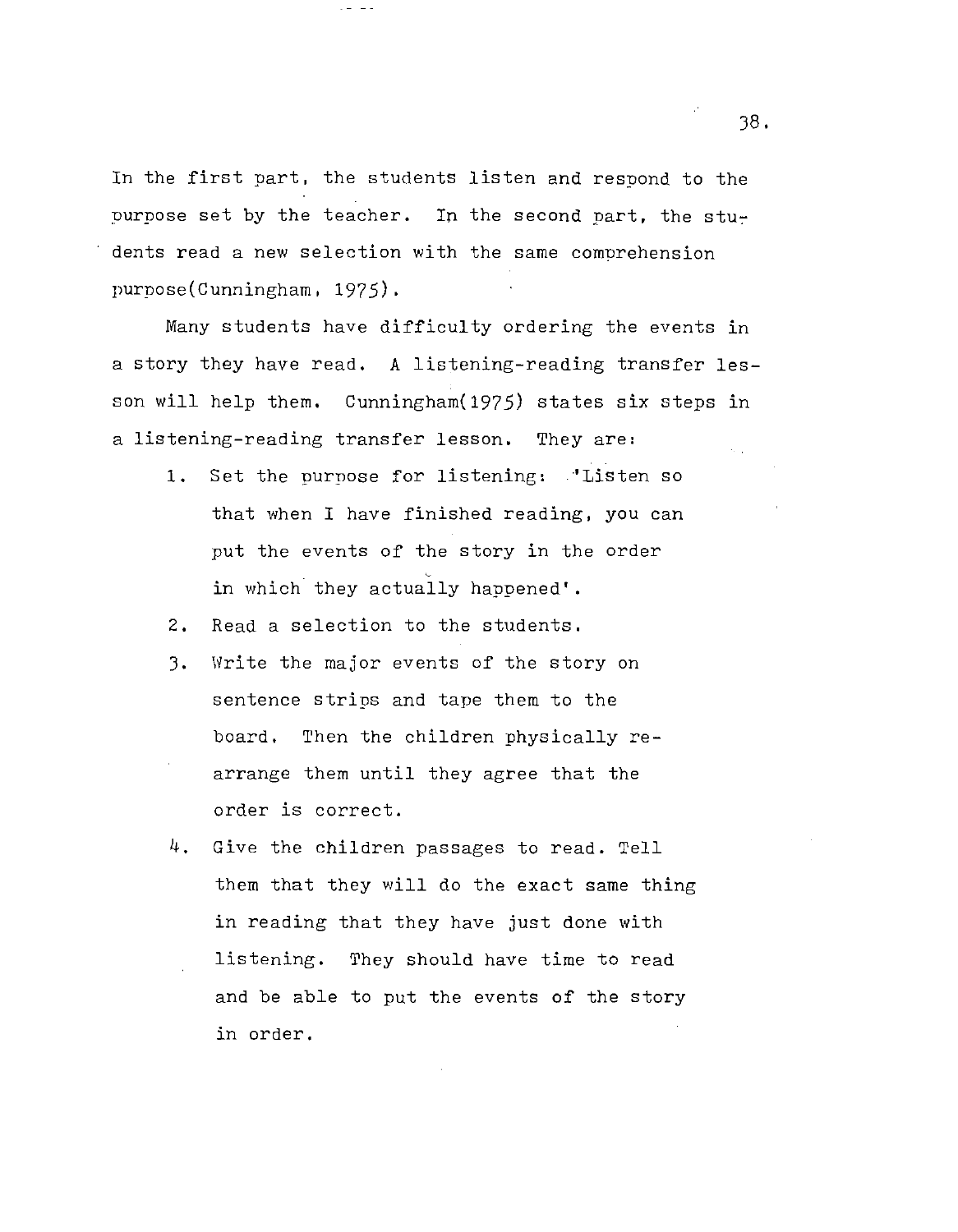- 5. As the children finish reading, give them a mimeographed sheet on which are written the main events of the story. They cut the sheet into strips and physically order the events.
- 6. The children share their ordering and the explanation for their orderings as a whole class or in small groups. (p. 170)

Listening transfer lessoris can be used in much the same way with such skills as finding the main idea and making inferences. The choice of material to read should be short as the students will be listening intently. For a main idea lesson, the teacher may wish to read orally a portion of a story or one paragraph.

Three principles are crucial to successful listeningreading transfer lessons. The first is that the students are asked to do the same thing while reading that they did while listening. The second is that a purpose for listening needs to be set by the teacher. Finally, the teacher must get the students to explain how they arrived at a certain answer. Adhering to these areas, endless variations on the listening-reading transfer lesson are possible (Cunningham, 1975).

J9.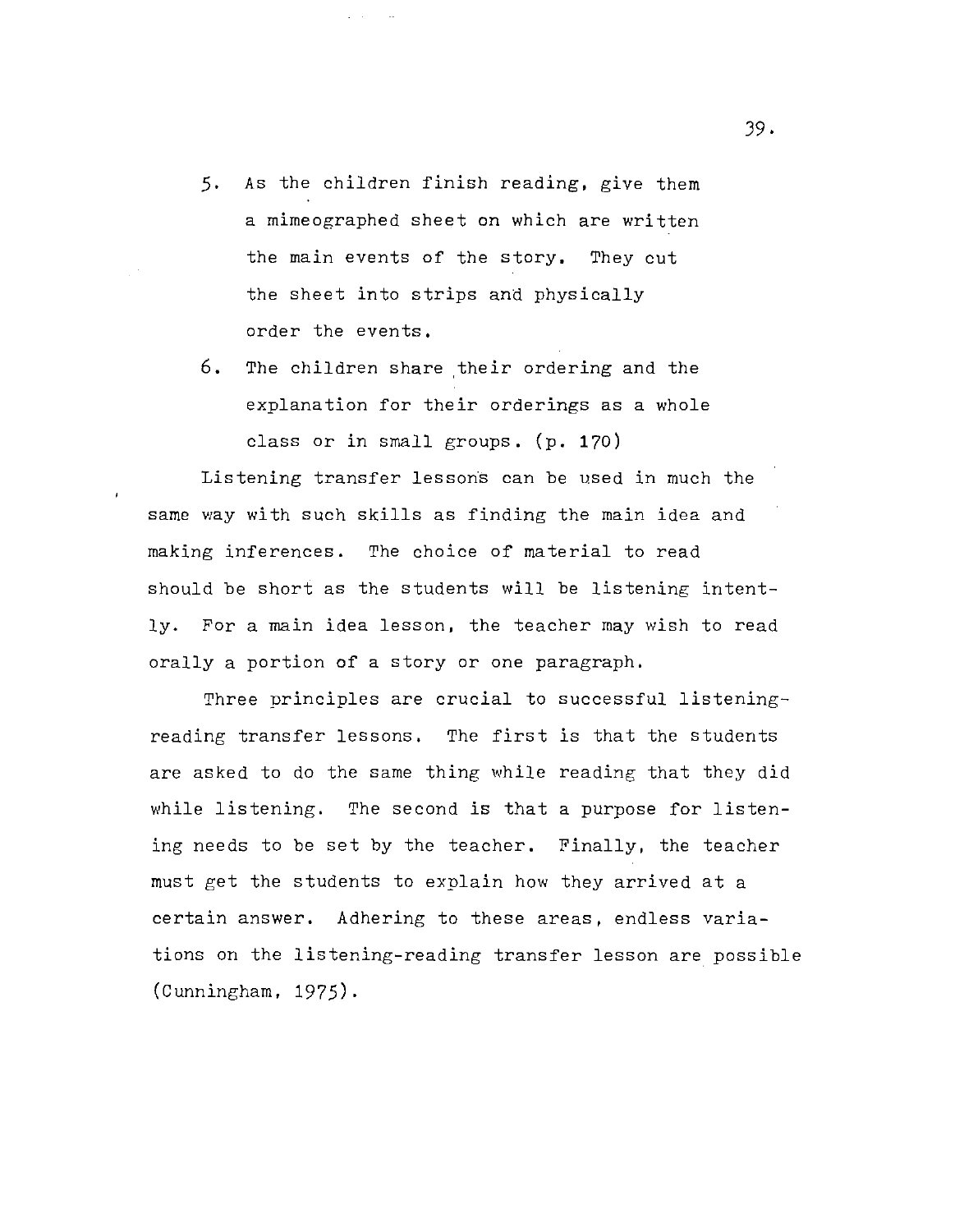Teachers who do listening-reading transfer lessons with their students do them because $(1)$  the children's listening ability shows marked improvement,  $(2)$  the children are able to devote all their attention to the common purpose set for listening and then find this task easier to do when they are reading and must divide their attention between words and meaning, and (J)many children who have never really understood that the goal of reading is to get meaning, suddenly, realize that they should try to do the same things while reading that they do while listening(Cunningham, 1982).

There are many principles of instruction in listening that a teacher can use in everyday activities. Russell and Russell(1979) include:

1. Listening activities go on constantly during students' everyday lives, at school and at home. They listen to one another and their teacher as part of normal interaction. They listen to films, tapes, stories, and poems. These ongoing activities can be structured so that students grow not only in understanding the topic, but, also in listening skills.

2. The teacher sensescand utilizes the interrelationships within the language arts by designing experiences in listening. Listening activities can be involved in any subject such as art, math, reading, spelling, science, and social studies. Music is also a good time to present listening activities.

3. Meaningful activities that can provide opportunity for growth in listening skills include listening to directions or announcements, listening to stories, or listening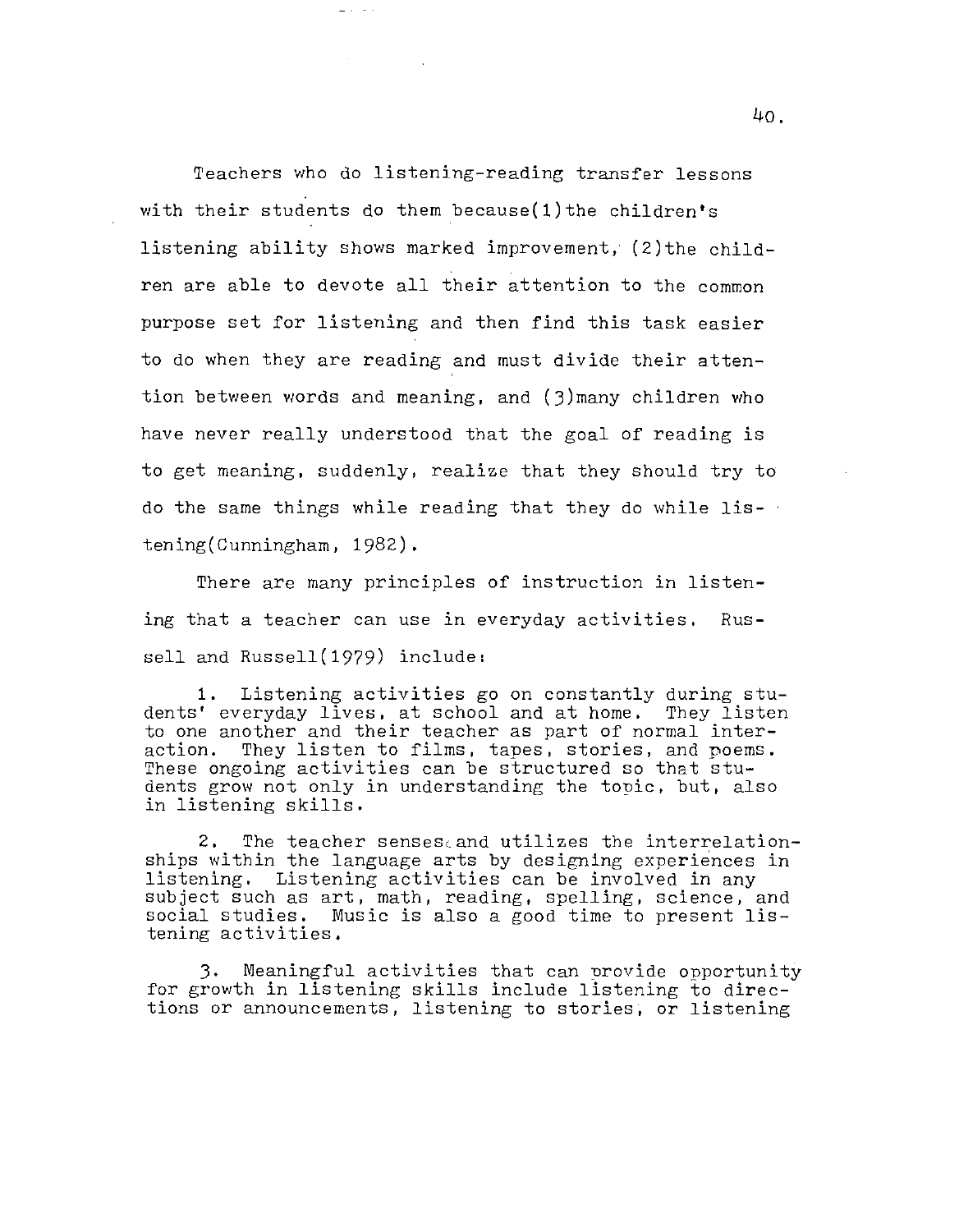to films, filmstrips, or tapes. The teacher may ask the students to listen for a specific purpose such as listening for the main idea in a story, identifying factual content in a film, or listening to a commercial to determine if the sales pitch distorts the facts.

4. Since the listening sequence is receiving-processing-responding, listening should be structured so students can respond actively. After listening to a dramatization, students can identify things they like about the presentation. While watching a film, students can remember or write down interesting facts for later discussion. listening to a story, students can sketch a picture to go with the story. It is important to remember that listening is usually more efficient if the ideas received are applied directly in some way(Russell, 1979).

## Resources for Teaching Listening

A number of paners suggest resources to teach listening skills for students in the primary grades. Many resources can be purchased through the mail. Appendix A includes the addresses and costs of some of these materials. A "Listening Bibliography" by Schubach(as cited in Jolly,1980) includes approximately one-hundred resources related to listening and to listening skills at various educational levels. Featured are articles and books on such topics as teaching listening, listening and children, the development of listening comprehension tests and effective listening(Jolly, 1980).

The public schools of Pittsfield, Massachusetts have produced a document called Verbal Communication Competen-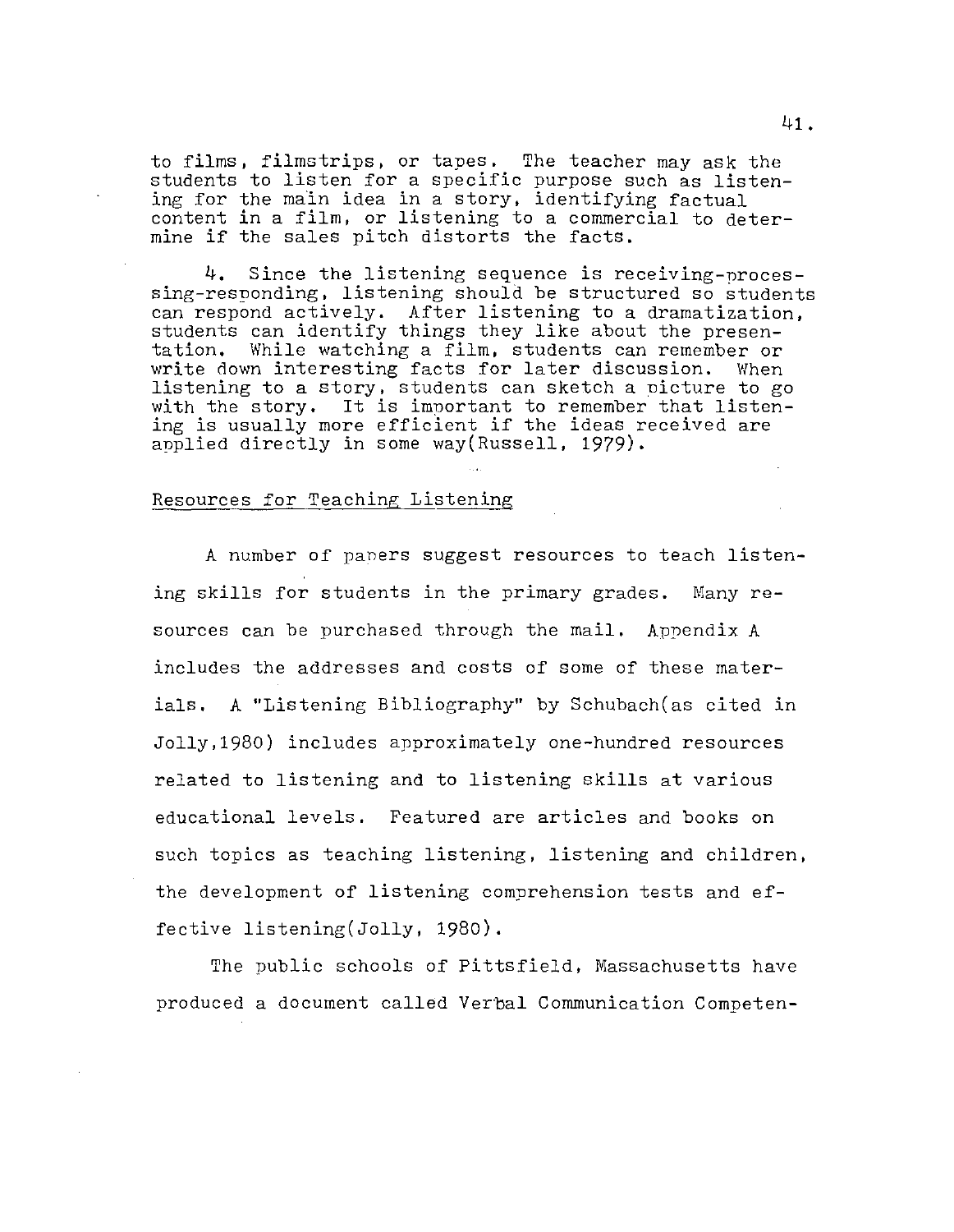cies, K-6. The document includes competencies for the students in grades kindergarten through sixth. It includes examples of activities, objectives, teacher directions, and references for further skill development. A table listing the grade level at which each listening objective should be introduced, developed, and mastered is included (Jolly, 1980).

The New York State Department of Education has published a language arts syllabus for elementary and secondary students and a series of packets of which the first (ED 132 594) is recommended to aid elementary teachers in teaching speaking and listening skills. The packet includes sample lesson plans, suggestions for activities and evaluations, reprints of articles, and a short bibliography. The primary goal of the materials is to spark ideas for listening. The New York State Department of Education has also produced a reading kit made wfor resources. One of the packets, (ED 097 653), includes materials on basic skills and sample listening exercises with scoring devices to aid in the diagnosis of students' listening comprehension needs(Jolly,1980).

The Northern Colorado Educational Board of Cooperative Services have published a series of booklets for teachers which incorporates ideas designed and tested by other teachers.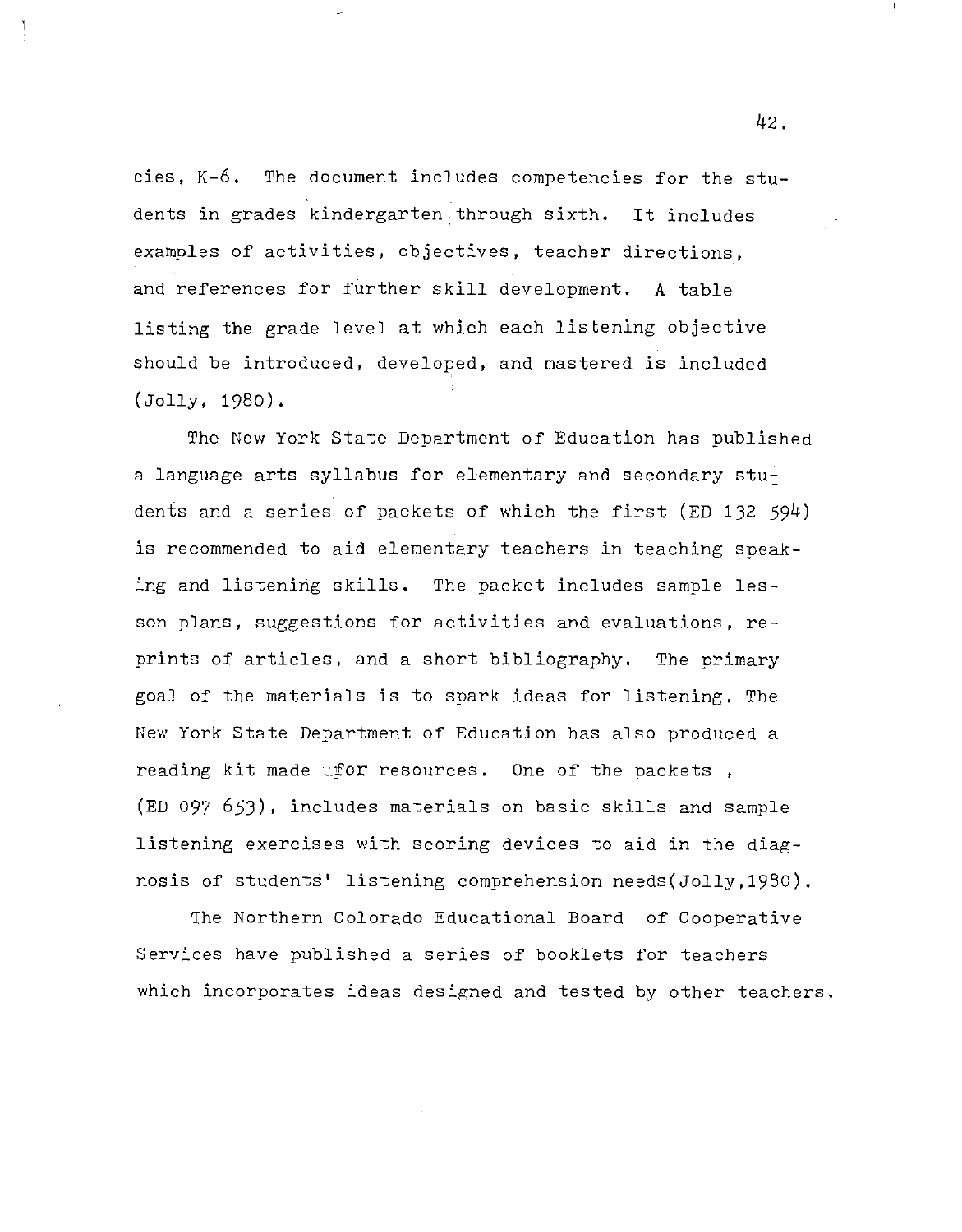One booklet by Chase (Ed 103 899) includes listening skills activities for grades first through third. The booklet consists of activities for discriminating between sounds, listening for the main idea, listening for specific details, developing an awareness of speaker's attitudes and recognizing rhythm and rhythmic patterns(Jolly, 1980),

Crowell and Au (as cited in Jolly, 1980) proposed Q method for developing listening comprehension in students. Their method involves creating questions appropriate to different levels of comprehension. Teachers can use the questions as a diagnostic device and as a way of helping students progress in listening comprehension skills. These resources are a sample of the research and instructional materials related to listening that can be found in the ERIC(Educational Resources Information Center) (Jolly, 1980).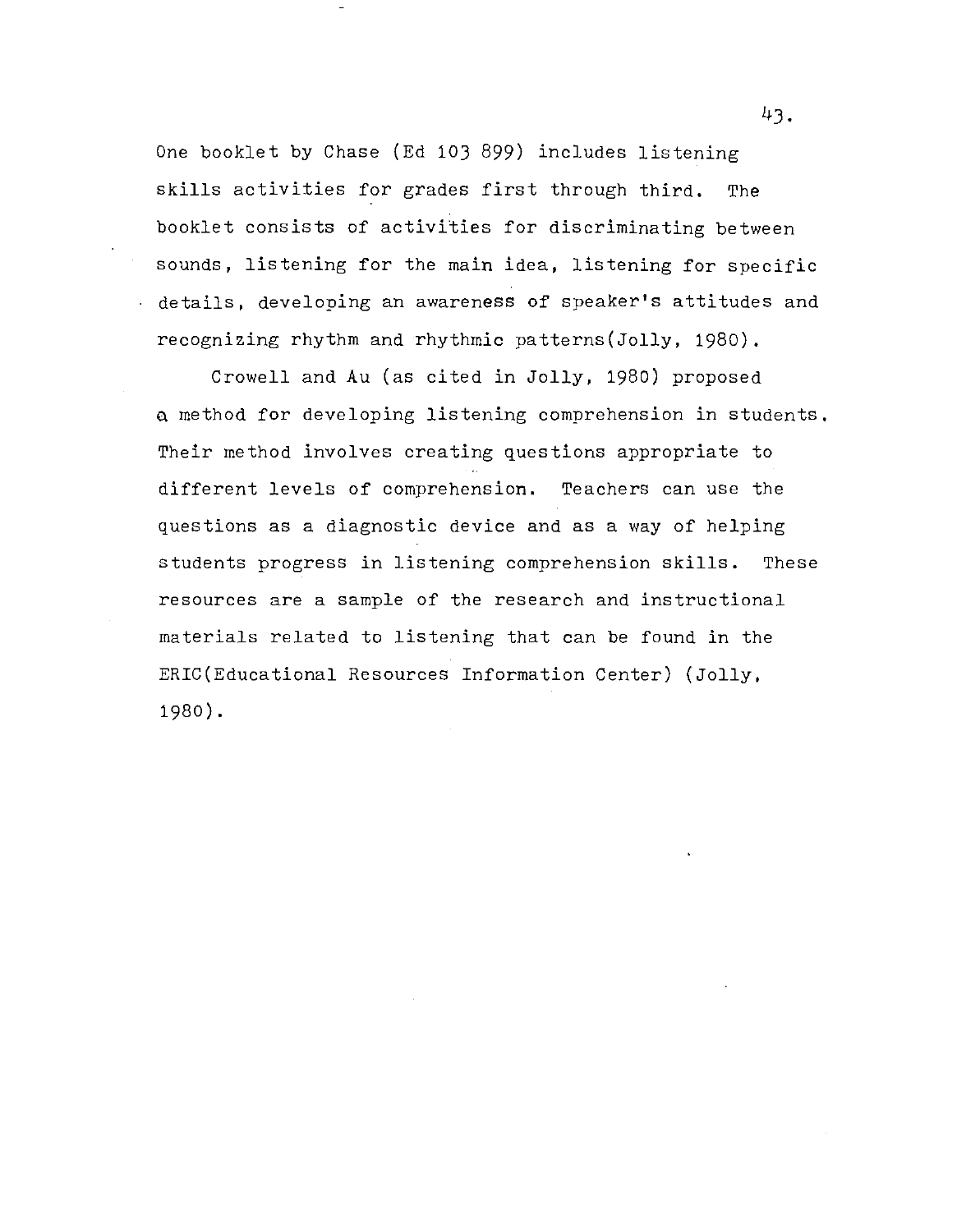#### Statement of Procedure

Basic needs for this project have been determined by the Clay County Language Arts Curriculum Guide which is used in Clay County, Florida. The Clay County Curriculum Guide lists-specific objectives used for grades kindergarten through fifth. This project will be concerned with skills and objectives at the kindergarten level. Kindergarten objectives are divided into many skill categories which include: motor perception, verbal-non-verbal communication, comprehension, literature, study skills, memory perception, sequencing, discrimination, and listening. These skills are to be taught to kindergarten students so that they will be prepared to enter first grade.

In reviewing the Holt Basal Reading System, which is used in all kindergarten classes in Clay County, Florida, the previous skills mentioned, except for study skills and listening skills, are adequately covered. Many activities are presented to enable the students to accomplish the objectives in the Clay County Language Arts Curriculum. Since study skills can be taught through peer observation and teacher orientation to class rules and procedures, there appears to be a definite need for supplemental activities to aid in the teaching of listening skills.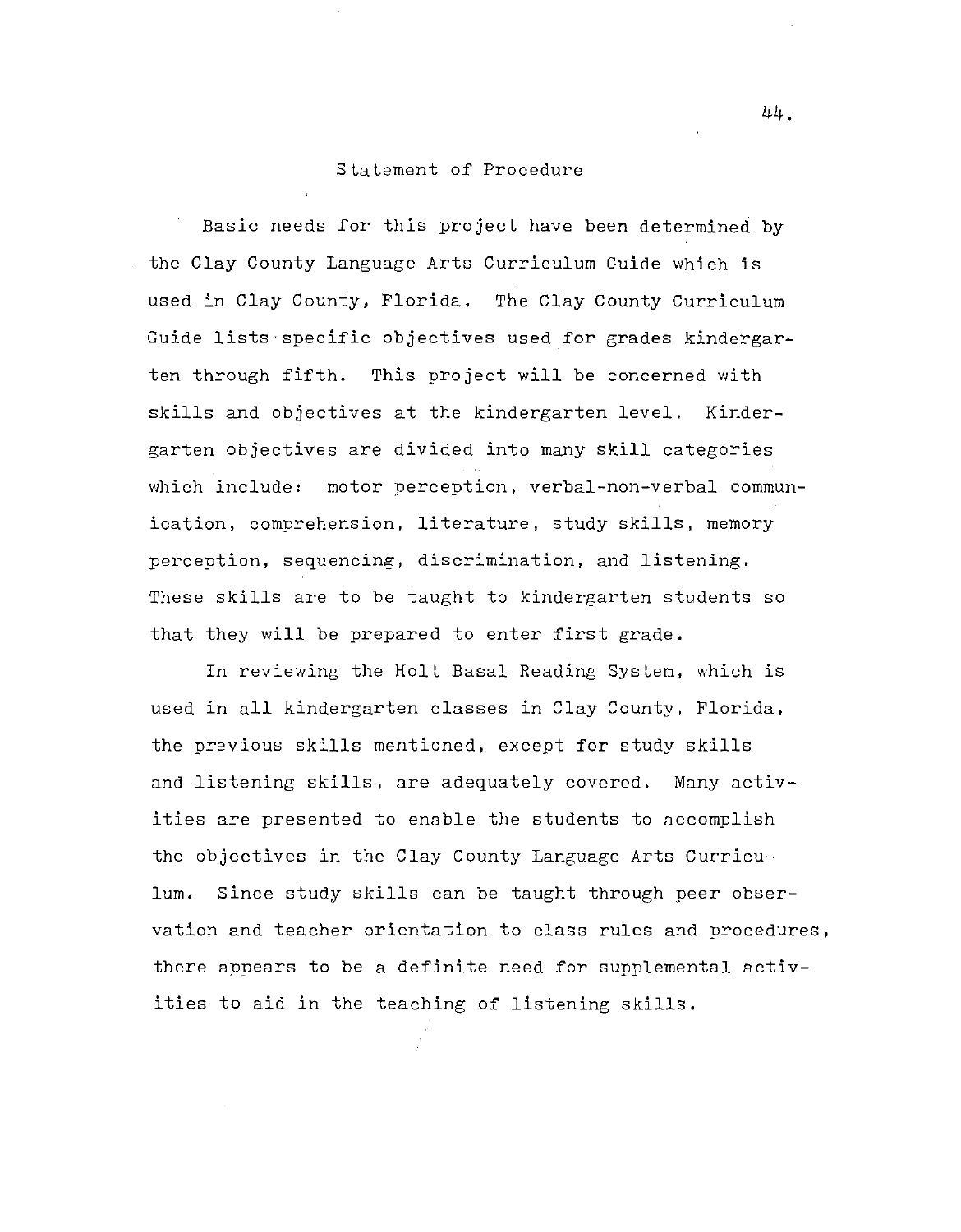Listening objectives for kindergarten in the Clay County Language.Arts Curriculum Guide are divided into three skill areas: auditory, perception and discrimination. and listening. Since the Holt Basal Reading System consists of many activities for kindergarten in the area of auditory discrimination and auditory perception, this project will be mainly concerned with the ten specific objectives in the Clay County Language Arts Curriculum Guide under the skill area of listening. The objectives in the listening area are:

- 1. Understands the importance of hearing and listening.
- 2. Understands the difference of hearing and listening.
- J. Attends to auditory stimuli for ten to fifteen minutes.
- 4. Responds to name.
- 5. Listens to and responds to oral questions.
- 6. Listens to and follows\_simple oral directions.
- 7. Identifies sounds in the enviroment.
- 8. Discriminates between sounds in the enviroment.
- 9. Distinguishes between loud-soft, far-near sounds.
- 10. Recognizes like and unlike sounds in the initial position(rhyming).

The activities in this program will be planned to be implementated over a period of six weeks at the beginning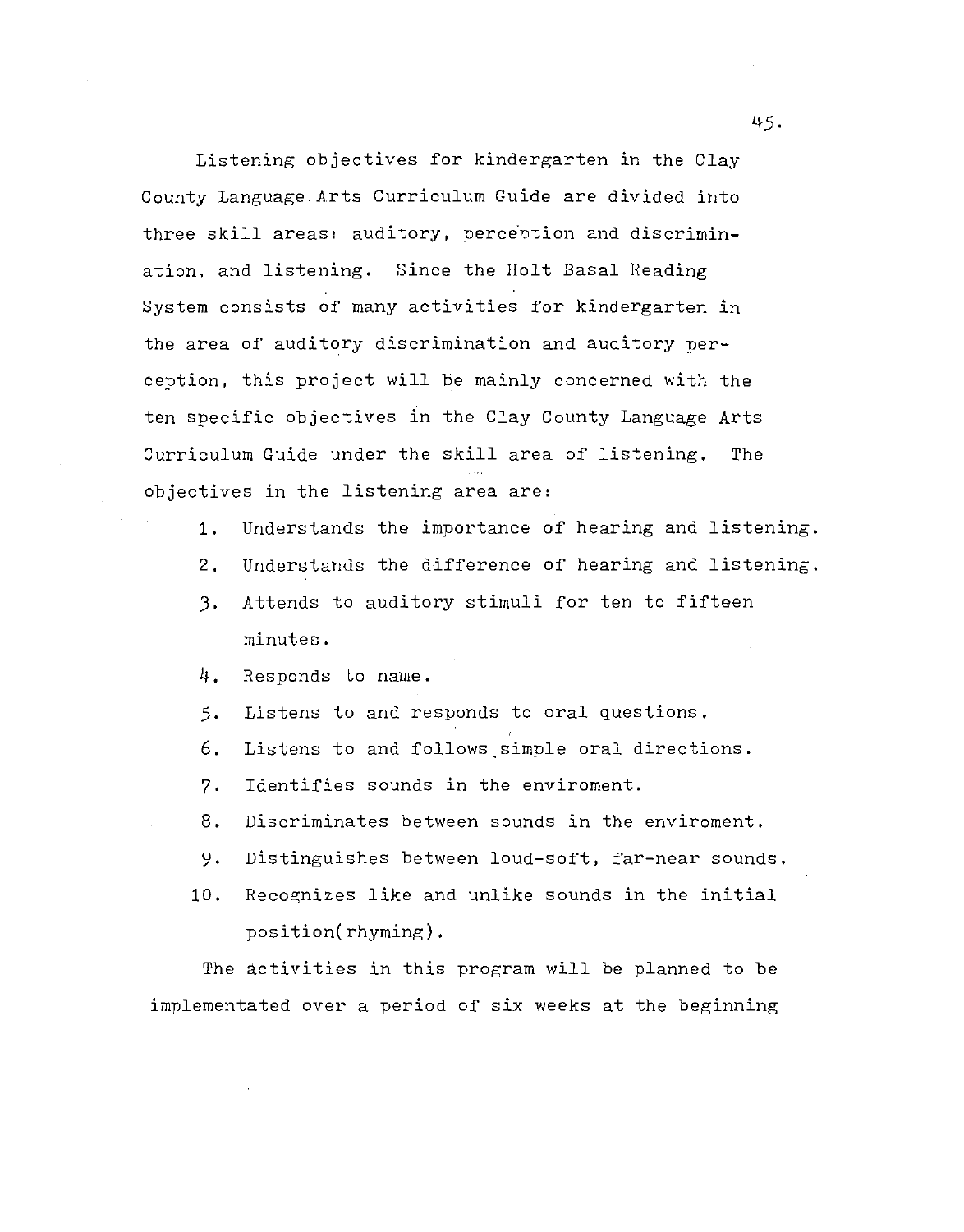of the school year. These activities will be grouped together according to the objectives that they fulfill from the Clay County Language Arts Curriculum Guide. The teacher will then be able to select at random activities that he/she feels is necessary for the students in his/her class. Some of the activities can be used for individual students as well as whole class partieipation. The goal of this program and study is to stress the importance of listening to' the kindergarten teacher and to enable the kindergarten teacher to be exposed to a variety of listening activities appropriate for the kindergarten age group.

It is hoped that many of these activities will be used throughout the school year as daily routines in the classroom. These activities will enable the teacher to develop more effective listening skills in their students in a manner which is enjoyable and effective. It is also hoped that this program, or one similar to it, will be used in all kindergarten classes throughout Clay County as research shows that teaching listening skills to students is indeed important and beneficial.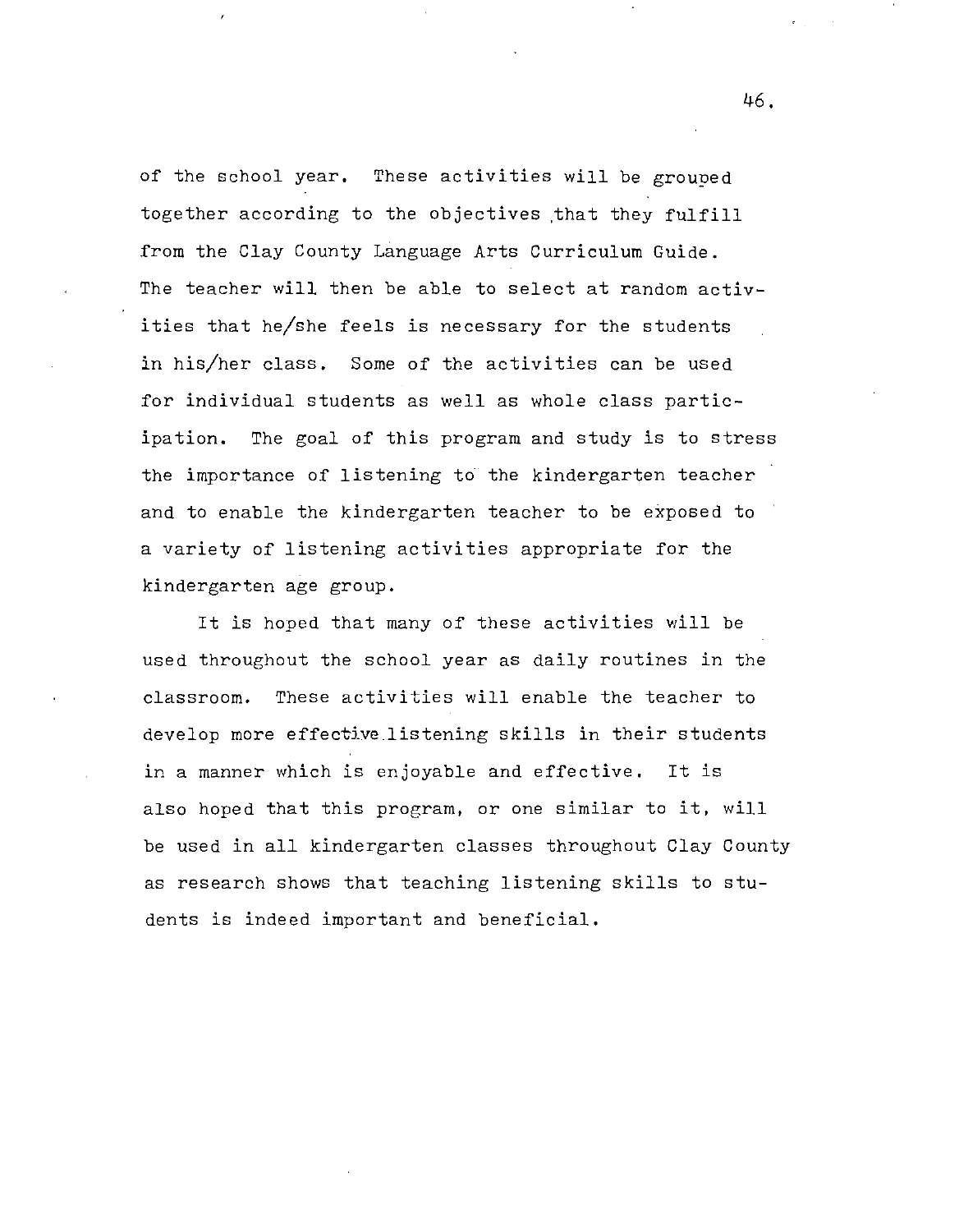The student will understand the importance of hearing and listening.

1. Communication Circle

Listening activities can be presented as part of a general oral language time as children gather together in a semicircle group. Many primary teachers schedule "Communication Circle" when children first come to class. Opening exercises, attendance checking, readiness listening activities, and directions for daily work can take place at this time. The teacher can share stories by telling and reading, using a variety of visuals- flannelboards, pictures, and objects.

\*L.A.T.T.G.-Listening Through the Grades by Russell

2. The Individual in the Group

During the day, the teacher should closely observe children to see whether they are responding well to conversations between peers and the teacher. Each child should be given a professional hearing examination. For students whose hearing seems to be normal but are having trouble distinguishing sounds, the teacher should provide extra work with differentiating among sounds and matching rhyming sounds. \*L.A.T.T.G.-Listening Through the Grades by Russell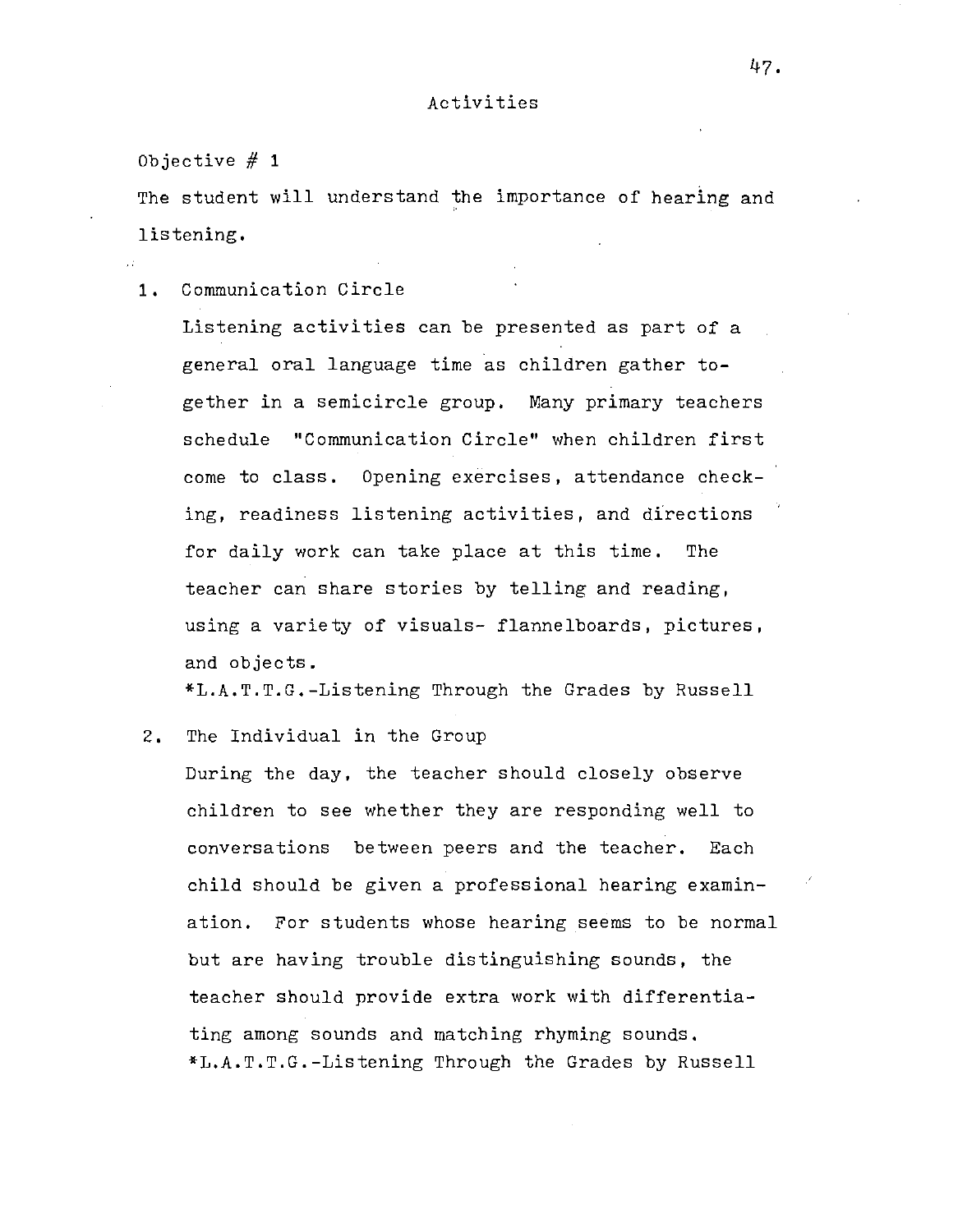3. Listening With a Purpose

Before reading a paragraph or selection, give the students one or more specific purposes. The purposes

 $\hat{I}$ should include recall of facts, making interpretations, and evaluating information. \*\*L.-Listening by Taylor

## 4. Classroom Rules

At.the beginning of the school year, the teacher will discuss the rules of the classroom. Students must listen carefully to know what is expected of them.

## 5. Directions for Daily Work

The teacher instructs the students to put their listening ears on. He/she then proceeds to give directions for the students' daily work.

## \*\*L.-Listening by Taylor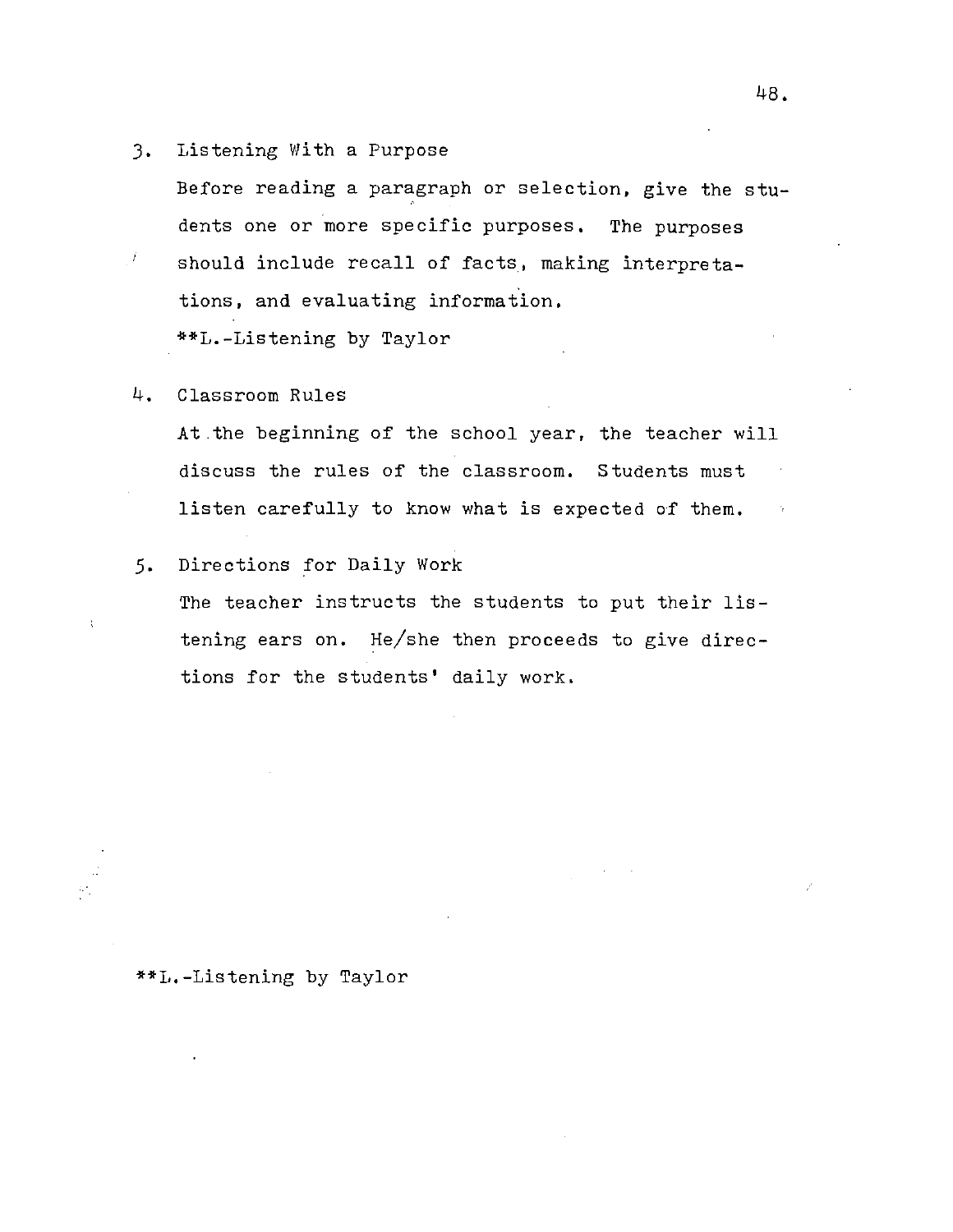$\sim$  1

The student will understand the difference of hearing and listening.

1. Listening for Irrevelancies

Directions: Here is a story about a boy named Kevin. who started out for school one morning. Listen carefully for one sentence that does not make sense. Remember the sentence and be able to tell it to me at the end of the story.

Story: Kevin had many things in his hands and pockets as he walked to school on Monday morning. His lunch money jingled in his pocket beside his three favorite marbles. In one hand, Kevin carried his Grandfather's house. In the other hand, he carried a box where he kept his pet frog, Tiny.

\*\*\*L.A.B.-Listening Activity Book by Smith

#### 2. Menu Announcer

Each morning the teacher will read the menu for lunch. The teacher will then choose a child to repeat the menu to the class before leaving for lunch to see if the students were listening carefully.

\*\*\*L.A.B.-Listening Activity Book by Smith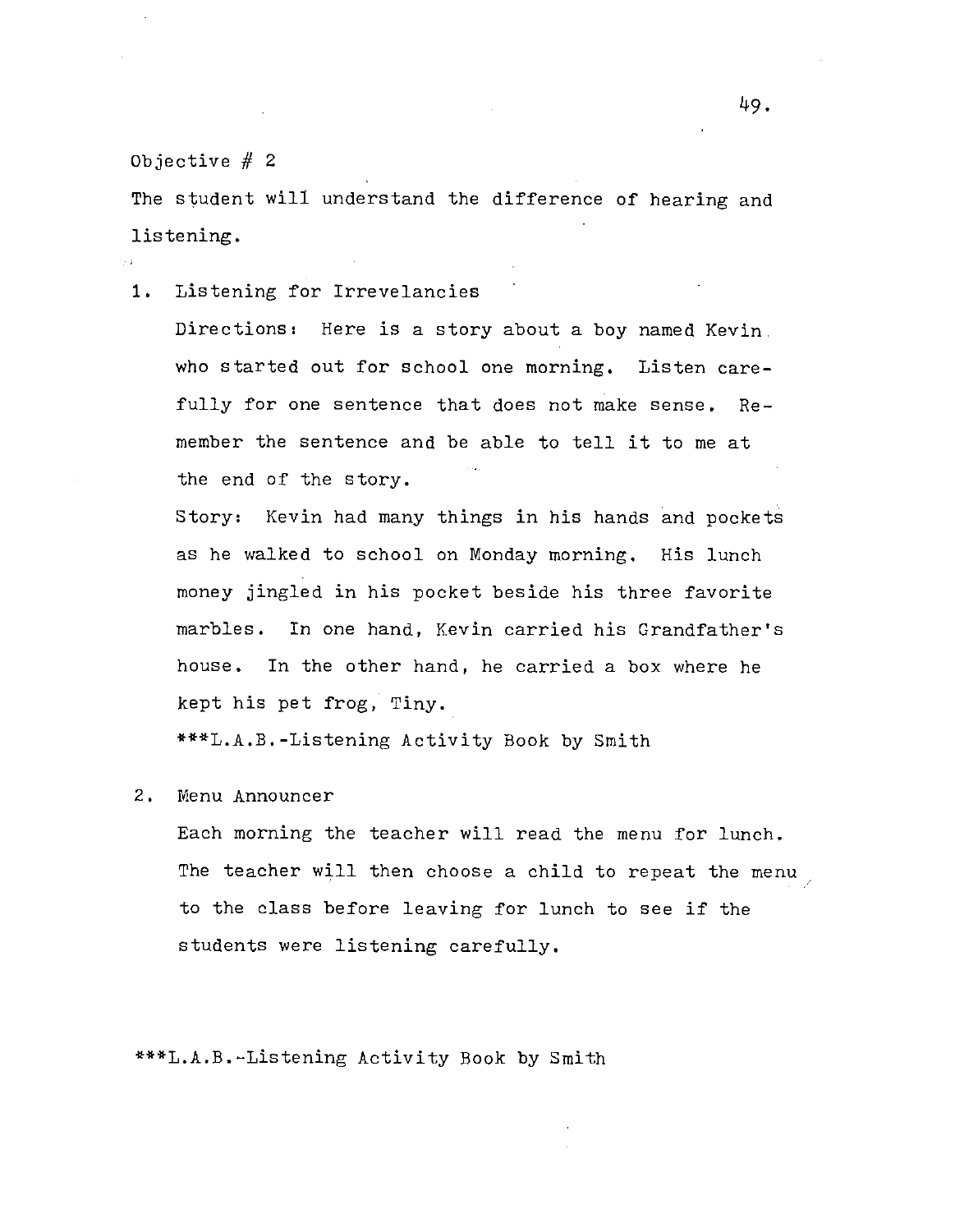3. Crossing the Road

The road is the front of the classroom. One child is selected to "cross the road". The other children sit  $\hat{r}(\hat{t})$ with their eyes closed and heads on their desks. The leader chooses to either hop, walk, run, jump, or skip across the road. When he has crossed the road, the children try to guess how the leader crossed the road. ~ The first student who guesses correctly is the leader.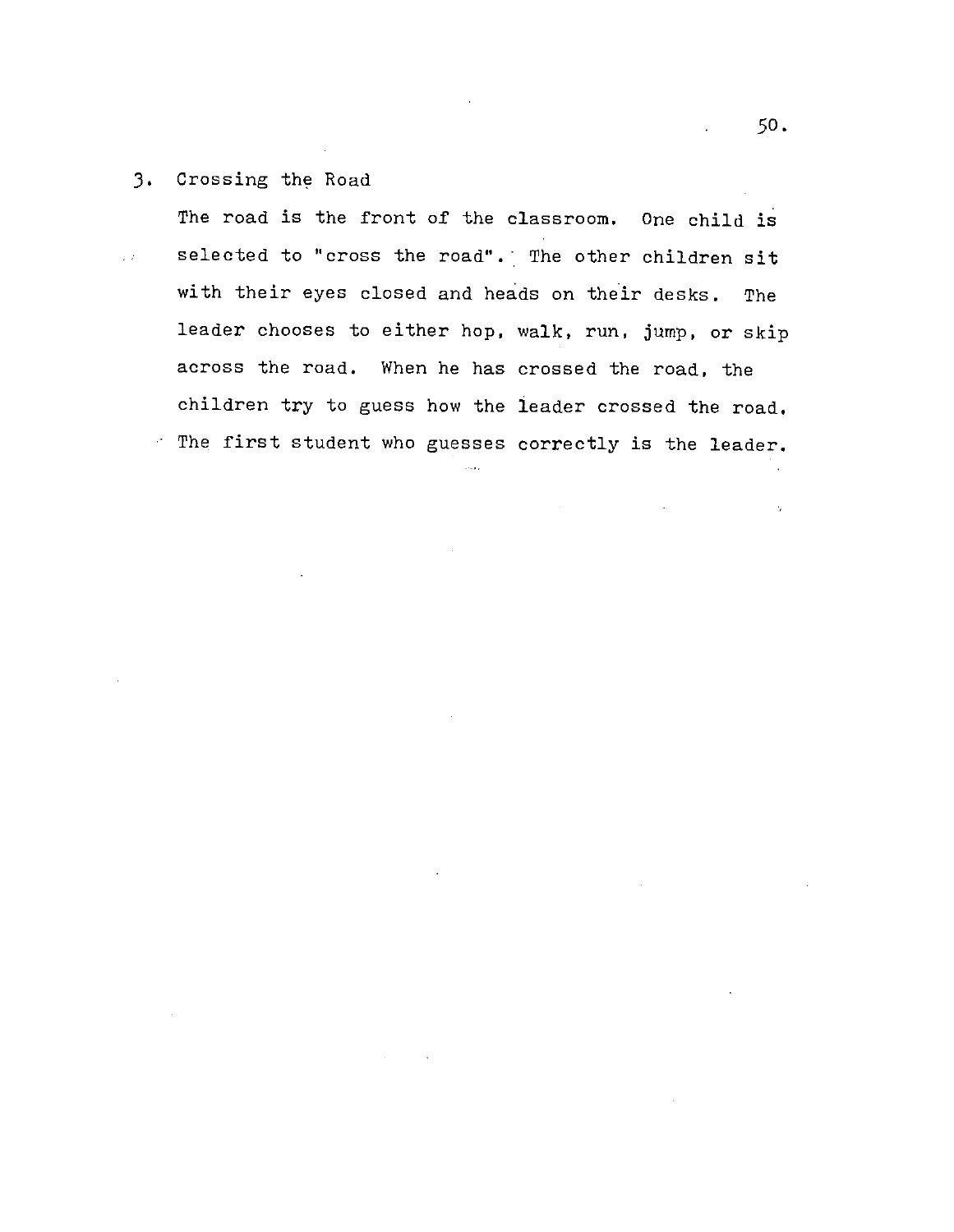The student will attend to auditory stimuli for ten to fifteen minutes.

1. Listening to Records

Students are directed to listen carefully to stories on records and answer questions about the story. Some recommended records are-The Three Little Pigs Goldilocks and the Three Bears The Three Billy Goats Gruff The Gingerbread Man

2. Storytime

The teacher presents an interesting story to the class. As the story is read, each child selects a character to describe. Children listen carefully for clues which tell about the character. After the story, each child is given a short time to plan a character sketch which will be presented orally to the class. Children listen and try to guess the character described.

J. Telling Back

The teacher reads a story to the class. Students retell it to the teacher. The story retold can be written on a language experience chart by the teacher.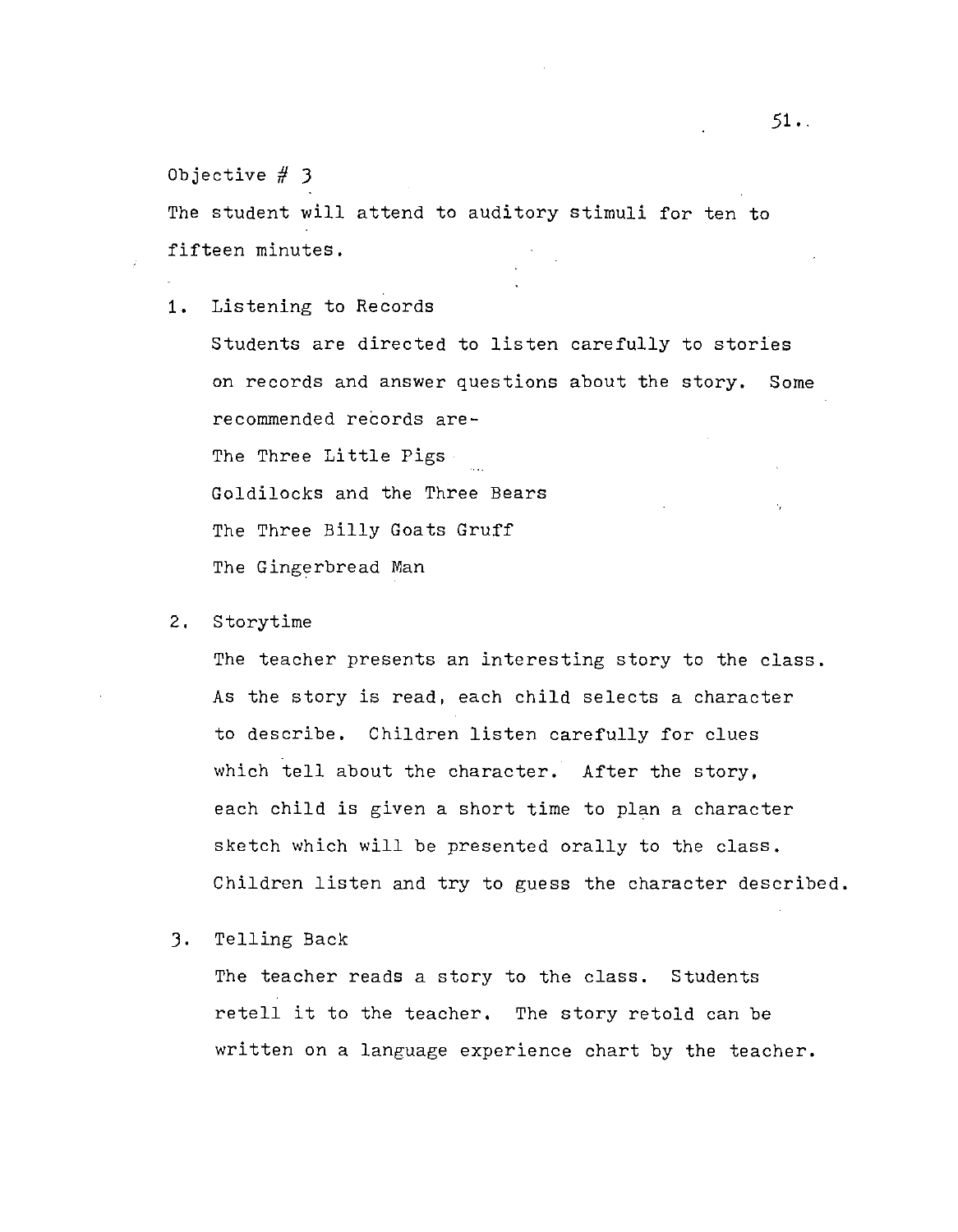4. Listening Station Tapes

On the tape, the teacher reads a short story or paragraph. At the end of the reading, questions are asked by the teacher and the students respond.

*5.* Story Endings

Read a story to the students of more than ten minutes but leave off the ending. Ask the students to guess what will happen at the end of the story. Allow several children to answer.

6. Story Tasks

The teacher reads a story and then asks the students to perform certain tasks related to the story. For example-

- 1. Answer questions about who did what in the story.
- 2. Act out your favorite part of the story.
- J. List the events in the story.
- 4. Illustrate something about the story that you especially liked.
- *5.* Describe a character in the story.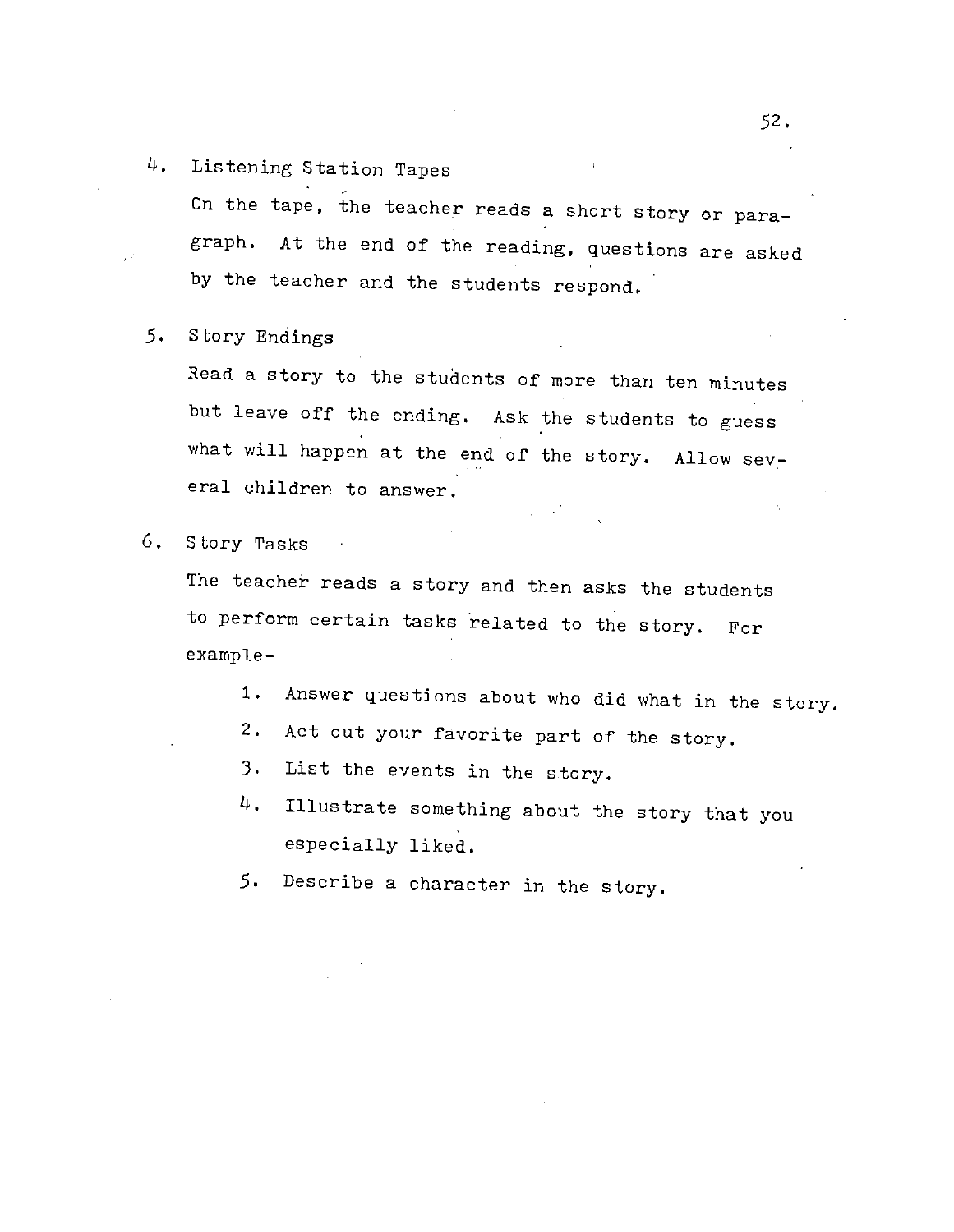The student will respond to his/her name.

 $\overline{1}$ . Attendance Check

> The teacher will call out the students' names in the morning to check for attendance. The students will respond by raising their hand when they hear their name called.

2. Lining Up

The students will line up at the door quietly when the teacher directs them to by calling out the names of students one at a time.

3. . Lunch T±me

Before lunch, the teacher calls out the names of the students and they respond by getting their lunchbox, money, or lunch ticket.

4. Circle Time

At Circle Time, the teacher allows the students to come to the circle when they hear their name called.

5. Story Time

During a story, the students respond to questions about the story when the teacher calls their name after asking a question.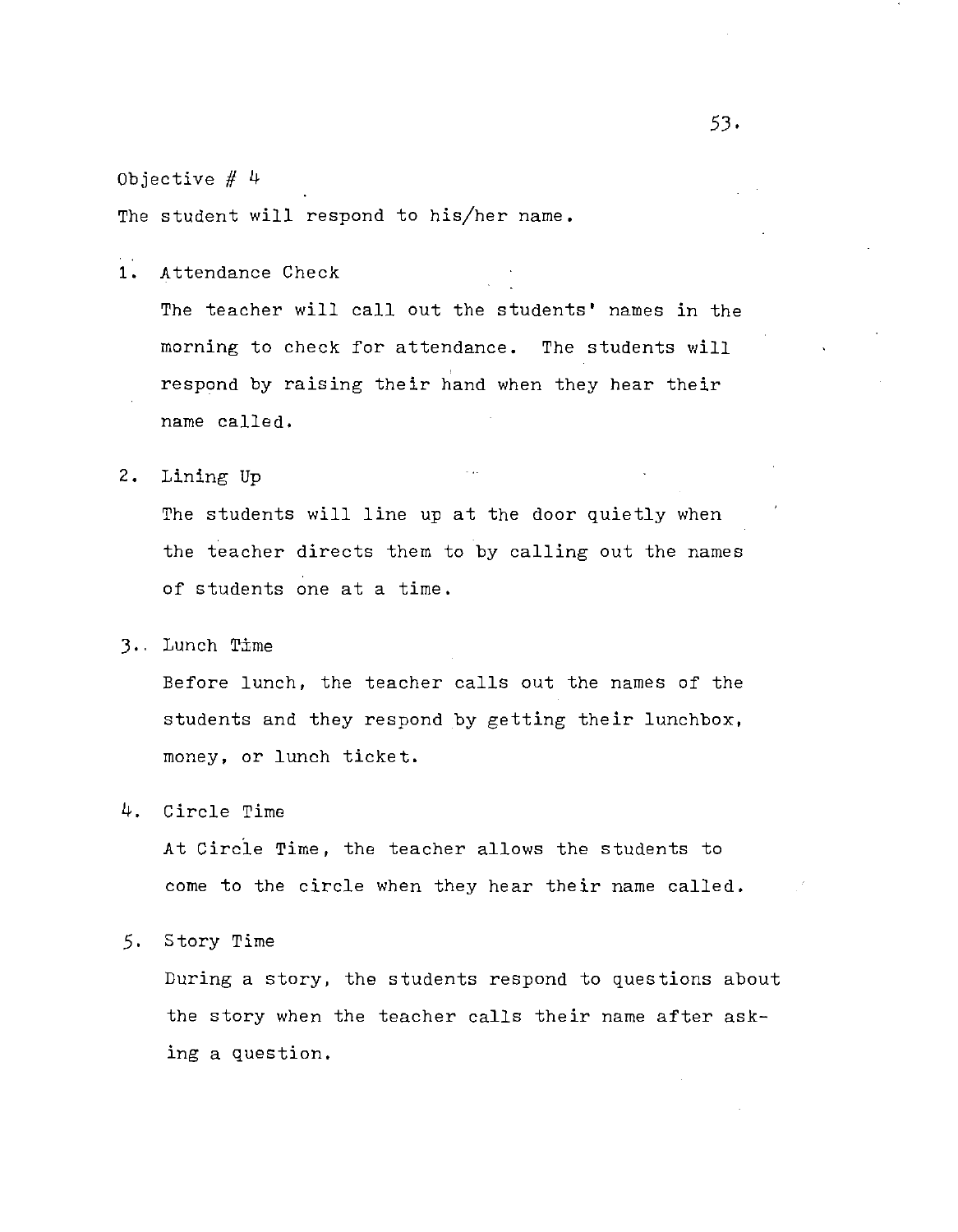# 6. Helpers

Students are chosen as helpers during the day if they are sitting quietly and then respond to their name when the teacher calls it.

## 7. Sharing

During Sharing, the students are called on by their name and may share when they hear their name called by the teacher.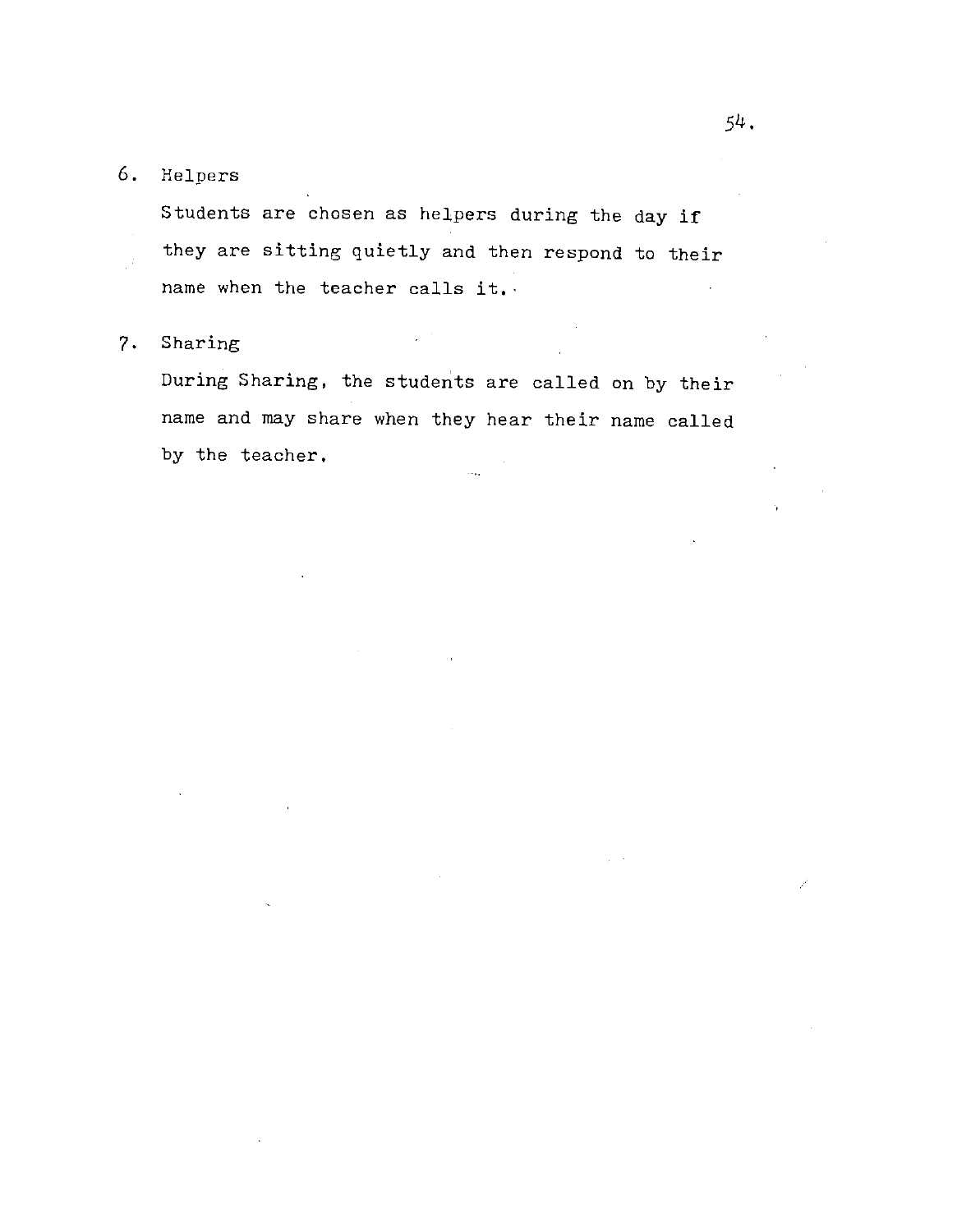The student will listen to and respond to oral questions.

1. Listening to Focus on Facts

Directions: Today we have a short story about tall trees called sequoias. Listen carefully to the story and be able to tell me how big one log of a sequoia can be.

Story: In the western part of our country there are vast forests. In these forests grow some giant trees called sequoias. These trees are tall and very big around. In fact, one of these trees may be as big as a room in your house. One log makes a heavy load for a truck. Often just one log has wood enough to build five or six houses. The sequoias are hundreds of years old. They started growing long before tovms and cities were built in the West. \*\*\*L.A.B.-Listening Activity Book by Smith

2. Listening for Details

Directions: Listen carefully while I read a story to you about a girl named Vicky. Vicky wants to buy a kite so listen carefully to find out what color kite Vicky bought.

Story: It was a windy March day, and Vicky was very excited about buying a kite. She had saved her money, and now she was standing in the game and hobby shop looking over the kites, She had been in the shop many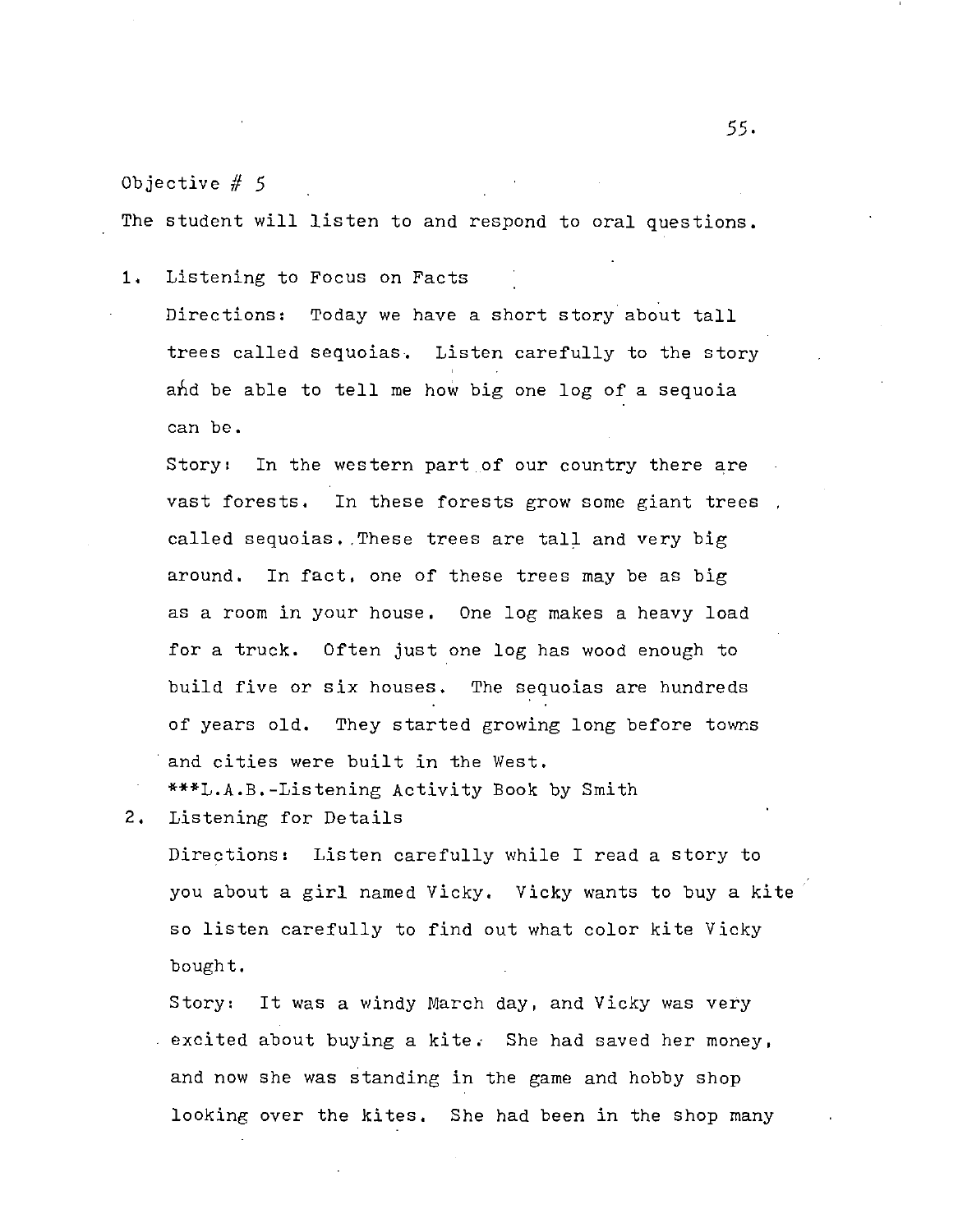times, and she thought she knew which kite she wanted. That big red box kite was great, but it cost too much money. There were two other kites, one green and one red, but they looked too hard for her to put together without a lot of help. Vicky had seen a yellow kite' that looked fairly easy to put together. She looked at this kite again. She had saved enough money to buy this kite, so she bought the last one that she saw. Vicky knew this one would be a good flying kite. \*\*\*L.A.B.-Listening Activity Book

J. Listening to Make Inferences

Directions: Here is a color riddle. Listen carefully as I read the riddle, because you need to do a lot of remembering. Try to guess what color I am. Riddle: I am not green like the grass, and I am not like the round, juicy fruit we eat. I am not blue, either. My name is not yellow, and it is not black, and I am not white. Please help me. What color am I? red \*\*\*L.A.B.-Listening Activity Book

4. Making Inferences

Directions: Today we have a short story about a boy named Cisco. Listen to find out if the time is day or night and if the season is winter or summer.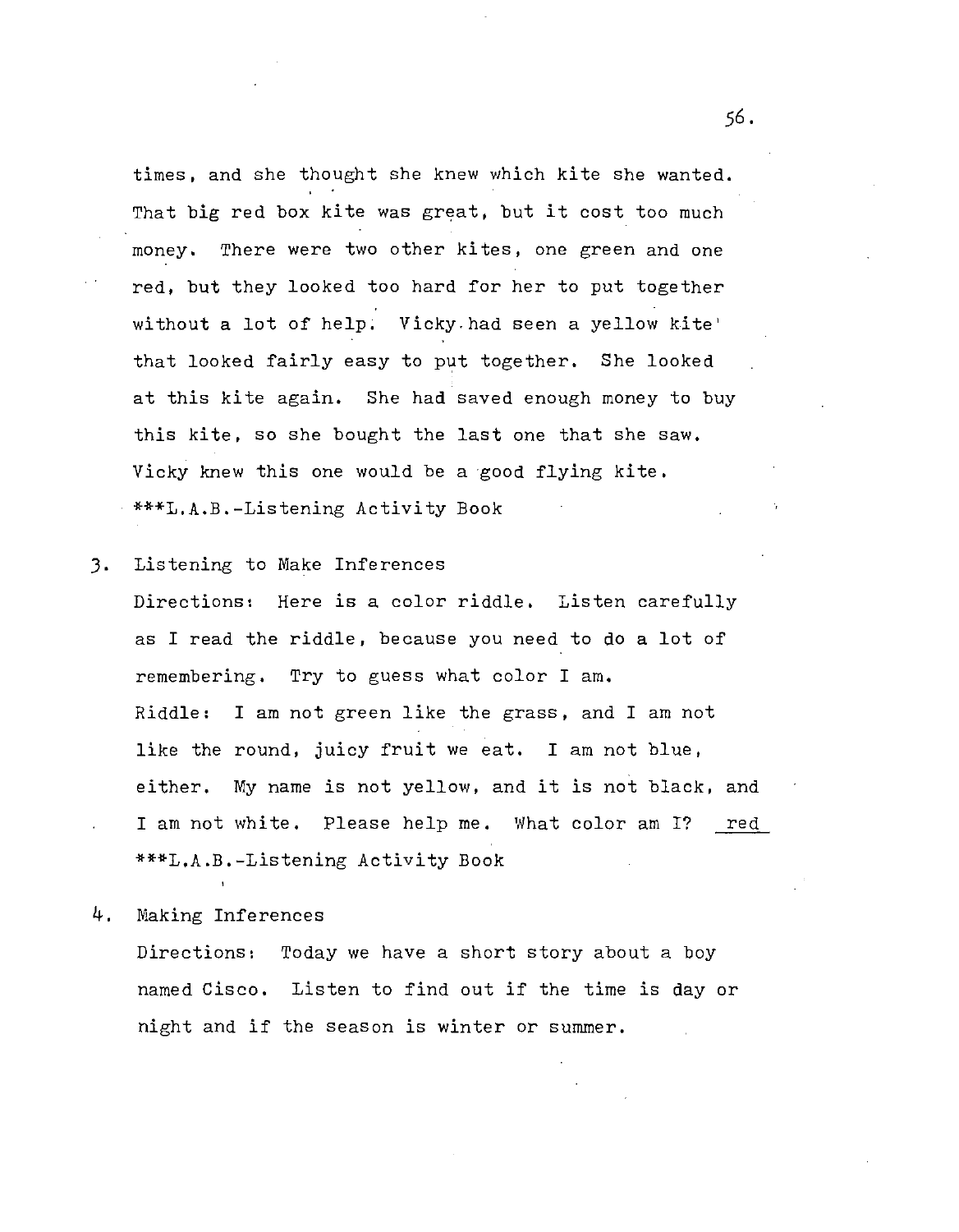Story: The clock on the town hall struck four. Cisco tugged at his jacket and zipped up the front. The wind was getting colder. The side door opened and Mrs. Walters came out. She said, "Cisco, finish your work as quickly as you can. It is getting dark already, and it is supposed to snow tonight." \*\*\*L.A.B.-Listening Activity Book

*5.* Listening for Details in a Story Directions: Today we will hear a short story about a girl named Lisa. Listen carefully and be able to tell me what colqr Lisa's mittens were.

Story: Lisa lost her mittens at school. Her teacher asked her to describe her mittens to the rest of the boys and girls in the class. This is what Lisa said: "I lost my mittens yesterday. I think I left them on the playground after morning recess. My aunt made them for me and gave them to me for my birthday. The mittens are green, and they are a little big for me because my aunt said that I would probably grow a lot this year. If you find them, let me know."

\*\*\*L.A.B.-Listening Activity Book

*57·*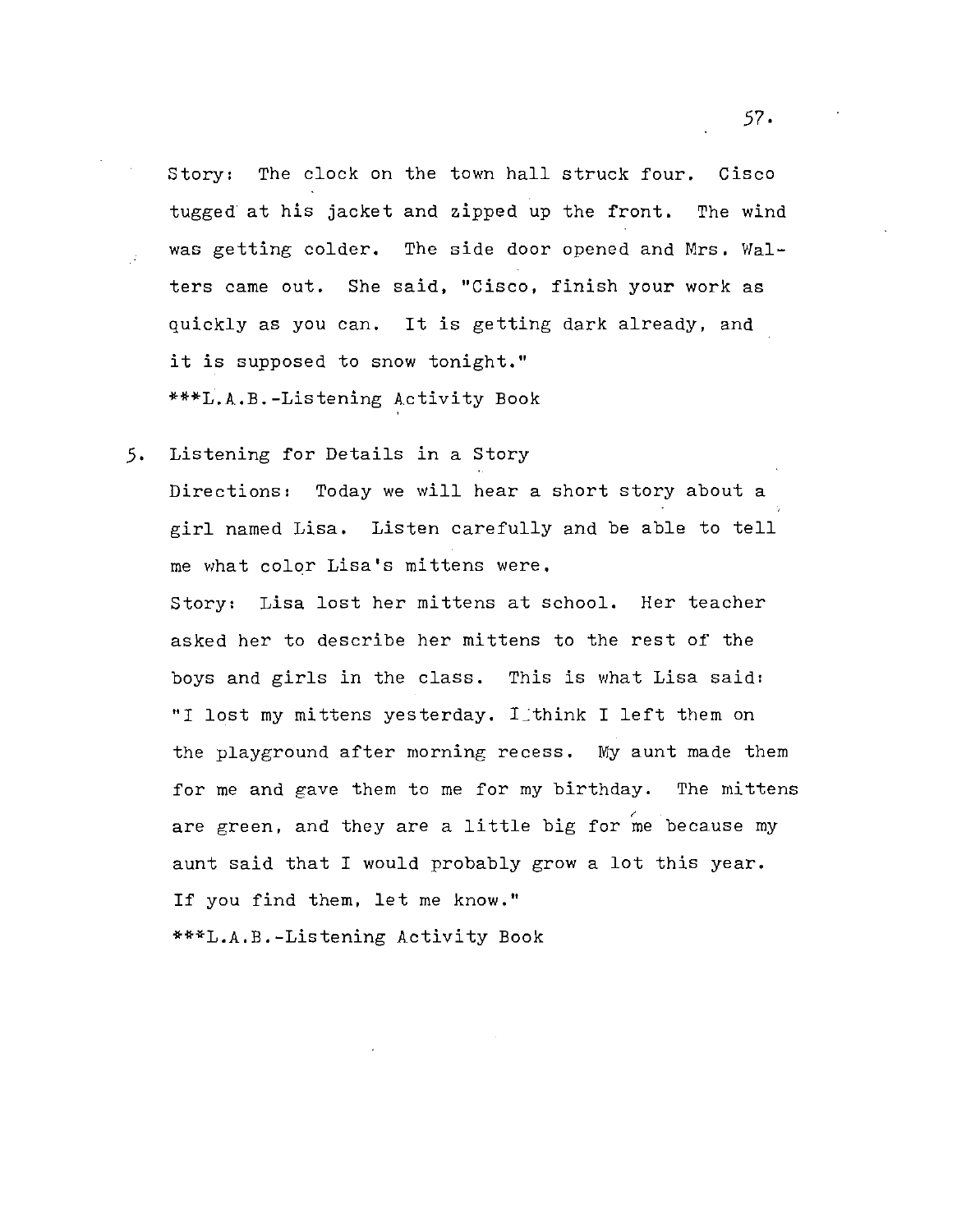The student will listen to and follow simple oral directions.

1. Final Sounds

To develop auditory perception of the consonant  $/k/$ as an ending sound, pronounce the words "make", "work", "look", and "cake" and call attention to their auditory similarity. Ask the pupils to clap when they hear a word that ends with the same sound as "make" and "look" as you say, "Stop, book, get, work, Dick, pick, said, fork." This activity can be done with any final sound that the students have mastered. \*L.A.T.T.G.-Listening Aids Through the Grades 2. Numbers and Letters

As children gain ability to 'reproduce numbers and letters on paper, the teacher can provide practice in writing through a listening activity that stresses following directions. Each child is given a blank sheet of paper and a set of colored crayons. To start, the teacher gives three or four simple directions such as "Draw a red number one near the top of your paper. Write a capital E with your green crayon. Put it on the right side of your paper. Write an orange lower-case s in the middle of your paper." This activity reinforces color concepts as well as numbers and letters.

\*L.A.T.T.G.- Listening Aids Through the Grades

*58.* 

Ÿ.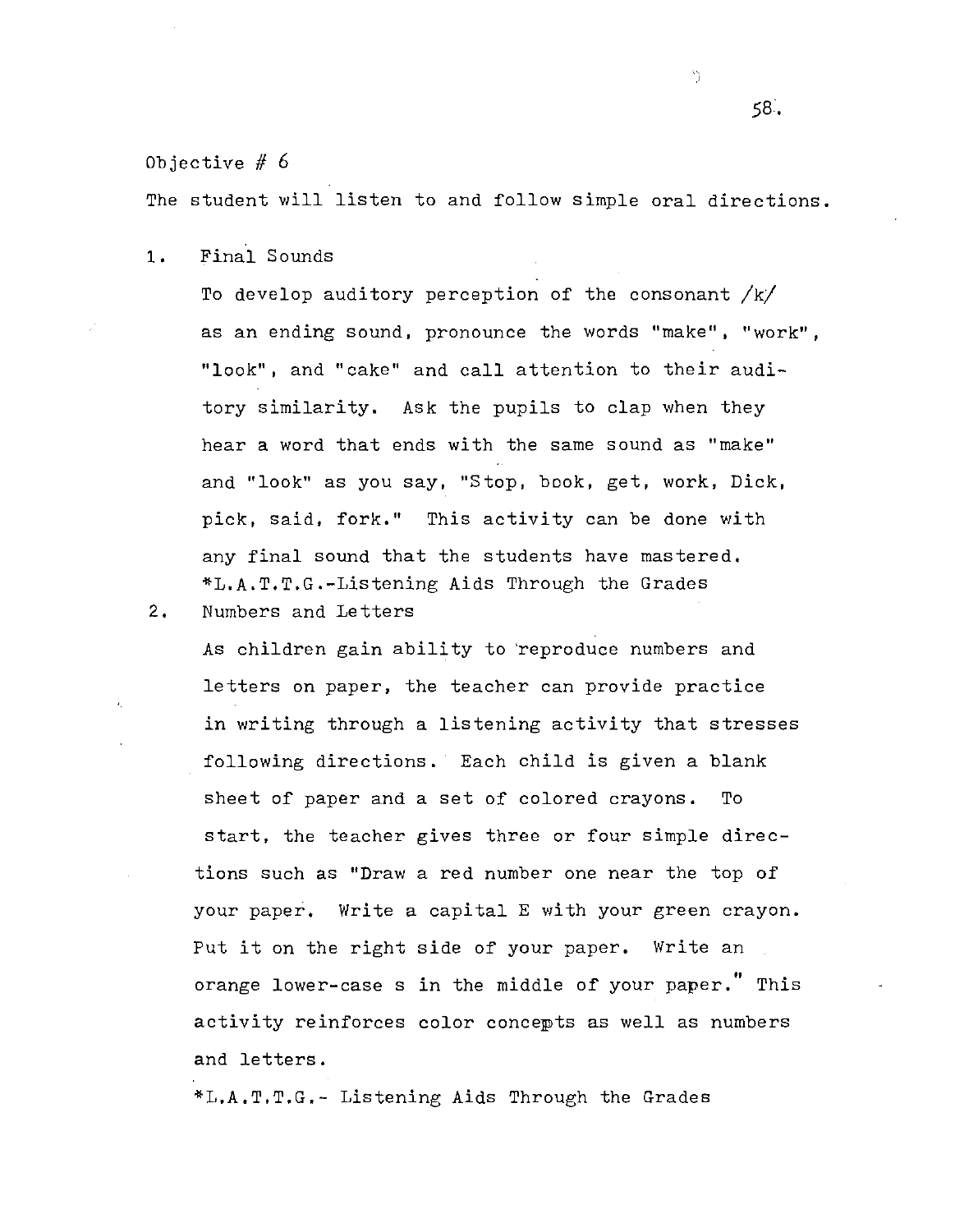### J. Story Sounds

Children will enjoy making animal sounds on cue as the teacher reads or tells a story. The teacher should read the story once and then the second time around the children should be encouraged to listen for animal names. When the teacher says the name of an animal, the children chorus the sound that the animal makes. Stories good for this activity include, "Henny Penny," "The Bremen Town Musicians," and "The Old Woman and Her Fig." All are found in the Anthology of Children's Literature by Johnson, Sickels, Sayers, and Horovitz(Houghton Mifflin, 1977). \*L.A.T.T.G.-Listening Aids Through the Grades

4. Up and Down

A leader is selected who calls out "Up," "Down," or "Middle." Players point up when that word is called, point down when "down" is announced, and hold arms waist high at "middle." Students must listen carefully to make an immediate and accurate response. Any other prepositions can be substituted in this game: over, under., in, out, by, etc. By reacting this way, children further understand relational concepts as well as gain opportunities to respond to oral directions.

\*L.A.T.T.G.-Listening Aids Through the Grades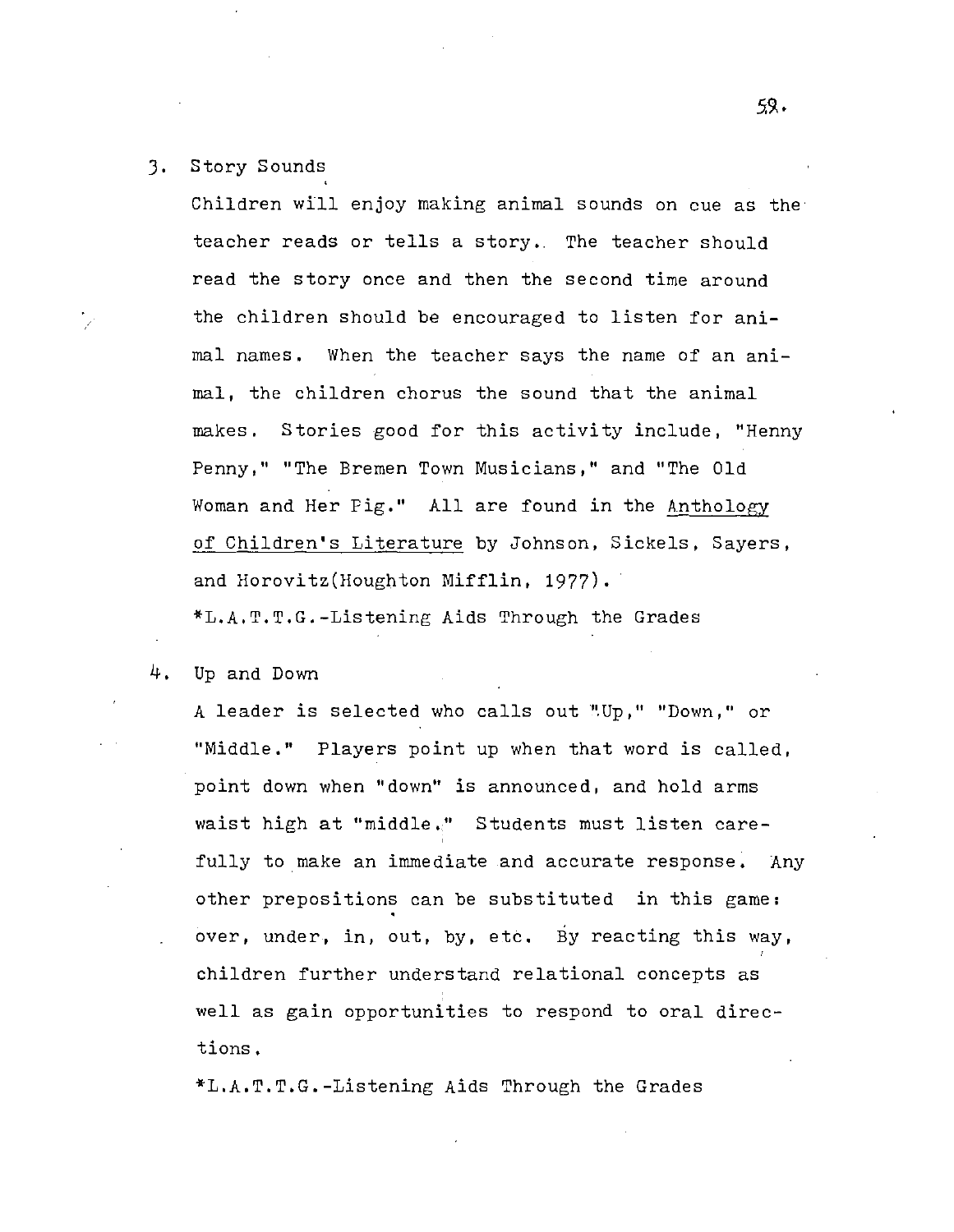## 5. A Story Drawing

After children have listened to a story, have them draw with crayons the part of the story that they liked best. Directions for this activity are simply, "Let's listen to this story to pick out our favorite part." After the children have listened and drawn, they share their pictures with the class.

#### 6. You Must

This.game is a variation of "Simon Says." The students form a circle. A leader stands in the center to give directions. Whenever directions are introduced with "You must," players in the circle follow them. If a direction is given without "You must," the students are to ignore it. Students who follow directions that were not prefaced by "You must" are out of the game. Directions might be like these:

You must walk forward two steps.

You must hop up three times on one foot. Bend Forward.

You must turn completely around. \*L.A.T.T.G.-Listening Aids Through the Grades

## 7. Following Directions,

Using prepared worksheets, have students follow direc tions such as "Put an X on ...," "Circle...," "Cross out...," "Underline...," etc.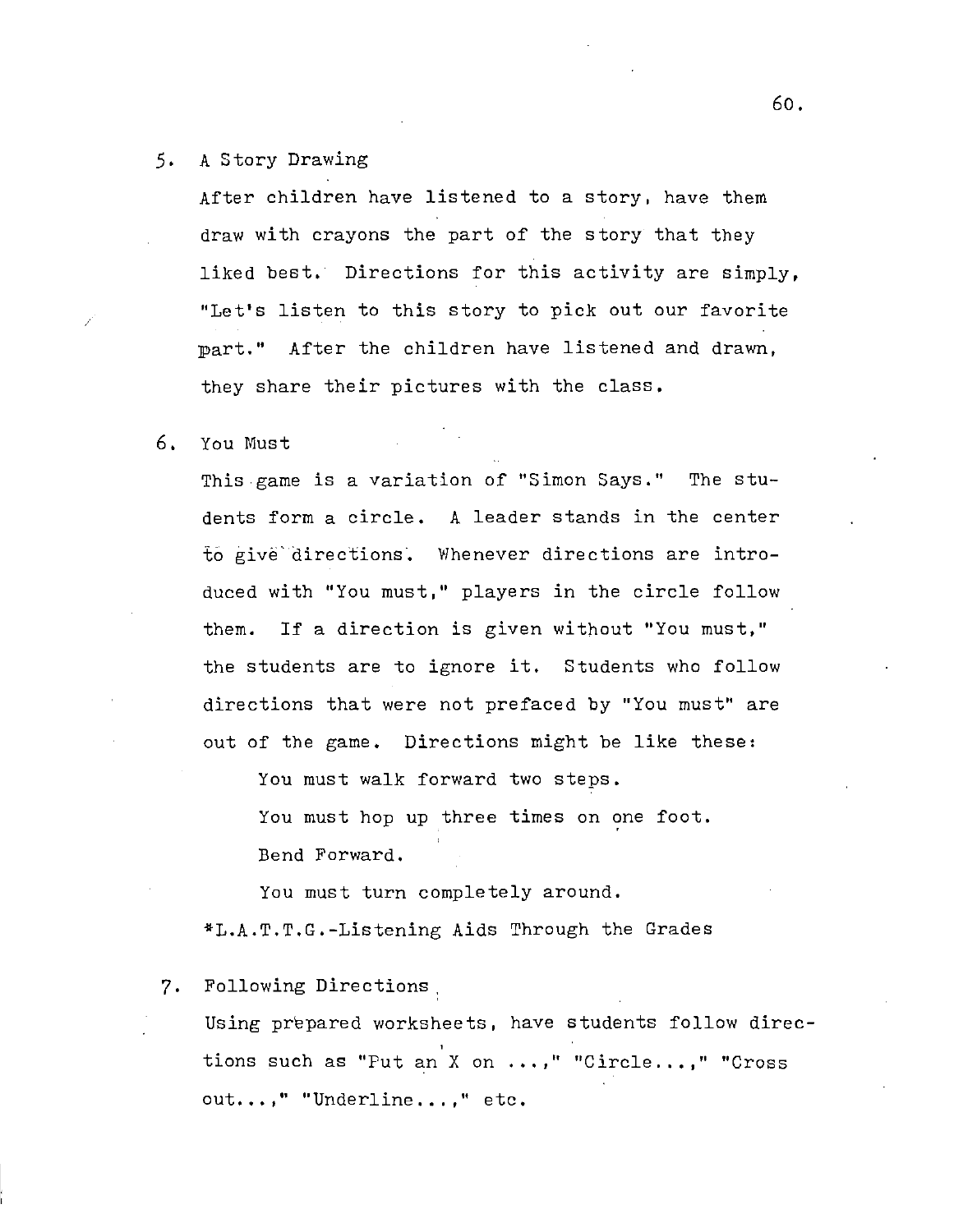8. Cutting and Folding

L

Have the children play games involving the cutting and folding of paper, drawing, or writing according to oral directions.

9. Pairing Words with Symbols

Some kindergarten children learn words by sight. They learn words by recognizing the shape of them. One way to encourage this is to play a matching game. The teacher gives directions such as, ''Match the number one with the word card one. Match the green crayon with the word card green." ~L.A.T.T.G.- Listening Aids Through the Grades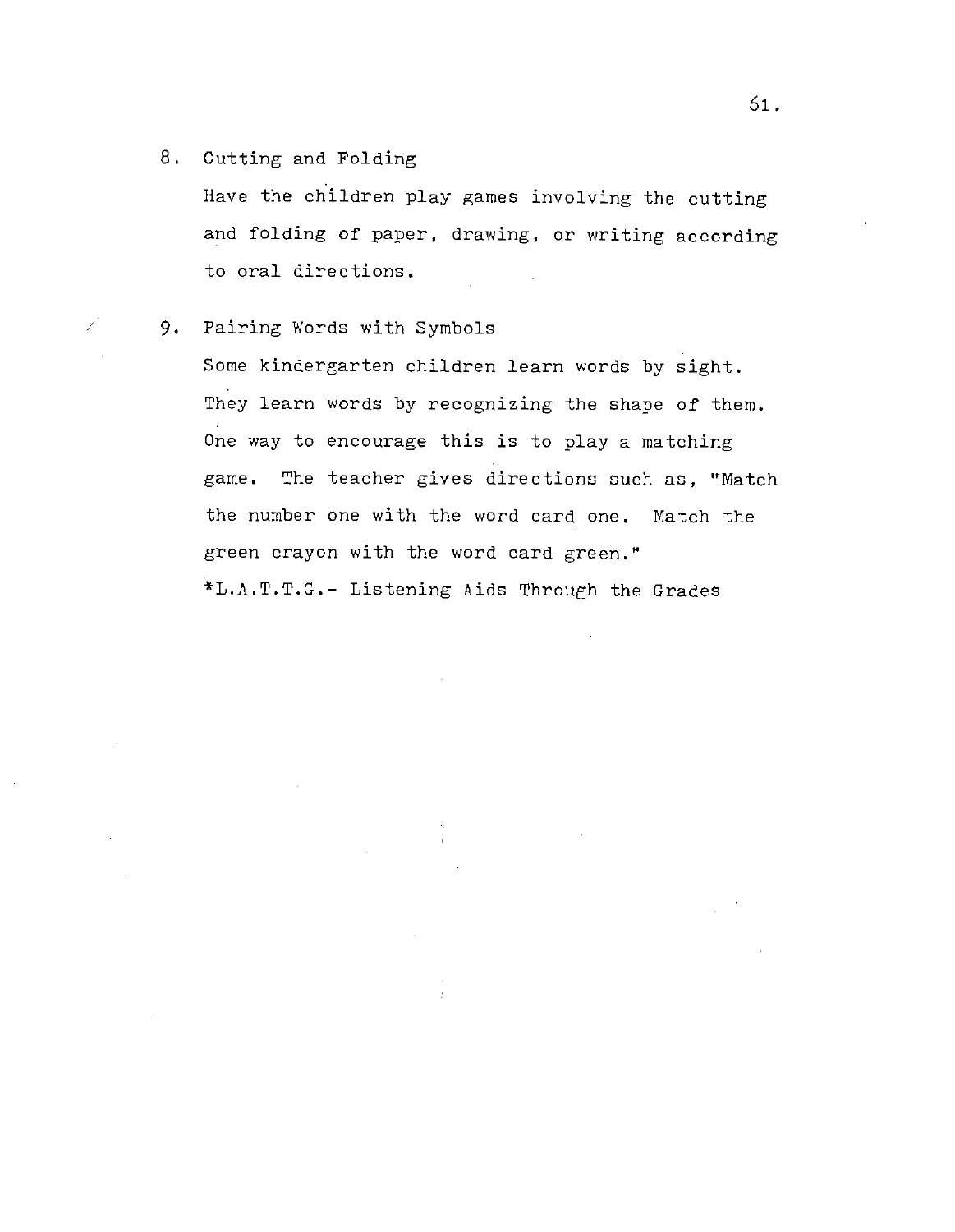*/* 

The student will identify sounds in the environment.

1. Directing and Maintaining Attention Have the students close their eyes and listen for a number of seconds. Ask them to talk about every different sound that they heard during that time.

#### 2. What Do You Hear?

During a period of the day such as recess, lunch, or sitting in the classroom, the teacher may say, "Let's sit as quietly as we can. Now what different sounds do you hear?" At another time the teacher may say, "I hear the sound of a clock. Can you make that sound?" or "I hear a car horn. Try to make that sound." Children who have difficulty in perceiving sounds can practice at home by listening for unusual sounds and identifying them.

\*L.A.T.T.G.- Listening Aids Through the Grades

J. Who Am I?

One child stands at the front of the class and turns his back to the other students, while closing his eyes. The teacher.points to a child who then calls out, "Who am I?" If the listener, who is, at the front of the room, recognizes the caller he answers, "I hear Karen," or "I hear  $\breve{~}$ Steve." If the listener cannot identify the speaker in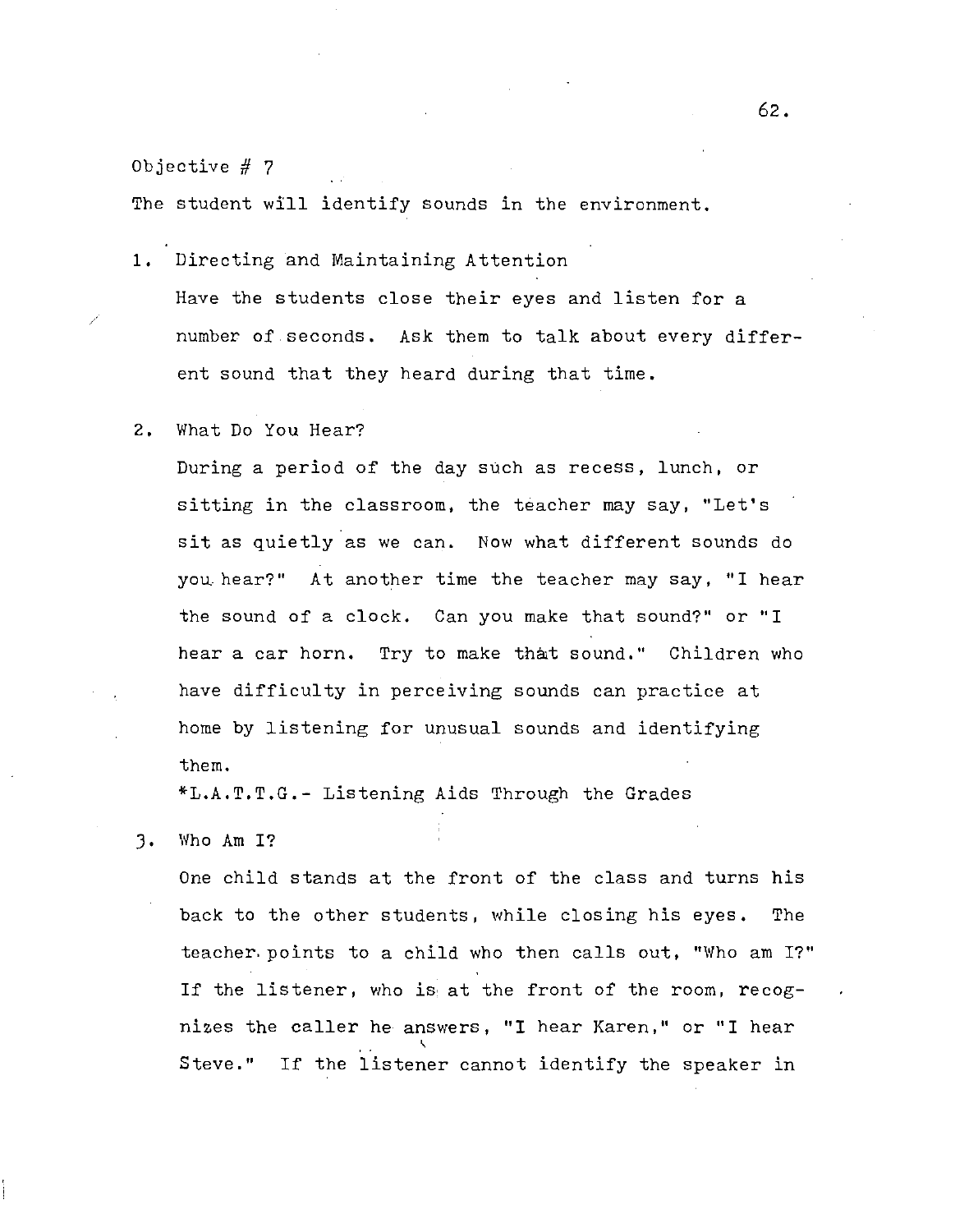three guesses, he or she sits down, and another child becomes the listener.

\*L.A.T.T.G.- Listening Aids Through the Grades

4. Who Has the Bell

One child is selected to be the listener who stands in the front of the room with his/her back turned. The leader moves quietly around the room with a bell and places it in the lap of a player. The leader then goes to the front of the room and says, "Ring the bell. Who has the bell?" The child with the bell rings it and says something about an object in the classroom. The listener has three guesses to identify the speaker by name and to identify the object being described. If guessed correctly, the listener becomes the leader, and the bell ringer becomes the next listener. If the listener does not guess correctly, another listener is chosen by selecting a name at random.

\*L.A.T~T.G.- Listening Aids Through the Grades

5. Environment Sounds

The teacher makes a tape of sounds in the environment that children will recognize when hearing. The teacher plays the tape and asks the students to identify the sounds that they hear. Some examples are-a telephone ringing, a horn blowing, water running, and a doorbell.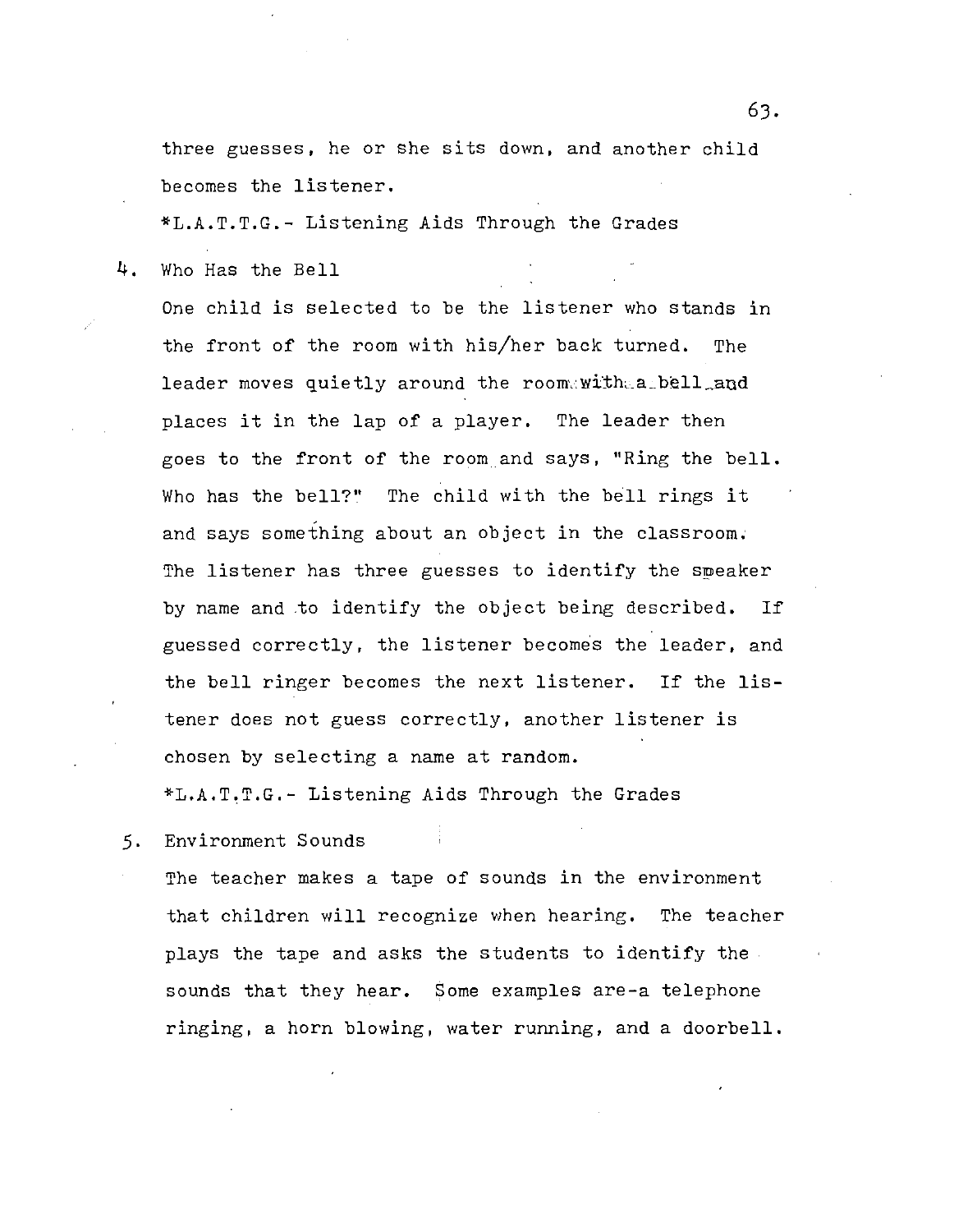64.

Objective  $# 8$ 

The student will discriminate between sounds in the environment.

1. What is It?

*/* 

The teacher asks the children to close their eyes and then makes a series of familiar sounds. The children identify each: crushing of paper, knocking on the door, tapping a glass, tapping a desk with a pencil, writing' on the chalkboard, clapping hands, whistling, running water, or dropping a book. One of the children may contribute a sound, while the others try to guess what the object is.

\*L.A.T.T.G.-Listening Aids Through the Grades

, 2. Little Tommy Tittlemouse

The teacher selects one child(Rhoda) who hides her eyes while the rest of the children and the teacher say:

Little Tommy Tittlemouse

Lives in a little house.

The teacher then points to a second child who tiptoes over behind Rhoda and taps on the wall or a desk as the children say, Í

> Someone is knocking, Oh mel Oh my! Someone is saying,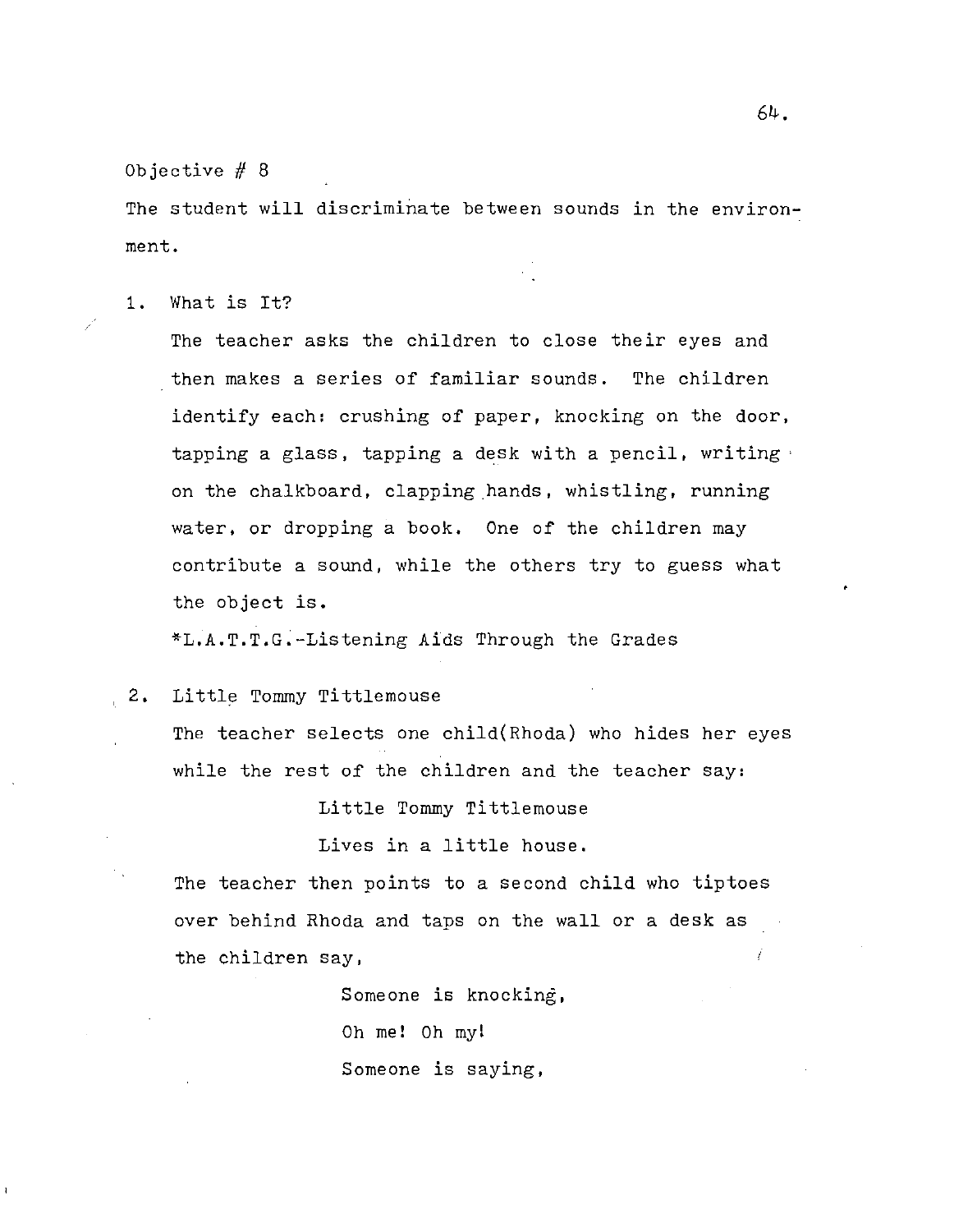Then the second child says,

## It is I!

Rhoda is allowed three guesses to tell who is knocking at the door, If she guesses right, she may continue to be "Tommy Tittlemouse," but if she fails, the child who said, "It is I," takes her place.

\*L.A.T.T.G.-Listening Aids Through the Grades

3. How Do You Do?

One child(Tom) is chosen to stand in front of the classroom, back to the group. The teacher motions to another child(Wendy) to come forwad. As Wendy approaches the standing child, she says, "How do you do, Tom." Tom, without turning his head, says, "How do you do, Wendy." If he does not identify the speaker correctly, the greeting is repeated. If he still does not guess correctly, Wendy takes his place as guesser. He continues to be the guesser as long as he makes the correct identification. Holiday greetings such as "Happy Valentine's Day" or "Happy Halloween" may be used instead of "How do you do." \*L.A.T.T.G.-Listening Aids Through the Grades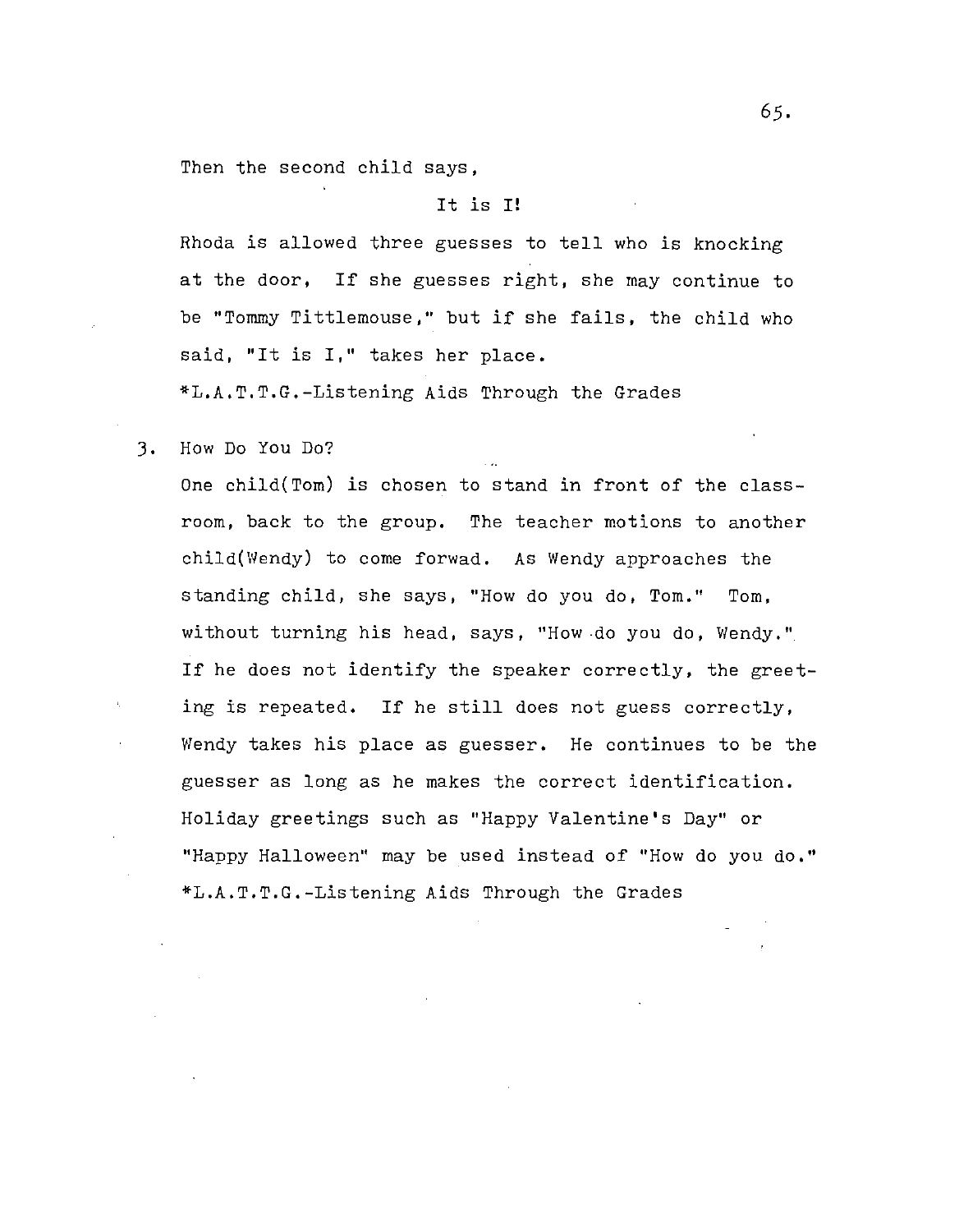The student will distinguish between loud-soft, far-near sounds.

1. Near or Far?

Children attempt to discriminate between sounds that are near and those far away. If a siren or a moving vehicle is heard in the distance, the teacher may call attention to the way the sound changes as it comes near and fades away as it goes further away. The same question may be asked about trucks, a train, a child running, and so forth.

\*L.A.T.T.G.-Listening Aids Through the Grades

2. High or Low?

The ability to discriminate between high and low pitches should be developed. The teacher may play two notes on a piano or other instnument and ask, "Which was the high note?" or "Which was the low note?" Many games based on "high or low" can be devised, using a song melody or any series of notes, with the children responding by indicating which one is the higher or lower note. Such response can be in unison.

\*L.A.T.T.G.- Listening Aids Through the Grades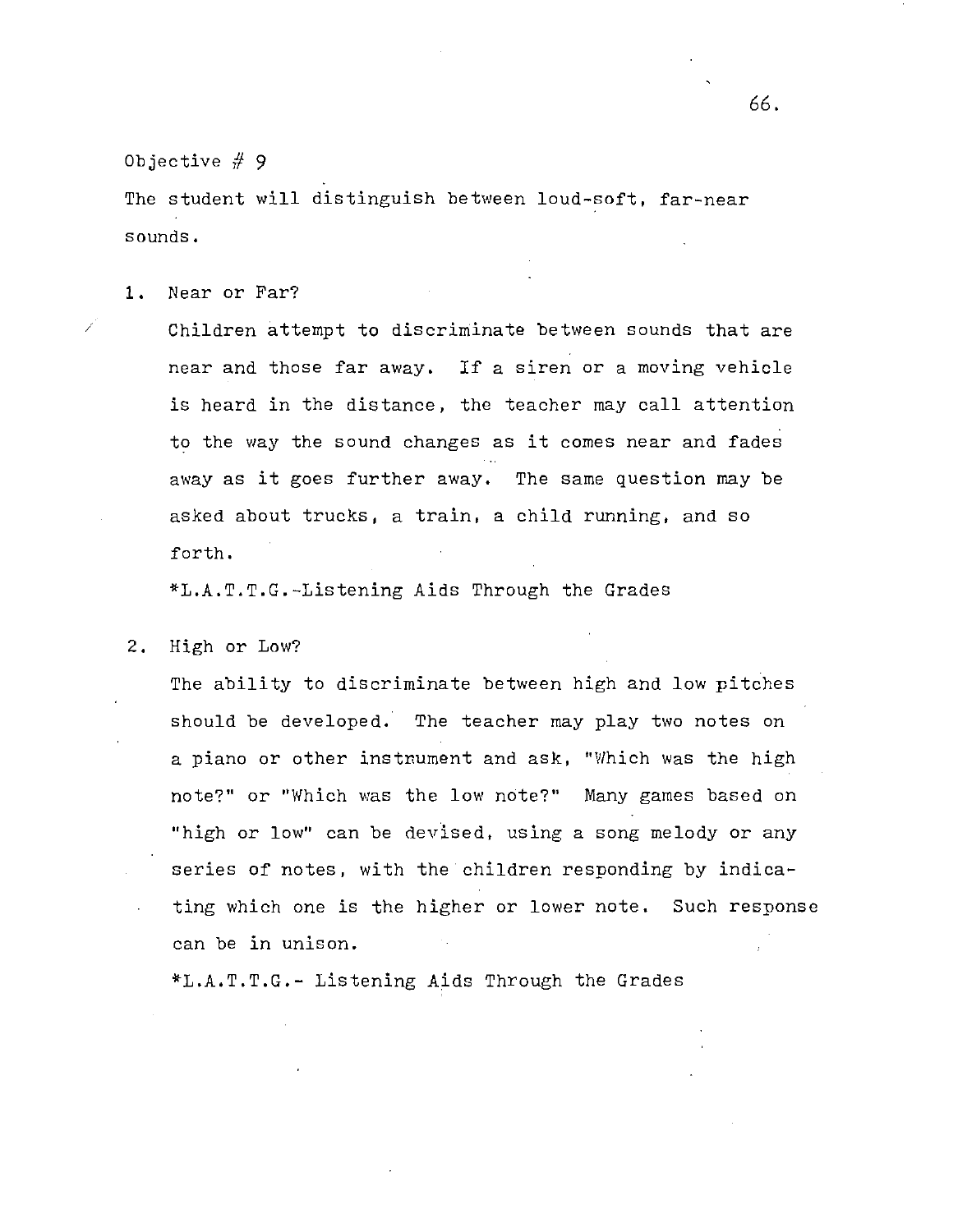J. Loud or Soft

Ask children to identify familiar sounds that are very loud and others that are very soft: the bang of a hammer and a light tap, a shrill whistle and a whisper, a shout and a conversational tone. The teacher may ask the students to produce the sounds. For example:

Make the sound of a big bell. Make the sound of a small bell. Make the sound of a big dog. Make the sound of a small dog. Make the sound of a loud machine. Make the sound of a quiet machine.

## 4. A Picture of Sounds

A teacher can stretch children's imagination by asking them what a loud sound, a quiet sound, a low sound, or a distant sound looks like. Children can voice their opinions and then draw their impressions on paper. Allow the children to use bright colors and encourage being imaginative.

\*L.A.T.T.G.-Listening Aids Through the Grades

5. High or Low

The teacher strikes a note on the piano, for example, middle C, and follows it with C an octave higher. When the second note is higher than the first, the children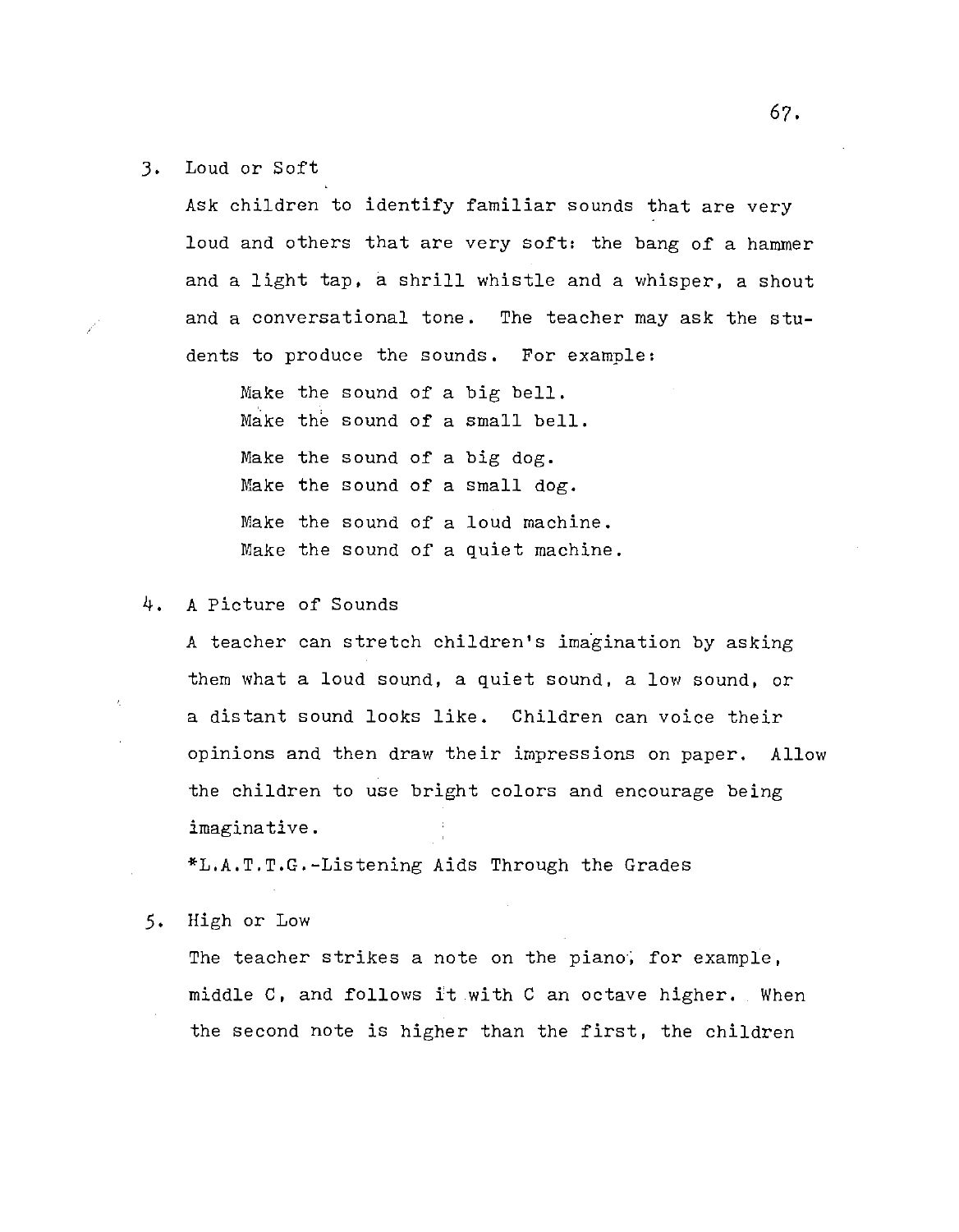stretch their hands above their heads. When the second note is lower than the first, they reach toward the floor.

ý

 $\bar{z}$ 

 $\sim 10^7$ 

 $\hat{\mathbf{r}}$ 

 $\ddot{\phantom{a}}$ 

 $\mathcal{L}^{\mathcal{L}}_{\mathcal{L}}(t)$ 

 $\frac{1}{2} \left( \frac{1}{2} \right)$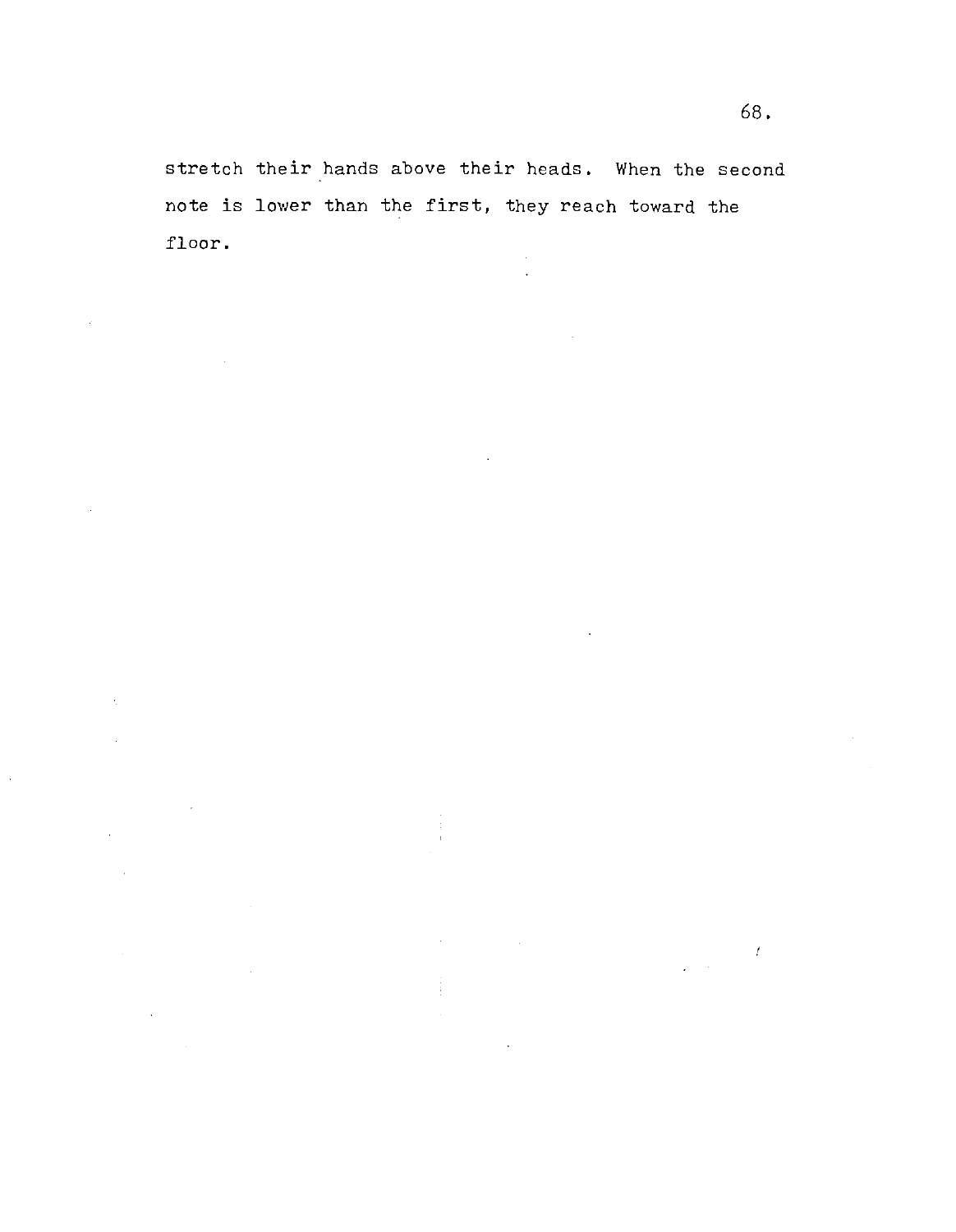The student will recognize like and unlike sounds in the initial position(rhyming).

1. Nursery Rhymes

Familiar nursery rhymes will give fun in recognizing rhyming sounds. The teacher starts by saying, "Let's listen to see if you hear any words that rhyme with tall in this verse."

Humpty Dumpty sat on the wall. Humpty Dumpty had a great fall. All the king's horses and all the king's men Couldn't put Humpty Dumpty together again.

The teacher may ask too, "What word ends the same way as Humpty?" Many rhymes are adaptable to this kind of activity.

\*L.A.T.T.G.-Listening Aids Through the Grades

2. Riddle Rhyme

A leader stands in front of the class and says,"! am thinking of something that rhymes with 'hall.' It is round. We can play with it. What am I thinking of?" The player who guesses correctly has the turn as the leader.

\*L.A.T.T.G.-Listening Aids Through the Grades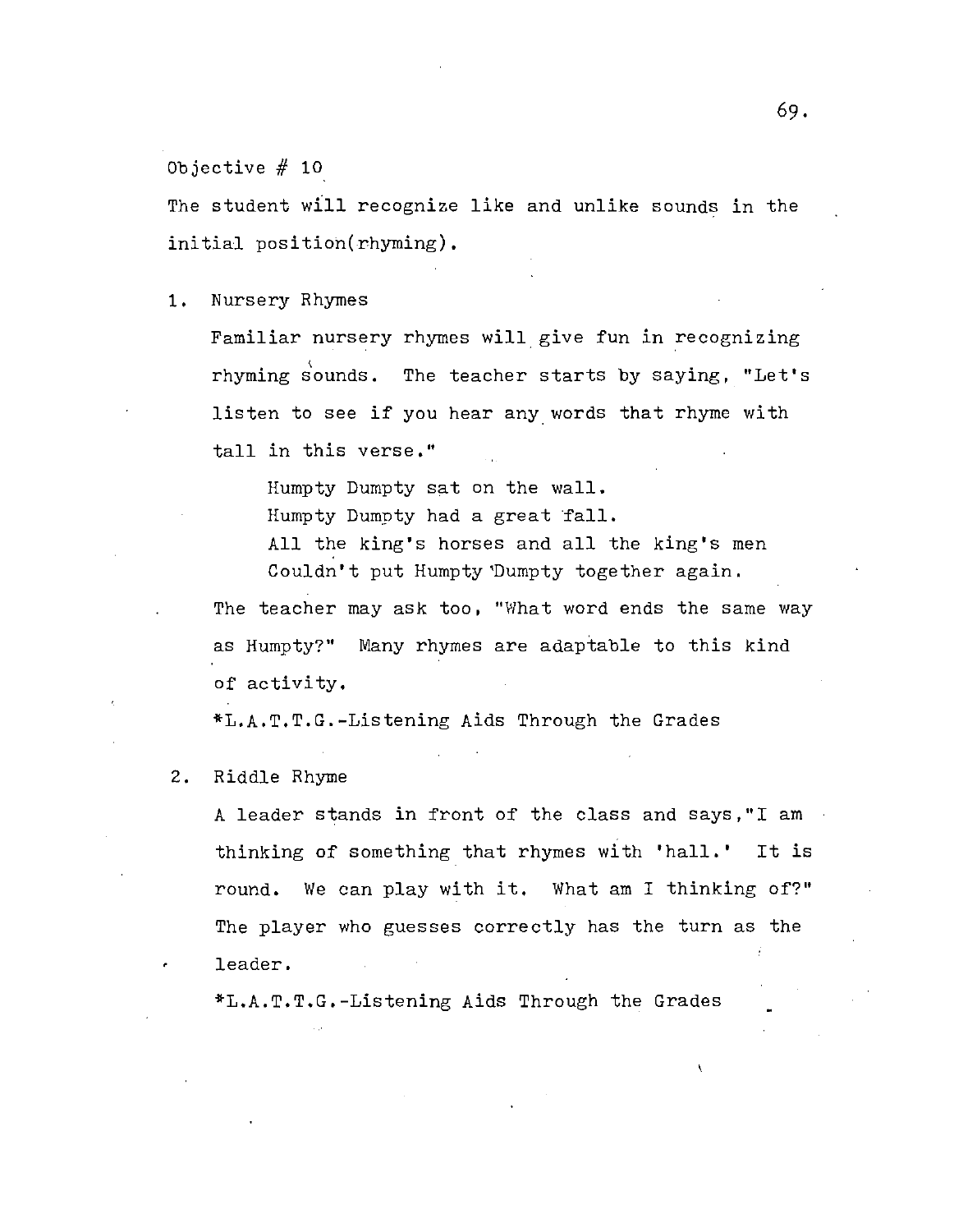## J. Which Two Rhyme?

Listening for words that rhyme may be encouraged by asking the children to choose the two words that rhyme in a group of three. The teacher says, "This is a rhyming game. I shall say three words. Two of them rhyme-they sound alike. One is different. It does not rhyme." The following word groups are examples that can be used:

| tell, honk, sell<br>$\sim$ 100 $\pm$          | bee, see, tall   |
|-----------------------------------------------|------------------|
| man, can, toy                                 | hall, tie, wall  |
| hall, ride, ball                              | bear, pear, rode |
| boy, joy, hope                                | cat, walk, hat   |
| moon, soon, hard                              | bed, red, hop    |
| *L.A.T.T.G.-Listening Aids Through the Grades |                  |

## 4. We Sound Alike

Teachers may'interest children in rhyming words by making two-line jingles about familiar things or people. They may ask, "Do you hear the words that sound alike in this jingle?" Here are some jingles:

Ken always likes to stop And look at the pet shop.

The big old toad Hopped along the road.

John gave his toy To a smaller boy.

\*L.A.T.T.G.-Listening Aids Through the Grades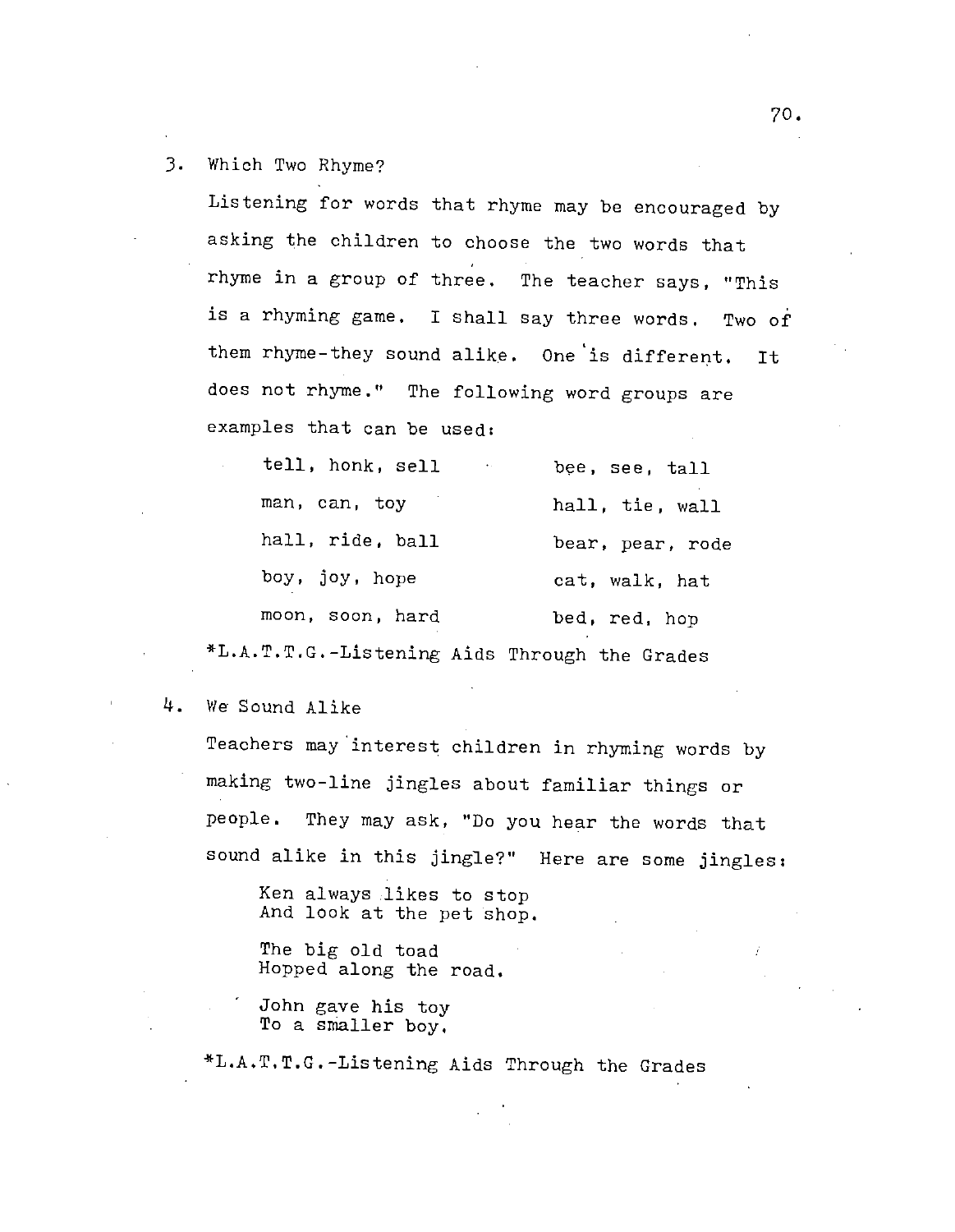#### *5.* Same and Different

Say to the class, "I will say three words to you; two of the words rhyme, but one is as different as can be. Listen carefully so that you can tell me the two words that sound alike, or rhyme. The words are 'me-tree-run.' What words rhyme?" Allow several seconds for children to respond. Here are some examples of groups of words:

| me, but, she             | red, said, wet    |
|--------------------------|-------------------|
| mew, new, or             | guess, did, yes   |
| $\ddotsc$<br>my, at, eye | away, play, my    |
| ball, wall, toy          | cake, for, make   |
| way, has, play           | hide, ride, white |
|                          |                   |

\*L.A.T.T.G.-Listening Aids Through the Grades

## 6. Finish the Rhyme

The teacher gives the children a rhyming couplet but omits the last word. The children are asked to supply the rhyming word. For example:

| Farmer Day               | Grocer Ted |  |
|--------------------------|------------|--|
| cut the                  | sold the   |  |
| $\ddot{}$<br>Walker Bill | Ms. Brown' |  |
| climbed the              | went to    |  |

\*L.A.T.T.G.- Listening Aids Through the Grades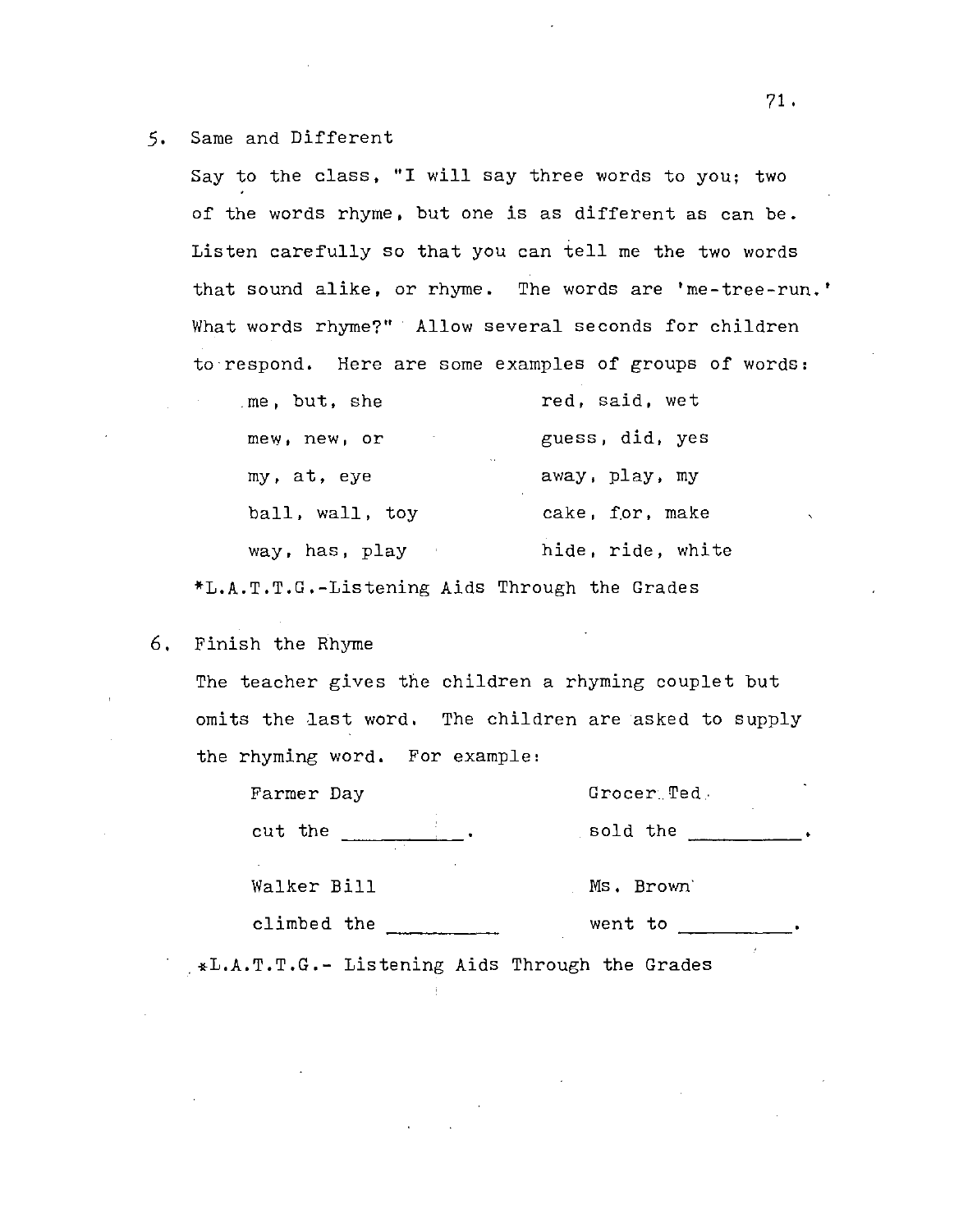## Conclusions

This program was planned for the purpose of helping young children at the kindergarten level understand the importance of listening and to realize that everyone's listening skills can be improved. Activities were included to provide children with the opportunity to practice their listening skills. These activities were geared toward the kindergarten level but could be used in the first grade level also.

Research indicates that listening and reading are interrelated and should therefore be taught to children. Increased attention should be given to teacher's training for developing students' listening skills in the classroom. Teachers need to be aware of the importance of listening and should demonstrate to their students that listening is important by being a role model. The teacher should be an active participant in the activities on listening and should encourage and motivate his/her students to be a better listener.

It is hoped that the implementation of this program will help children to see the importance of listening in their daily lives. This program was evaluated by two kindergarten teachers who agreed that the program was motivating, useful to them as teachers, and effective in the improvement of listening in their students.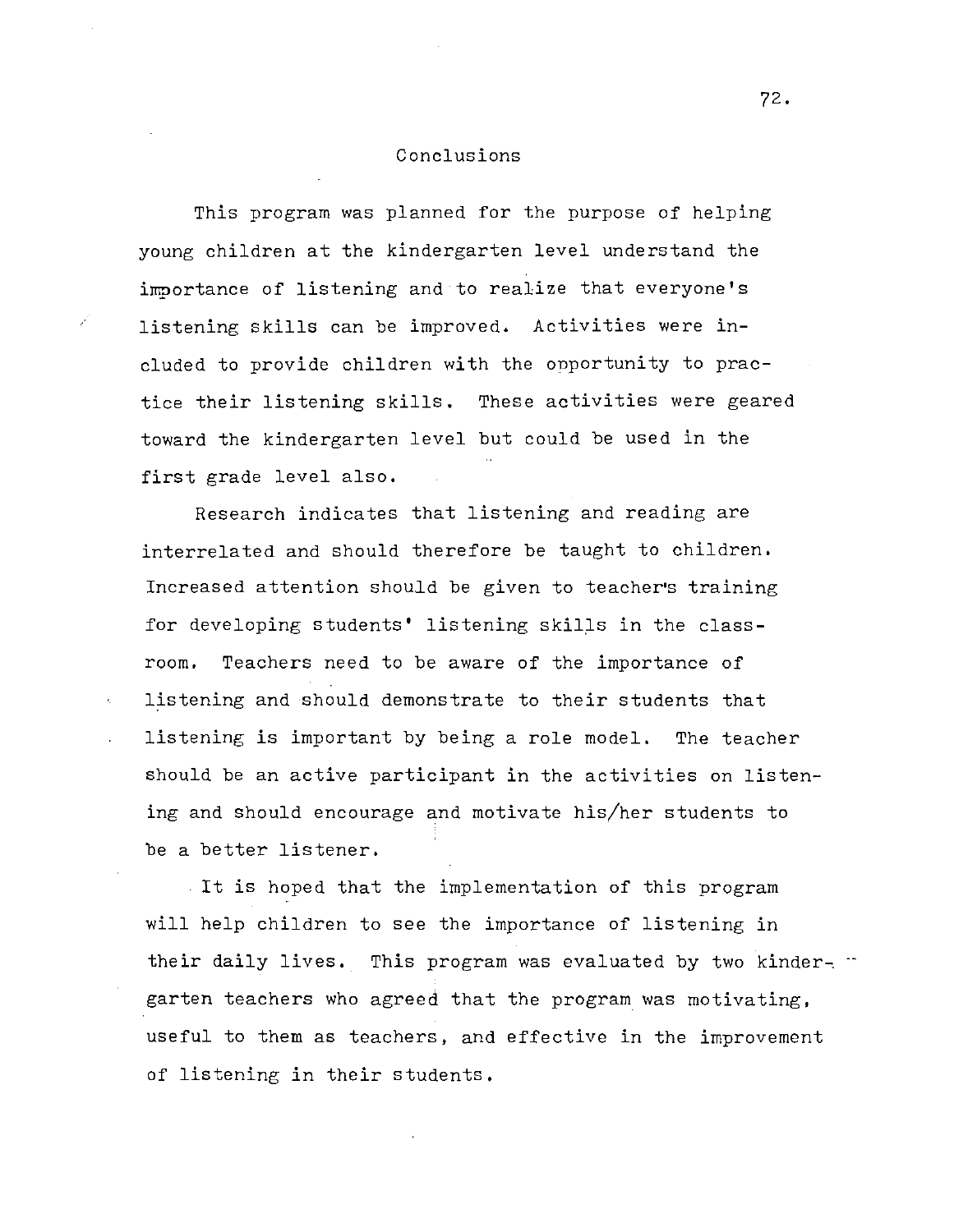Al-Dahiry, S. & Herman, C. Literal-inferential comprehension achieyement in the modes of listening, oral reading, and silent reading. Reading Improvement, 1981,  $18(2)$ ,  $110-114$ .

Alder, R. & Towne, N. Looking in/looking out. New York: Holt, Rhinehart, and Winston, 1981.

*/* 

Ammon, R. Listening as a means of developing language. Elementary English,  $1974, 51(4), 515-518$ .

Anderson, H., & Baldauf, F. A study of a measure of listening. Journal of Education Research, 1963,  $57( 197 - 200)$ .

Crowell, D. & Au, K. Using a scale of questions to improve listening comprehension, Language Arts, 1979, 56, 38-43. Cunningham, P., Improving listening and reading comprehen-

sion. Reading Teacher,  $1982, 35(4)$ ,  $486-488$ .

Devine, T. Reading and listening;new research findings.

Elementary English , 1968, 45, 346-348.

Donoghue, M. The child and the language arts. Dubuque, Il: Brown Company Publishers, 1977.

Duker, S. Listening and'reading. Elementary Sohool Journal. 1965, §2, 321-329.

Fletcher, D. Oral language and the language arts teacher. Language Arts, 1981, 58 (2), 219-224.

Gold, Y., Teaching attentive listening. Reading Imnrovement, 1981, 18, 319-320.

73.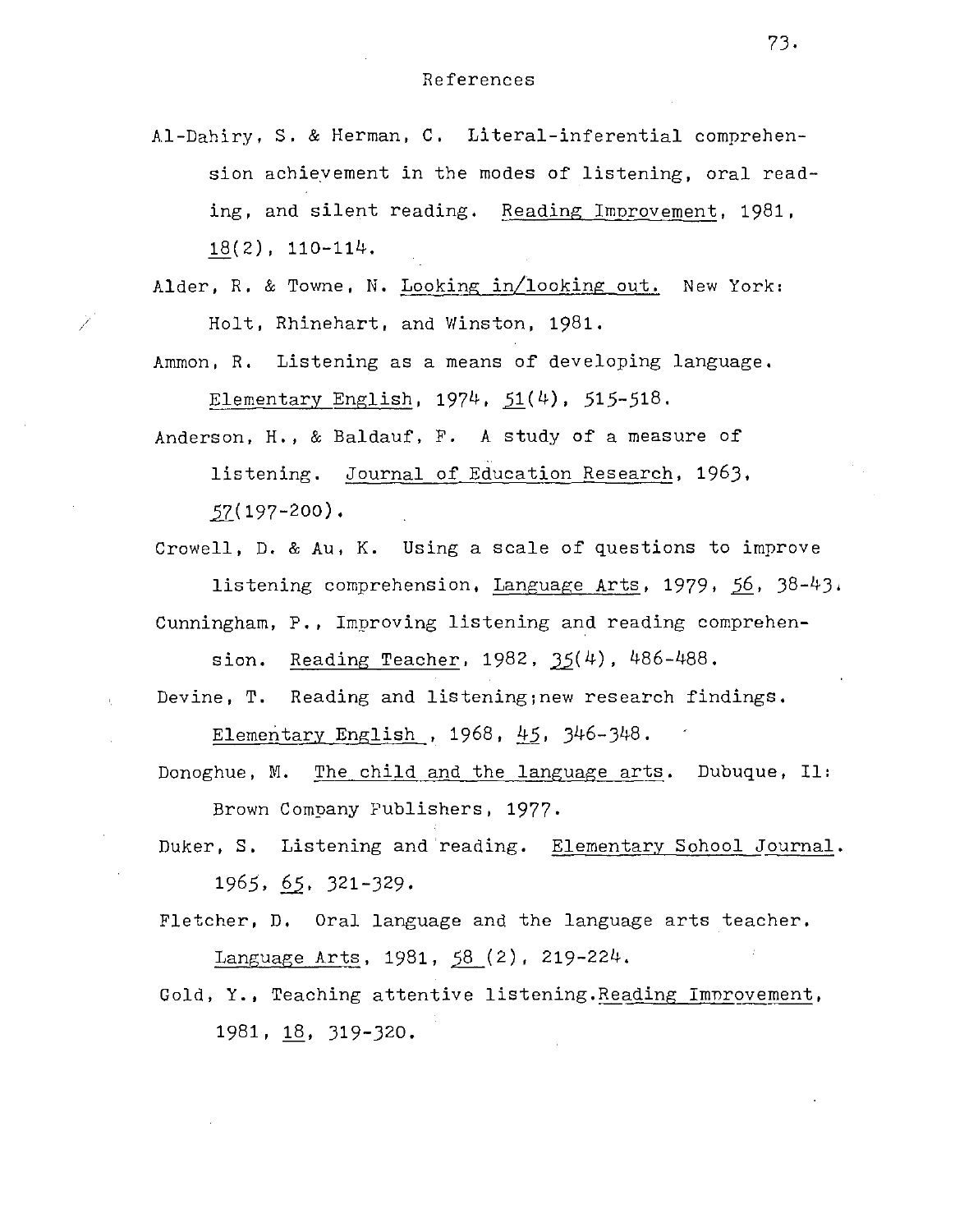- Kelly, C. An investigation of the construct validity of two commercially published listening tests, Speech Monographs, 1965, 32, 139-143.
- King, P. & King, E. Applying audio-lingual (oral) tech. nology to beginning reading, TESOL Quarterly, March, 1968, 1-10.
- Jolly, T. Listen my children and you shall read. Language Arts, 1980, 57(2), 214-217.
- Lapp, D. & Flood, J. Teaching reading to every child. New York: Macmillan, 1978.
- Lemons, R. The effects of passive listening upon the reading and listening skills of a group of black fourth graders. Syracuse University, 1974.
- Lemons, R. & Moore, S. The effects of training in listening on the development of reading skills, Reading Improvement, 1982, 19(3), 212-216.
- Neuman, S. Effect of teaching auditory perceptual skills on reading achievement in the first grade. Reading Teacher,  $1981, 34(4)$ ,  $422-426$ .
- $\checkmark$  Nichols, R. & Stevens, L. Are you listening? Language Arts, 1983, 60(2), 163-165.

 $\nu'$  Pearson, P. & Fielding, L. Listening comprehension,

Language Arts, 1982, 59(6), 617-629.

Ross, R. A look at reading. Elementary School Journal, 1964,  $64$ , 369-372.

74.

34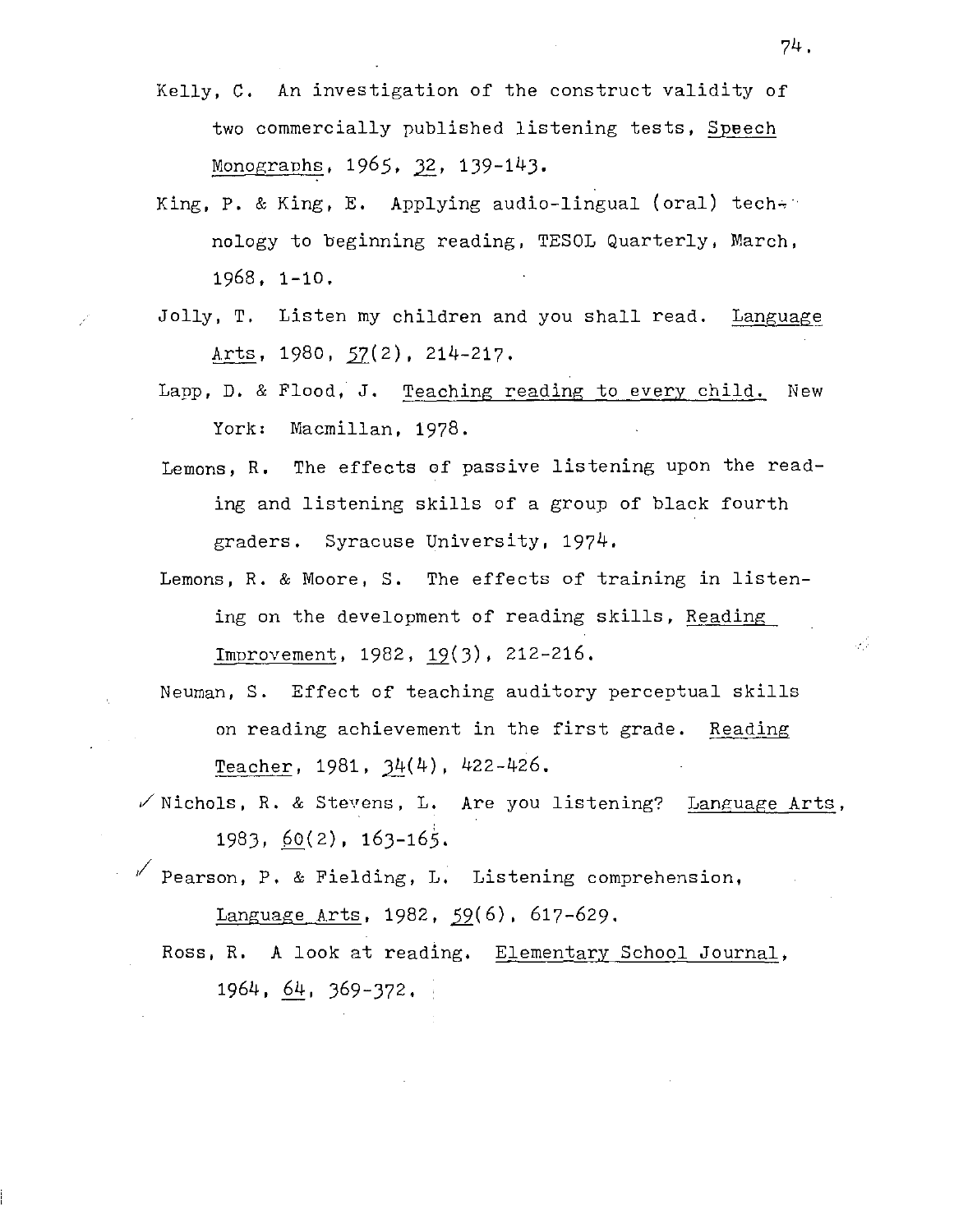- Rubin, D. Teaching elementary language arts. New York: Holt, Rhinehart, and Winston, 1975.
- Russell, D. & Russell, E. Listening aids through the grades, New York: Teachers College Press, 1979.
- Smith, C. The listening activity book. Belmont, **Cali**fornia: Fearon, 1975.
- Taylor, S. Listening, National Educational Association of the United States, 1973.
- Tuman, M. A comparative review of reading and listening  $comprenension.$  Journal of Reading, 1980, 23, 698-704.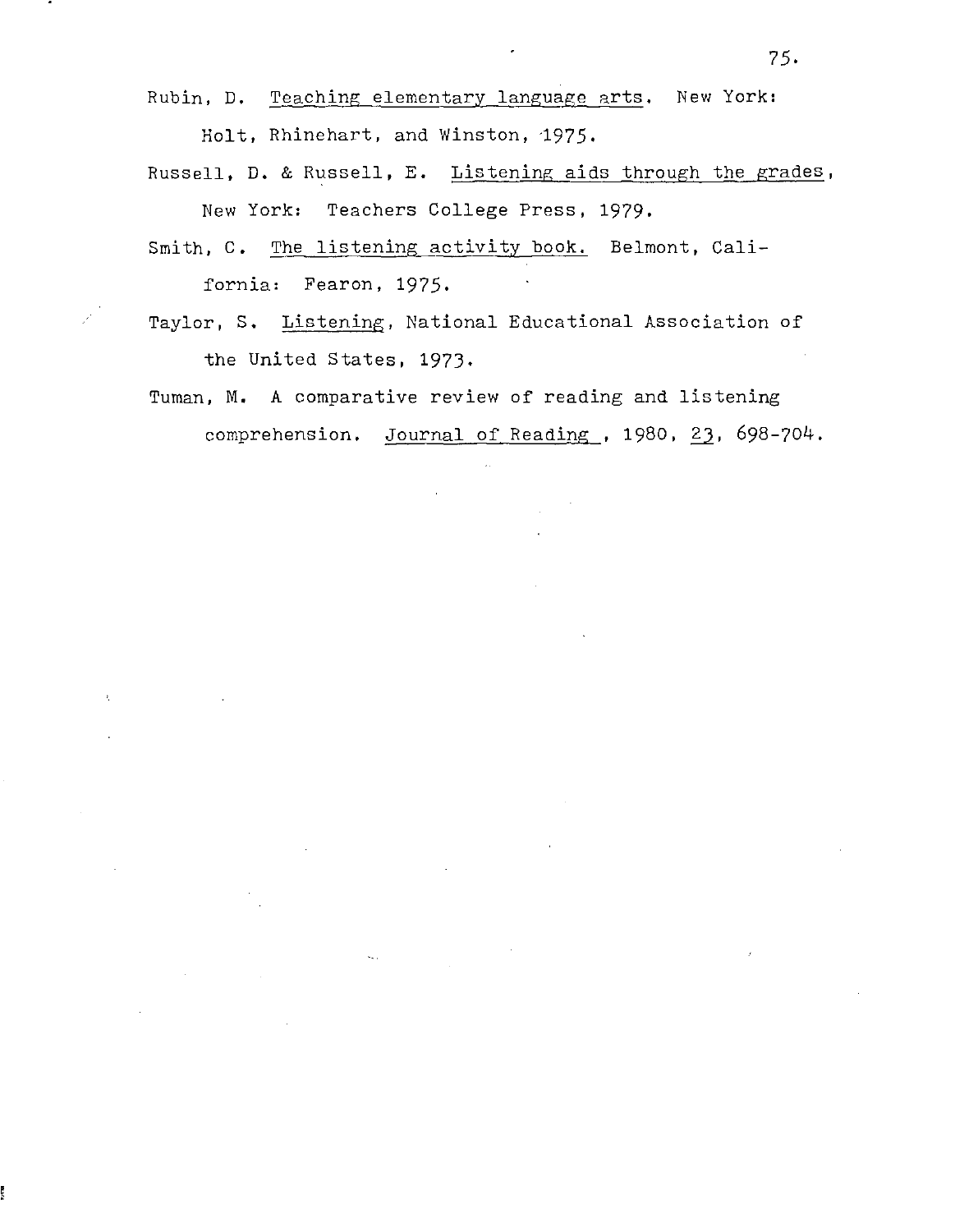- Cooper, J. The effect of training in listening on reading achievement. Vista in Reading, International Reading Association, 1967.
- New York State Education Department, Inservice Reading Resource Kit and Project Reading Alert Package Four-Assessment of Listening Skills, Albany, N.Y., 1974, ( ED 097 653 ) EDRG Price MF \$.83 PC \$4.82 plus postage, 1-52.
- New York State Education Department, Listening and Speaking, K-3, A Packet for Teachers, Albany, N.Y., 1975, (ED 132 594) EDRS Price MF \$.83 PC \$4.82 plus postage, 1-76.
- Pittsfield, Massachusetts Public Schools, Verbal Communications Competencies, K-6, Pittsfield, Massachusetts, 1976, (ED 134 997) EDRS Price: MF \$.83 FC \$16.82 plus postage, 1-263.
- Schubach, D. Listening Bibliography, Prepared by the College of the Virgin Islands, 1975, (ED 119-188) EDRS Price  $MF$  \$.83 PC \$1.82 plus postage.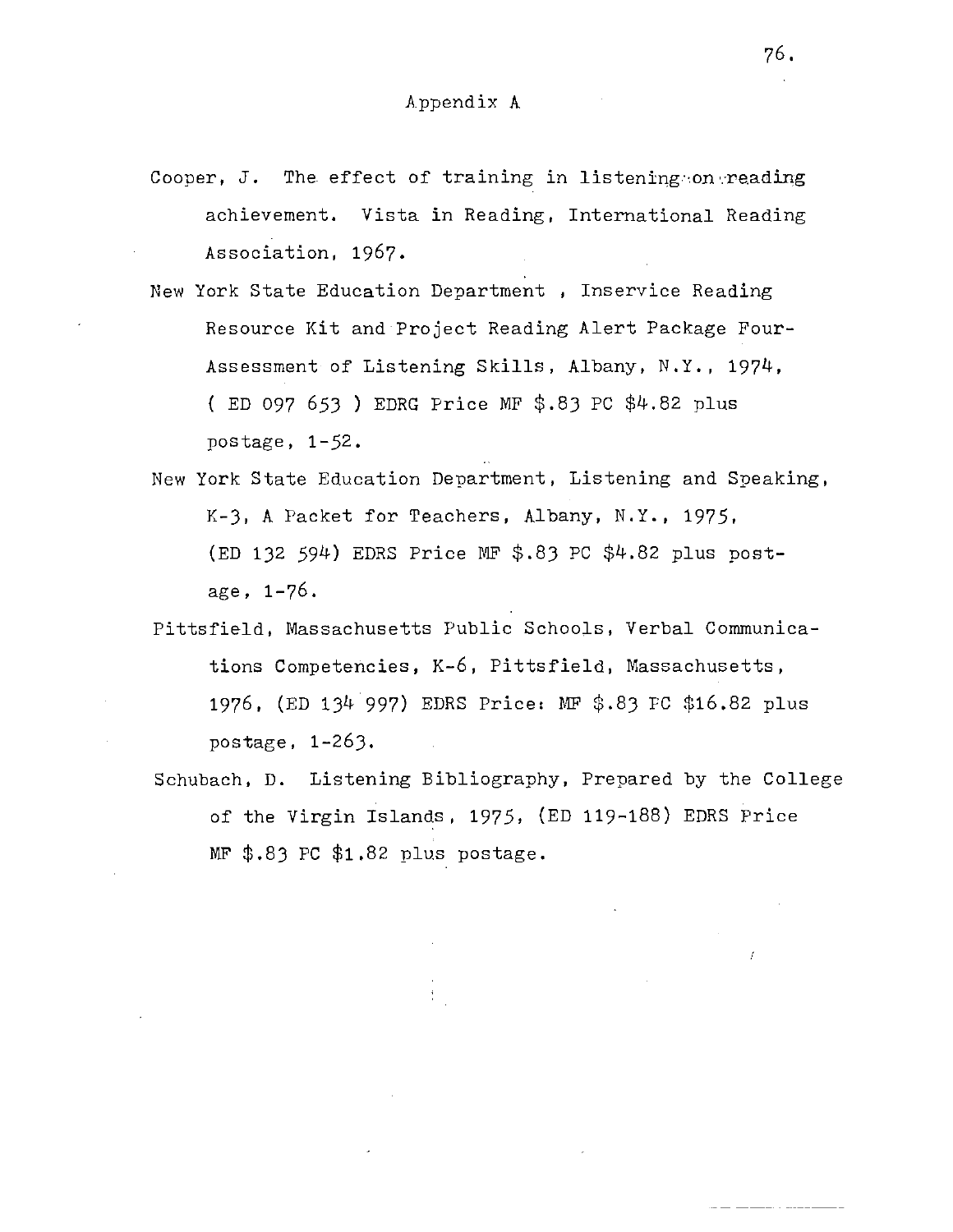| Criteria                                                                                                                                                                                                      |             | Rating                                                                   | Comments                                                                                               |
|---------------------------------------------------------------------------------------------------------------------------------------------------------------------------------------------------------------|-------------|--------------------------------------------------------------------------|--------------------------------------------------------------------------------------------------------|
| The material is:                                                                                                                                                                                              | Low         | High                                                                     |                                                                                                        |
| 1. of professional quality<br>2. easily readable<br>3.<br>organized for effective use<br>4.<br>follows a planned scope and sequence<br>5.<br>likely to be used widely by teachers<br>complete and easy to use |             | 1 2 3 4 5<br>1 2 3 4 6<br>1 2 3 4 6<br>1 2 3 4 5<br>1 2 3 4 5<br>1 2 3 4 | The material was very<br>effective in indicasing<br>Thistening Skills, The<br>Children treatly enjoyed |
| The activities are:                                                                                                                                                                                           |             |                                                                          | the activities, also!                                                                                  |
| 1. motivating<br>2. comprehensive<br>3. correlated wel<br>4. easy to consti<br>correlated well with Holt<br>easy to construct<br>$\overline{\xi}$ .<br>relevant<br>useful                                     |             |                                                                          |                                                                                                        |
| Overall Rating of the Handbook                                                                                                                                                                                | $2^{\circ}$ | $4 -$<br>$\overline{3}$<br>$\mathfrak{S}$                                | $+5$                                                                                                   |

 $\label{eq:2.1} \mathcal{L}(\mathcal{L}^{\mathcal{L}}_{\mathcal{L}}(\mathcal{L}^{\mathcal{L}}_{\mathcal{L}})) = \mathcal{L}(\mathcal{L}^{\mathcal{L}}_{\mathcal{L}}(\mathcal{L}^{\mathcal{L}}_{\mathcal{L}})) = \mathcal{L}(\mathcal{L}^{\mathcal{L}}_{\mathcal{L}}(\mathcal{L}^{\mathcal{L}}_{\mathcal{L}}))$ 

 $\mathcal{L}(\mathcal{L})$  and  $\mathcal{L}(\mathcal{L})$  .

 $\label{eq:2.1} \mathcal{L}(\mathcal{L}(\mathcal{L}))=\mathcal{L}(\mathcal{L}(\mathcal{L}))=\mathcal{L}(\mathcal{L}(\mathcal{L}))=\mathcal{L}(\mathcal{L}(\mathcal{L}))=\mathcal{L}(\mathcal{L}(\mathcal{L}))=\mathcal{L}(\mathcal{L}(\mathcal{L}))=\mathcal{L}(\mathcal{L}(\mathcal{L}))=\mathcal{L}(\mathcal{L}(\mathcal{L}))=\mathcal{L}(\mathcal{L}(\mathcal{L}))=\mathcal{L}(\mathcal{L}(\mathcal{L}))=\mathcal{L}(\mathcal{L}(\mathcal{L}))=\mathcal{L}(\mathcal{L}(\$ 

 $\label{eq:2.1} \mathcal{L}(\mathcal{L}^{\mathcal{L}}_{\mathcal{L}}(\mathcal{L}^{\mathcal{L}}_{\mathcal{L}})) = \mathcal{L}(\mathcal{L}^{\mathcal{L}}_{\mathcal{L}}(\mathcal{L}^{\mathcal{L}}_{\mathcal{L}})) = \mathcal{L}(\mathcal{L}^{\mathcal{L}}_{\mathcal{L}}(\mathcal{L}^{\mathcal{L}}_{\mathcal{L}})) = \mathcal{L}(\mathcal{L}^{\mathcal{L}}_{\mathcal{L}}(\mathcal{L}^{\mathcal{L}}_{\mathcal{L}})) = \mathcal{L}(\mathcal{L}^{\mathcal{L}}$  $\label{eq:1} \sum_{\mathbf{p}\in\mathcal{P}}\left\{ \mathbf{p}_{\mathbf{p}}\left(\mathbf{p}\right) \right\} =\sum_{\mathbf{p}\in\mathcal{P}}\left\{ \mathbf{p}_{\mathbf{p}}\left(\mathbf{p}\right) \right\}$